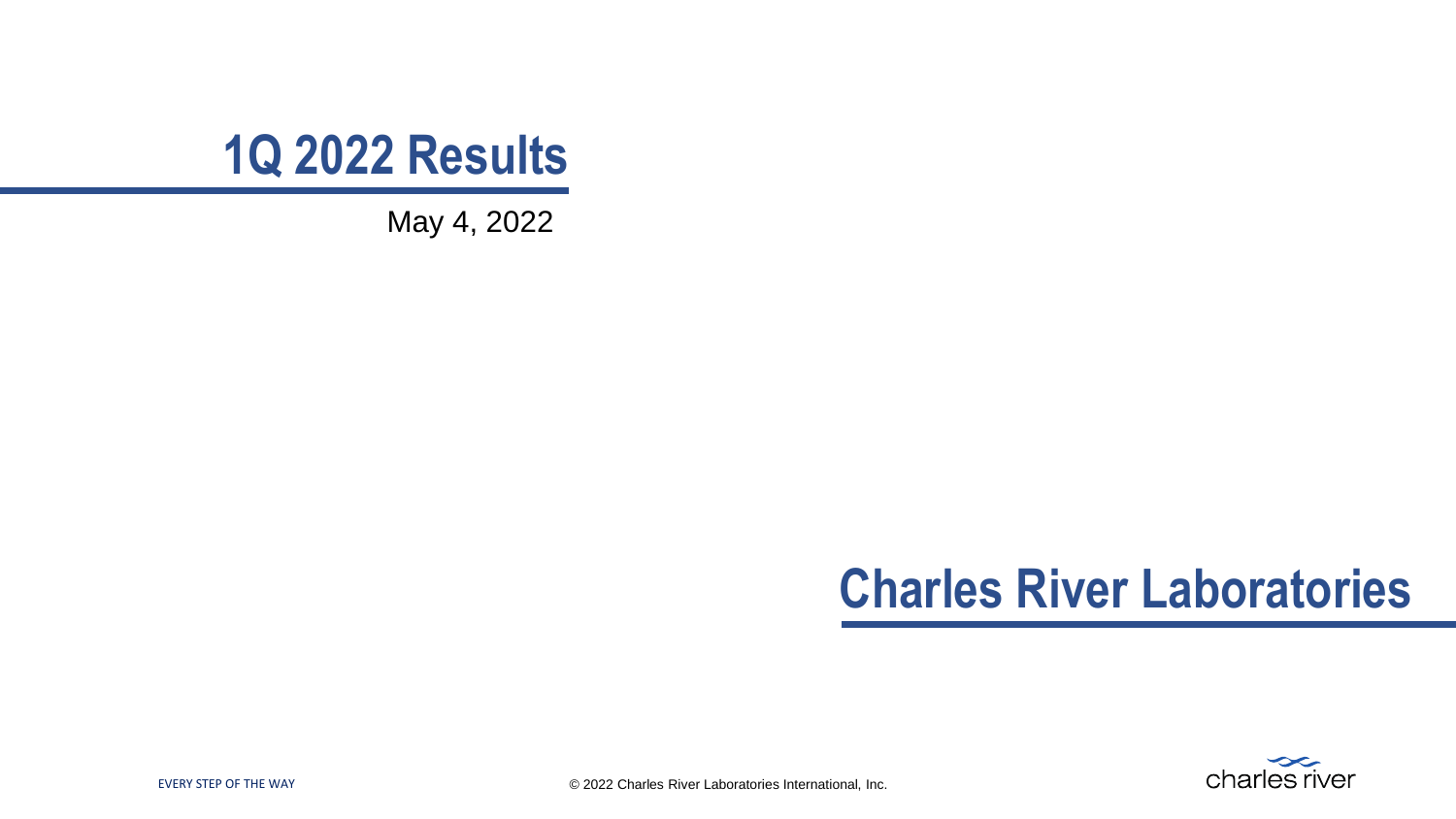#### Safe Harbor Statement

Caution Concerning Forward-Looking Statements. This presentation includes forward-looking statements within the meaning of the Private Securities Litigation Reform Act of 1995. Forward-looking statements may be identified by the use of words such as "anticipate," "believe," "expect," "intend," "will," "may," "estimate," "plan," "outlook," and "project" and other similar expressions that predict or indicate future events or trends or that are not statements of historical matters. These statements also include statements about the impact of the COVID-19 pandemic for our business, financial condition and results of operations, including the long-term growth prospects and as compared to other companies, and the prospects for recovery therefrom; the effectiveness of our capital deployment strategy, in light of the COVID-19 pandemic and our ability to reduce capex, preserve jobs, support client research programs and sustain our financial position; our compliance with the maintenance covenants under our credit agreement; our projected 2021 and other future financial performance (including without limitation revenue and revenue growth rates, operating income and margin, earnings per share, capital expenditures, operating and free cash flow, net interest expense, effective tax rate, foreign exchange rates, corporate expenses, and leverage ratios) whether reported, constant currency, organic, and/or factoring acquisitions, with respect to Charles River as a whole and/or any of our reporting or operating segments or business units; our expectations with respect to the impact of external interest rate fluctuations; our annual and other financial quidance; the assumptions that form the basis for our revised annual quidance, including the anticipated impact of higher compensation costs and of the 53rd week in 2022; the estimated diluted shares outstanding; the expected performance of our venture capital and other strategic investments; client demand, particularly the future demand for drug discovery, development, and CDMO products and services, and our intentions to expand those businesses, including our investments in our portfolio; the impact of foreign exchange; our expectations regarding stock repurchases and debt repayment; the development and performance of our services and products; expectations with respect to pricing of our products and services; market and industry conditions, including industry consolidation and the Company's share of any market it participates in, outsourcing of services and identification of spending trends by our clients and funding available to them; the potential outcome of, and impact to, our business and financial operations due to litigation and legal proceedings and tax law changes; our business strategy, including with respect to capital deployment and leverage; our success in identifying, consummating, and integrating, and the impact of, our acquisitions, on the Company, our service offerings, client perception, strategic relationships, revenue, revenue growth rates, earnings, and synergies; our expectations regarding the financial performance of the companies we have acquired; our strategic agreements with our clients and opportunities for future similar arrangements; our ability to obtain new clients in targeted market segments and/or to predict which client segments will be future growth drivers; the impact of our investments in specified business lines, products, sites and geographies; and Charles River's future performance as otherwise delineated in our forward-looking guidance.

Forward-looking statements are based on Charles River's current expectations and beliefs, and involve a number of risks and uncertainties that are difficult to predict and that could cause actual results to differ materially from those stated or implied by the forward-looking statements. Those risks and uncertainties include, but are not limited to: the COVID-19 pandemic, its duration, its impact on our business, results of operations, financial condition, liquidity, business practices, operations, suppliers, third party service providers, clients, employees, industry, ability to meet future performance obligations, ability to efficiently implement advisable safety precautions, and internal controls over financial reporting; the COVID-19 pandemic's impact on client demand, the global economy and financial markets; the ability to successfully integrate businesses we acquire (including Cognate BioServices and Vigene Biosciences and risks and uncertainties associated with Cognate's and Vigene's products and services, which are in areas that the Company did not previously operate); the timing and magnitude of our share repurchases; negative trends in research and development spending, negative trends in the level of outsourced services, or other cost reduction actions by our clients; the ability to convert backlog to revenue; special interest groups; contaminations; industry trends; new displacement technologies; USDA and FDA regulations; changes in law;; continued availability of products and supplies; loss of key personnel; interest rate and foreign currency exchange rate fluctuations; changes in tax regulation and laws; changes in generally accepted accounting principles; and any changes in business, political, or economic conditions due to the threat of future terrorist activity in the U.S. and other parts of the world, and related U.S. military action overseas. A further description of these risks, uncertainties, and other matters can be found in the Risk Factors detailed in Charles River's Annual Report on Form 10-K as filed on February 16, 2022, as well as other filings we make with the Securities and Exchange Commission. Because forward- looking statements involve risks and uncertainties, actual results and events may differ materially from results and events currently expected by Charles River, and Charles River assumes no obligation and expressly disclaims any duty to update information contained in this presentation except as required by law.

This presentation includes discussion of non-GAAP financial measures. We believe that the inclusion of these non-GAAP financial measures provides useful information to allow investors to gain a<br>This presentation includes d meaningful understanding of our core operating results and future prospects, without the effect of often one-time charges, consistent with the manner in which management measures and forecasts the Company's performance. The non-GAAP financial measures included in this presentation are not meant to be considered superior to or a substitute for results of operations prepared in accordance with GAAP. The company intends to continue to assess the potential value of reporting non-GAAP results consistent with applicable rules and regulations. In accordance with Regulation G, you can find the comparable GAAP measures and reconciliations to those GAAP measures on our website at ir.criver.com. charles river

EVERY STEP OF THE WAY  $2^{\circ}$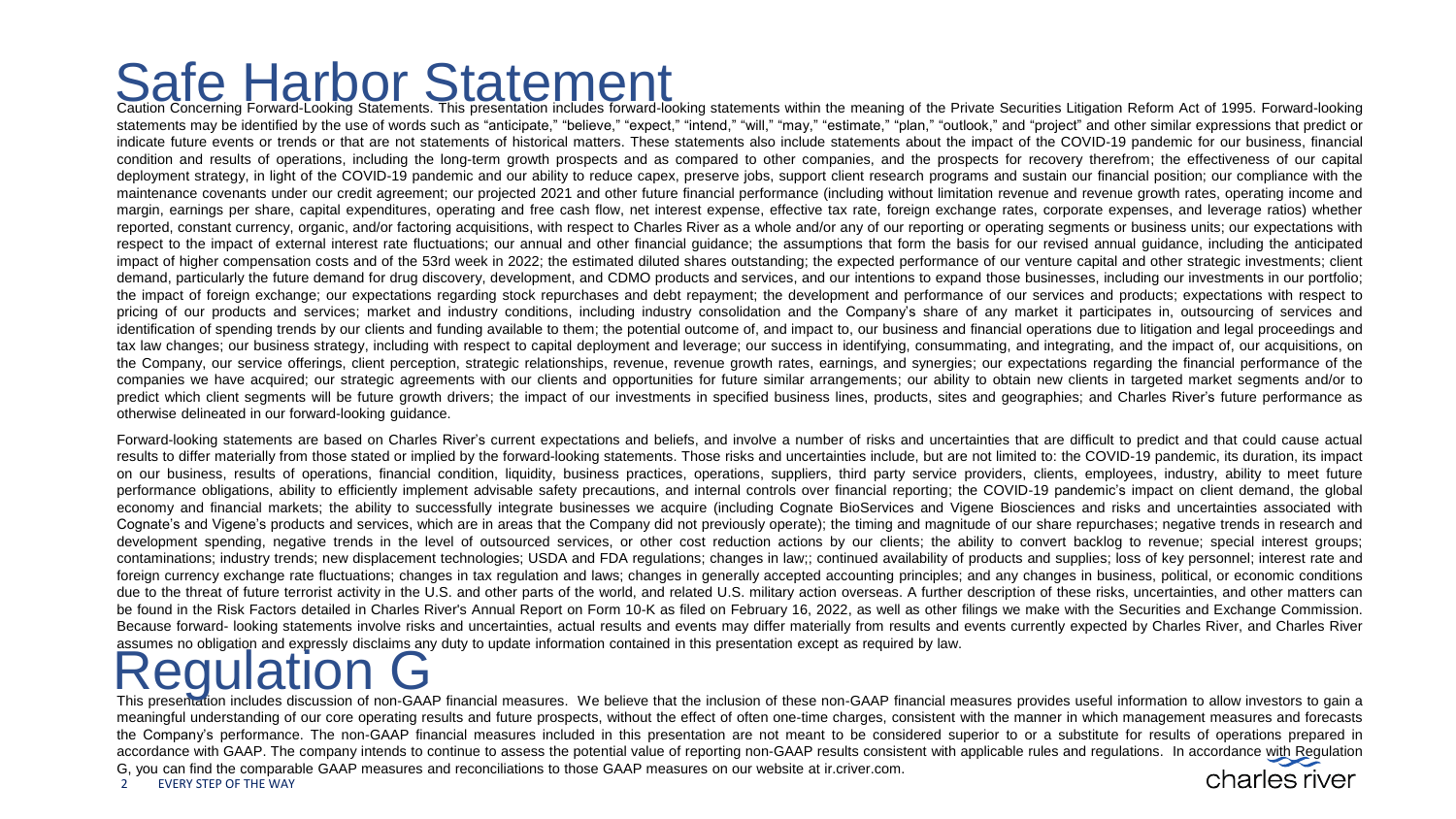### Solid Financial Results

| (\$ in millions) | <b>1Q22</b> | <b>1Q21</b> | ΥΟΥ Δ     | Organic $\Delta$ |
|------------------|-------------|-------------|-----------|------------------|
| Revenue          | \$913.9     | \$824.6     | 10.8%     | 9.4%             |
| <b>GAAP OM%</b>  | 16.3%       | 15.0%       | $130$ bps |                  |
| Non-GAAP OM%     | 21.4%       | 20.7%       | 70 bps    |                  |
| <b>GAAP EPS</b>  | \$1.81      | \$1.20      | 50.8%     |                  |
| Non-GAAP EPS     | \$2.75      | \$2.53      | 8.7%      |                  |

- Solid 1Q22 results precisely in line with our expectations
	- Organic revenue growth slightly below 10%
	- Non-GAAP operating margin improved by 70 bps
	- Non-GAAP EPS growth in the high-single digits
- Revenue growth rate expected to increase from 1Q22 level, positioning us well to achieve our robust outlook for 2022

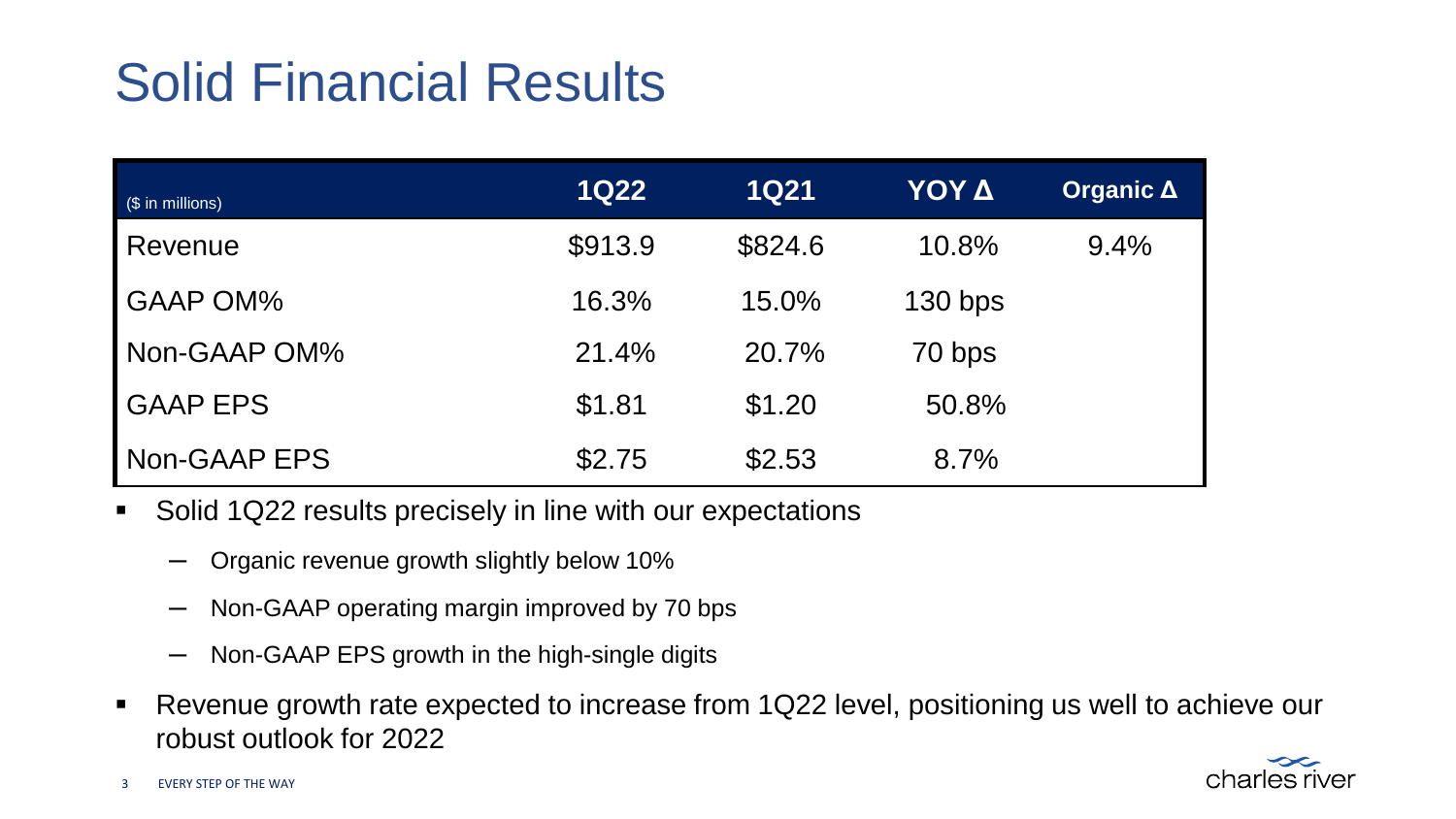## Strength of Biopharma Market Environment

- Continue to benefit from strong, sustained business trends, particularly in Safety Assessment (SA)
	- $-$  SA is CRL's largest business, representing ~half of total revenue
	- ─ Booking work well into 2023
	- $-$  >\$1B of DSA backlog already booked for next year
	- Continue to get price and anticipate continued share gains
- CRL's scale, scientific expertise, and geographic reach continues to resonate with clients
- Added significant number of staff in 2H21 and continued hiring in 1Q22
- Poised to meet escalating client demand due to these trends and growing backlog
	- Expected to result in DSA organic revenue growth approaching 20% in 2H22

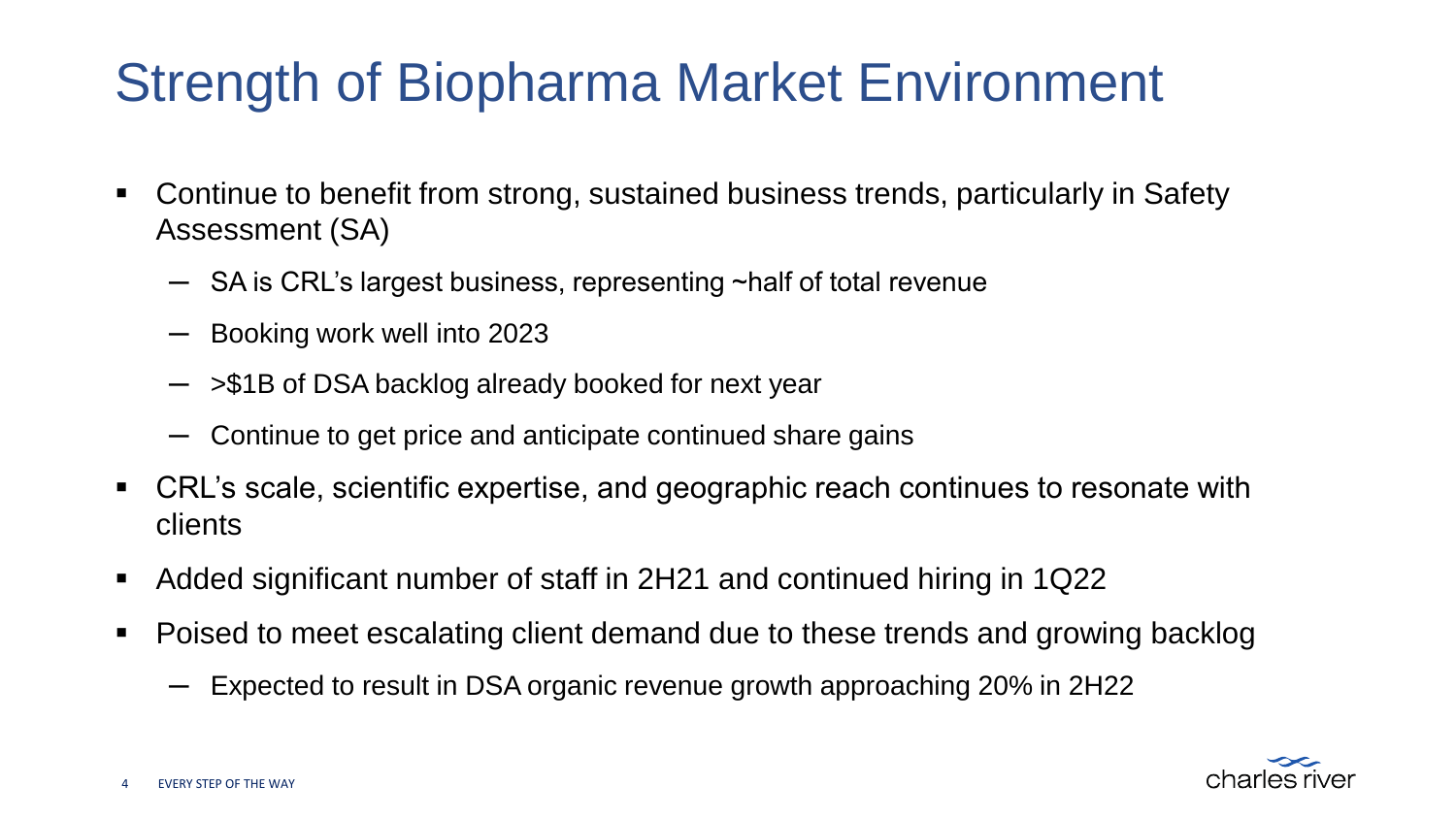### Biopharma Client Base Remains Well Funded

- Client base is well funded, both large and small clients
- Clients are continuing to spend at the rate that we anticipated and move their nonclinical development programs forward
	- $-$  Based on daily conversations with our clients and key performance indicators
- Given early-stage focus, CRL would be a "canary in the coal mine" should biotech funding become a concern
- Not surprising, as we believe biotech clients are resilient and continue to have an average of ~3 years of cash on hand
	- $-$  Based on both our internal assessment of clients and industry sources

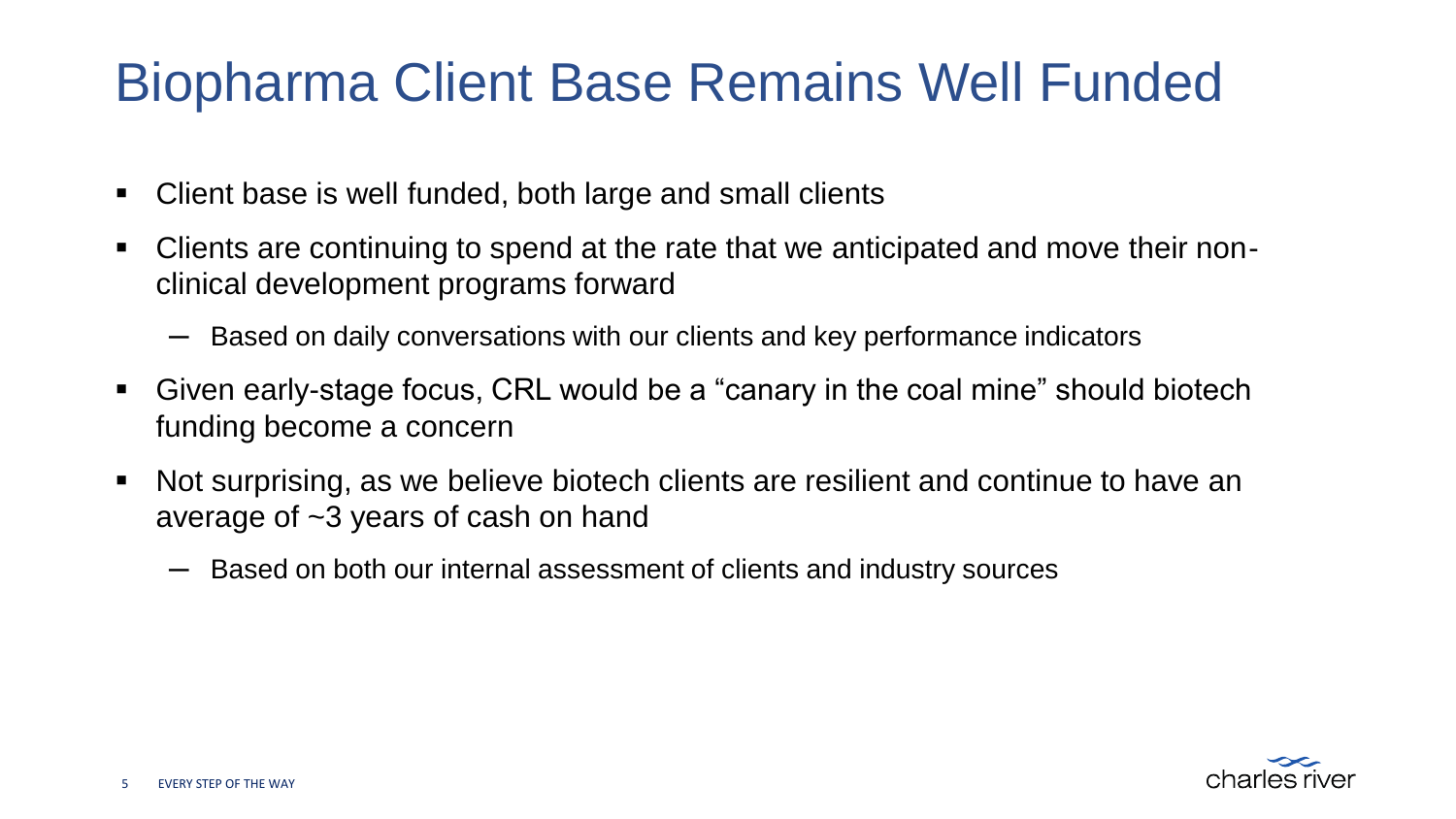### Balanced Sources of Biotech Funding

- Biotech industry is more critical to biomedical innovation than ever
- Clients are generally unaffected by recent headlines related to public biotech financing
- Beyond the public markets, we believe that broader, balanced sources of funding will enable biotechs to continue to access capital from private sector
- Venture capital firms continue to raise new, larger funds and invest heavily in start-ups, providing a sustained source of funding for the biotech industry
- We believe pharma M&A and partnering investments are also utilized to help ensure that promising molecules for unmet medical needs are funded and move forward
- CRL biotech client dynamics: Roughly one quarter of our clients can be defined as pre-commercial biopharma companies
	- $-$  Segmented further, there is a subset of public biotech clients with <2 years of cash on hand
		- These clients make up only ~10% of current DSA backlog

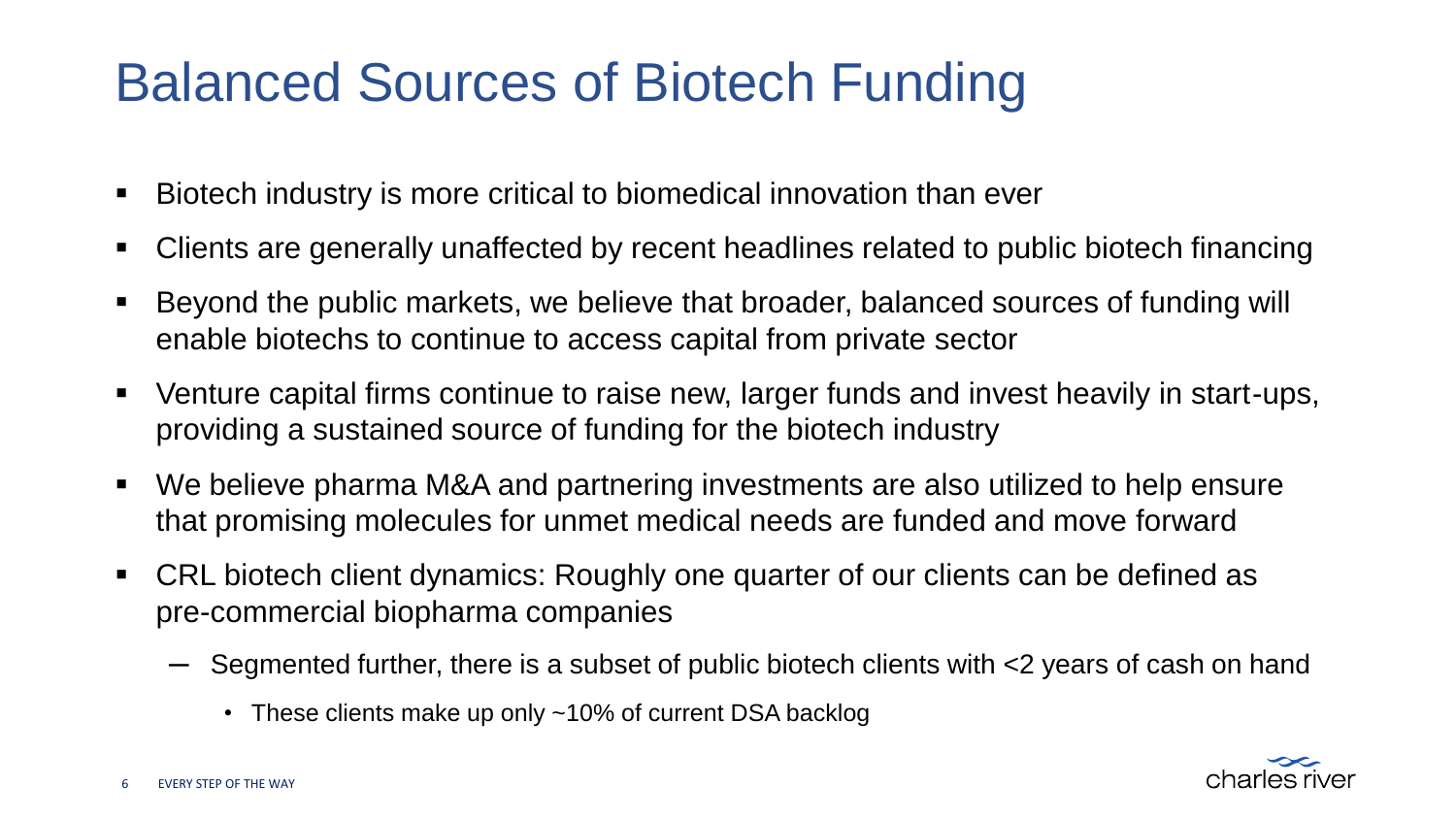### Managing Well in Today's Business Environment

- Taken action in recent years to add staff, capacity, scientific capabilities, and secure resources to accommodate client demand and provide them with exceptional service
- Efforts have intensified recently in order to support robust growth that we are experiencing and continue to forecast
- Confident that we are taking the necessary steps to effectively manage the business in today's market environment and deliver on our commitments to clients
- Believe our ability to support clients with flexible, efficient outsourcing solutions, tailored to their needs, and available when they need them, continues to distinguish us from the competition

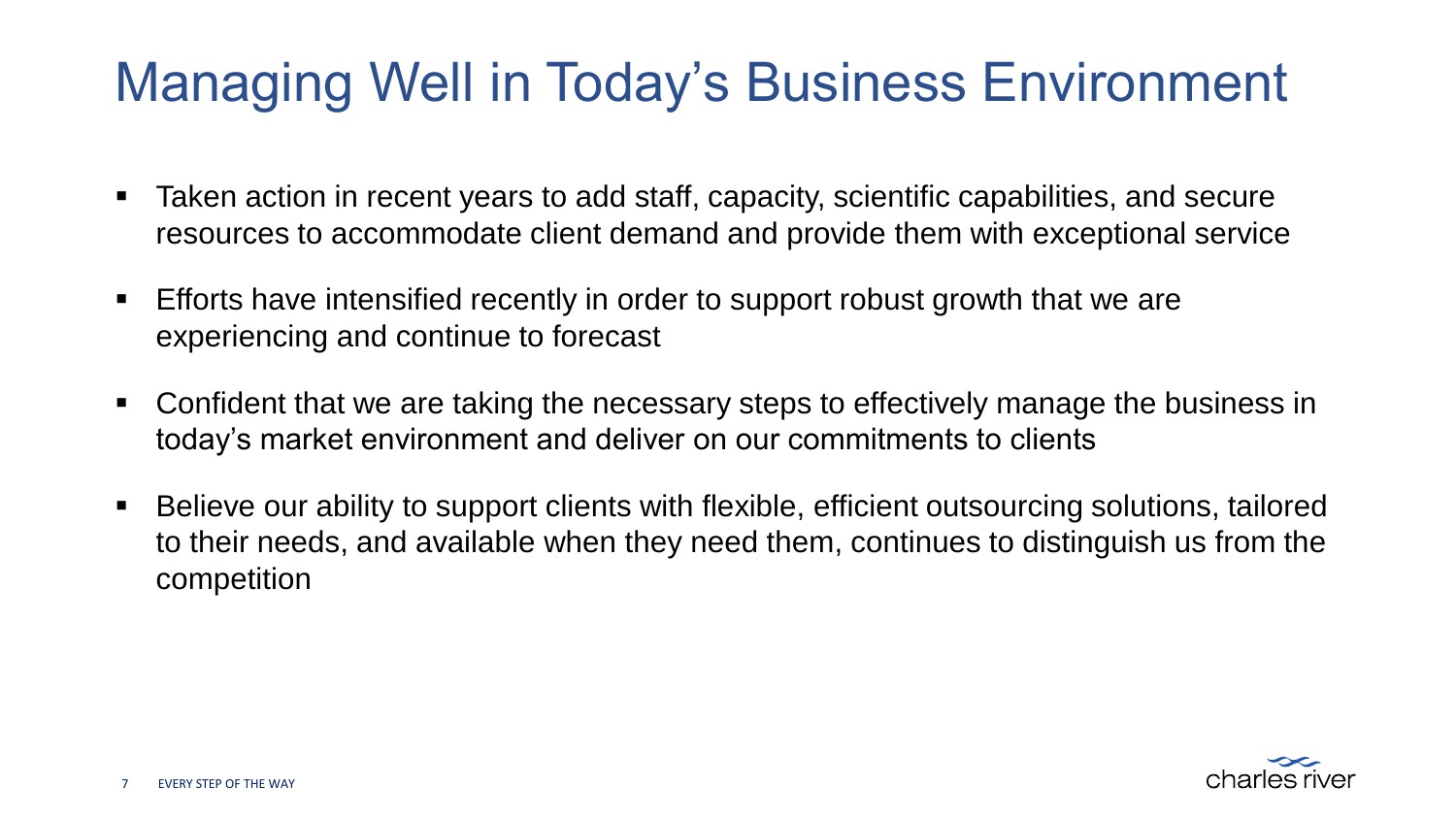### 1Q22 Revenue

| $$\left($ $\$\right)$ in millions) | <b>1Q22</b> | <b>1Q21</b> | ΥΟΥ Δ  |
|------------------------------------|-------------|-------------|--------|
| Revenue, reported                  | \$913.9     | \$824.6     | 10.8%  |
| (Increase)/decrease due to FX      |             |             | 1.7%   |
| Contribution from acquisitions     |             |             | (4.7)% |
| Impact of divestitures             |             |             | 1.6%   |
| Revenue growth, organic            |             |             | 9.4%   |

- **•** Solid performance from all three business segments was in line with the outlook provided in February
- Biotech clients were the primary driver of growth in 1Q22

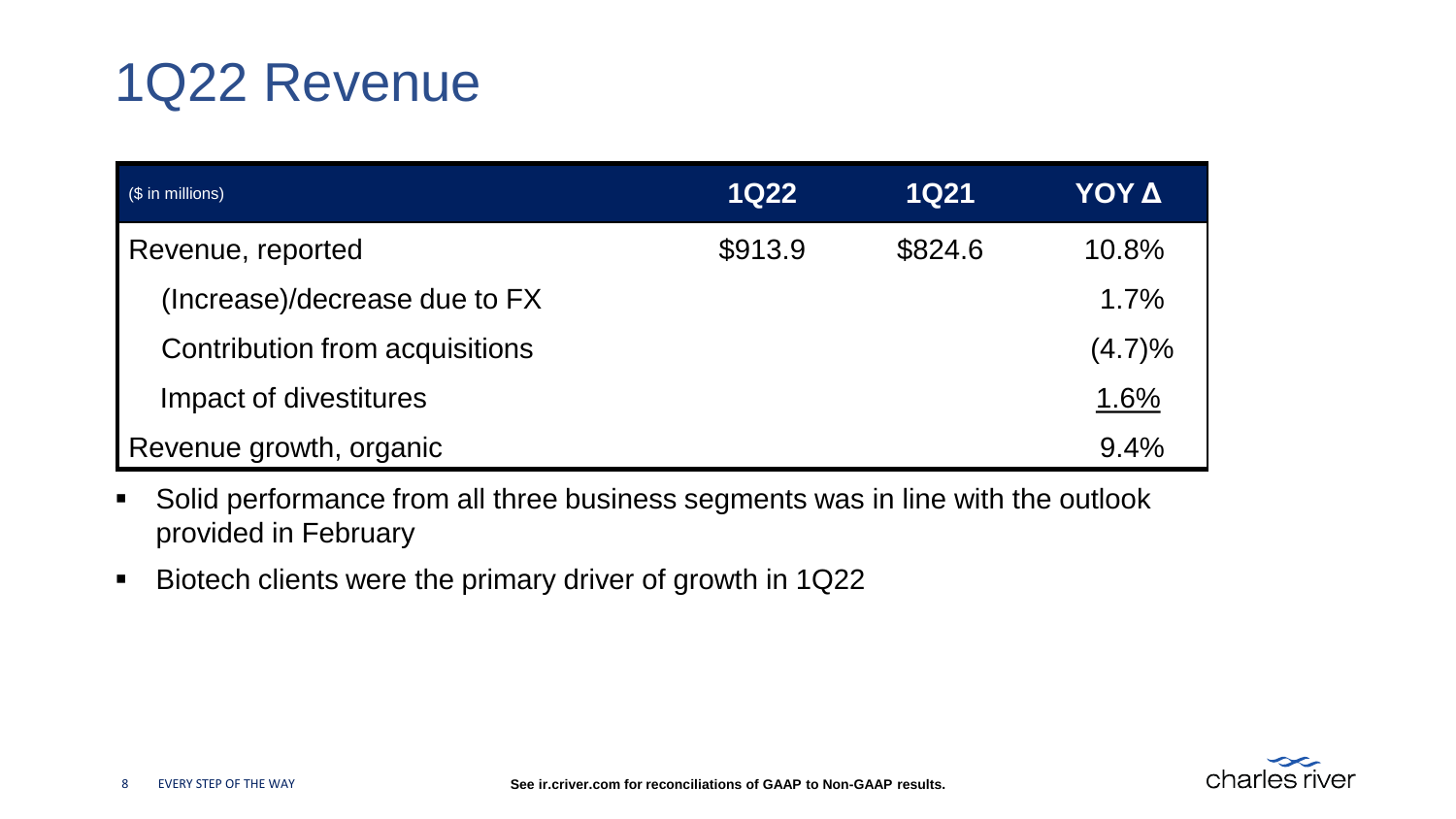## 1Q22 Operating Margin

|                 | 1022  | 1021  | ΥΟΥ Δ     |
|-----------------|-------|-------|-----------|
| <b>GAAP OM%</b> | 16.3% | 15.0% | $130$ bps |
| Non-GAAP OM%    | 21.4% | 20.7% | 70 bps    |

■ Non-GAAP improvement driven by RMS segment, as well as lower unallocated corporate costs

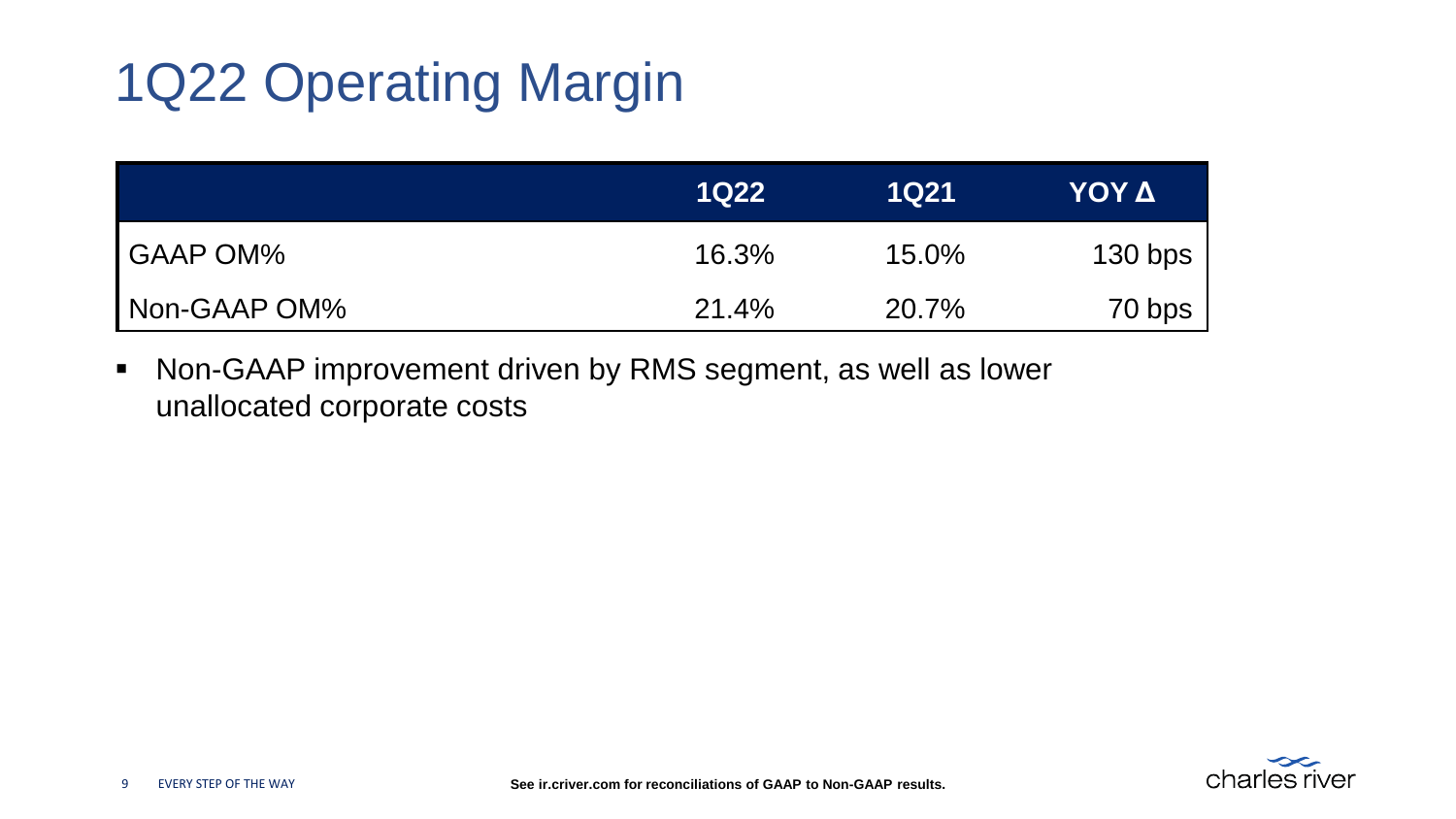

|                 | <b>1Q22</b> | <b>1Q21</b> | ΥΟΥ Δ |
|-----------------|-------------|-------------|-------|
| <b>GAAP EPS</b> | \$1.81      | \$1.20      | 50.8% |
| Non-GAAP EPS    | \$2.75      | \$2.53      | 8.7%  |

■ Strong, mid-teens non-GAAP operating income growth was partially offset by higher tax rate and interest expense compared to 1Q21

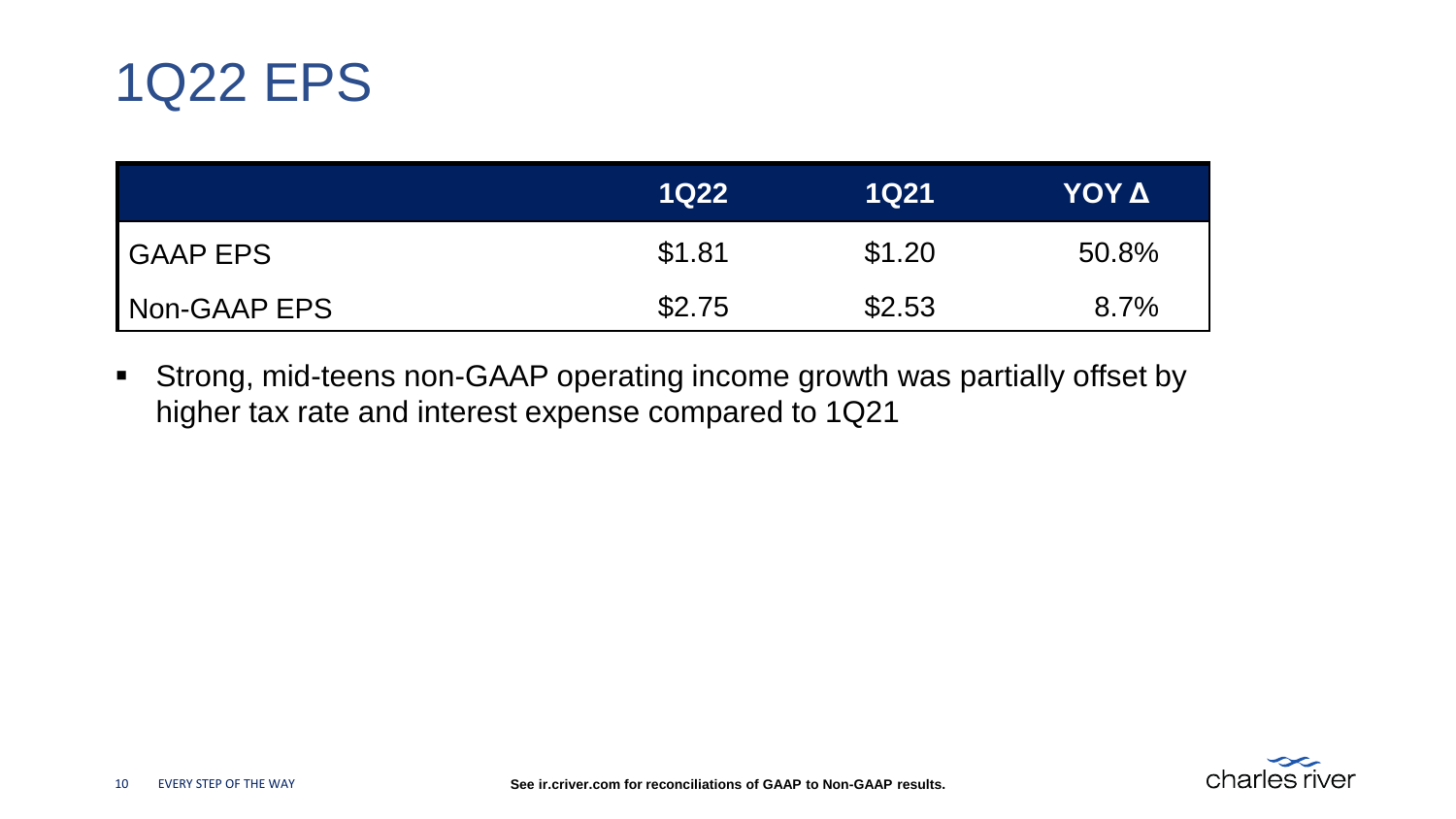### Updated 2022 Guidance

|                                                  | <b>REVISED</b>  | <b>PRIOR</b>    |
|--------------------------------------------------|-----------------|-----------------|
| Revenue growth, reported                         | 13.5%-15.5%     | 13.0%-15.0%     |
| Contribution from acquisitions/divestitures, net | $\sim$ (1.0)%   |                 |
| Impact of 53rd week in 2022                      | $\sim$ (1.5)%   | $\sim$ (1.5)%   |
| (Increase)/Decrease due to FX                    | $~1.5\%$        | $~1.0\%$        |
| Revenue growth, organic                          | 12.5%-14.5%     | 12.5%-14.5%     |
| <b>GAAP EPS</b>                                  | \$8.70-\$8.95   | \$9.20-\$9.45   |
| Acquisition-related amortization                 | $$2.15 - $2.25$ | $$1.90-S2.10$   |
| Acquisition and integration-related adjustments  | ~50.25          | ~50.10          |
| VC and other strategic investment losses/(gains) | ~50.20          |                 |
| Other items                                      | $-$ \$0.15      | $-$ \$0.10      |
| Non-GAAP EPS                                     | \$11.50-\$11.75 | \$11.50-\$11.75 |

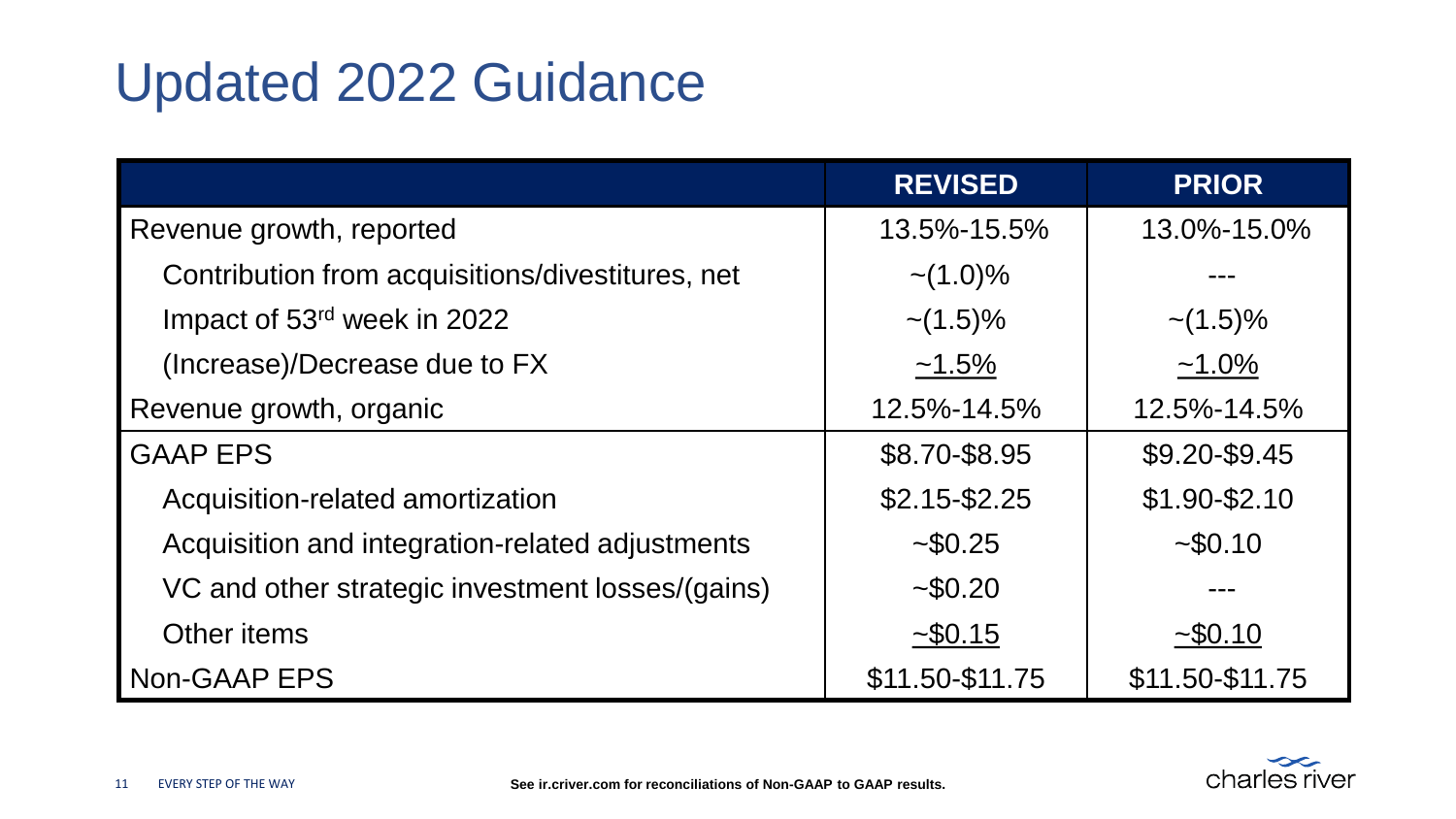### Updating 2022 Guidance, cont.

- Based on 1Q22 performance and expectation that robust business trends will continue throughout the year, maintaining organic revenue growth and non-GAAP EPS guidance
- Guidance incorporates two unfavorable changes to below-the-line items since the beginning of the year:
	- Expectation for a slightly higher tax rate due to impact of lower stock price on stock-based compensation
	- $-$  Higher interest expense as a result of the Federal Reserve's recent monetary policy changes

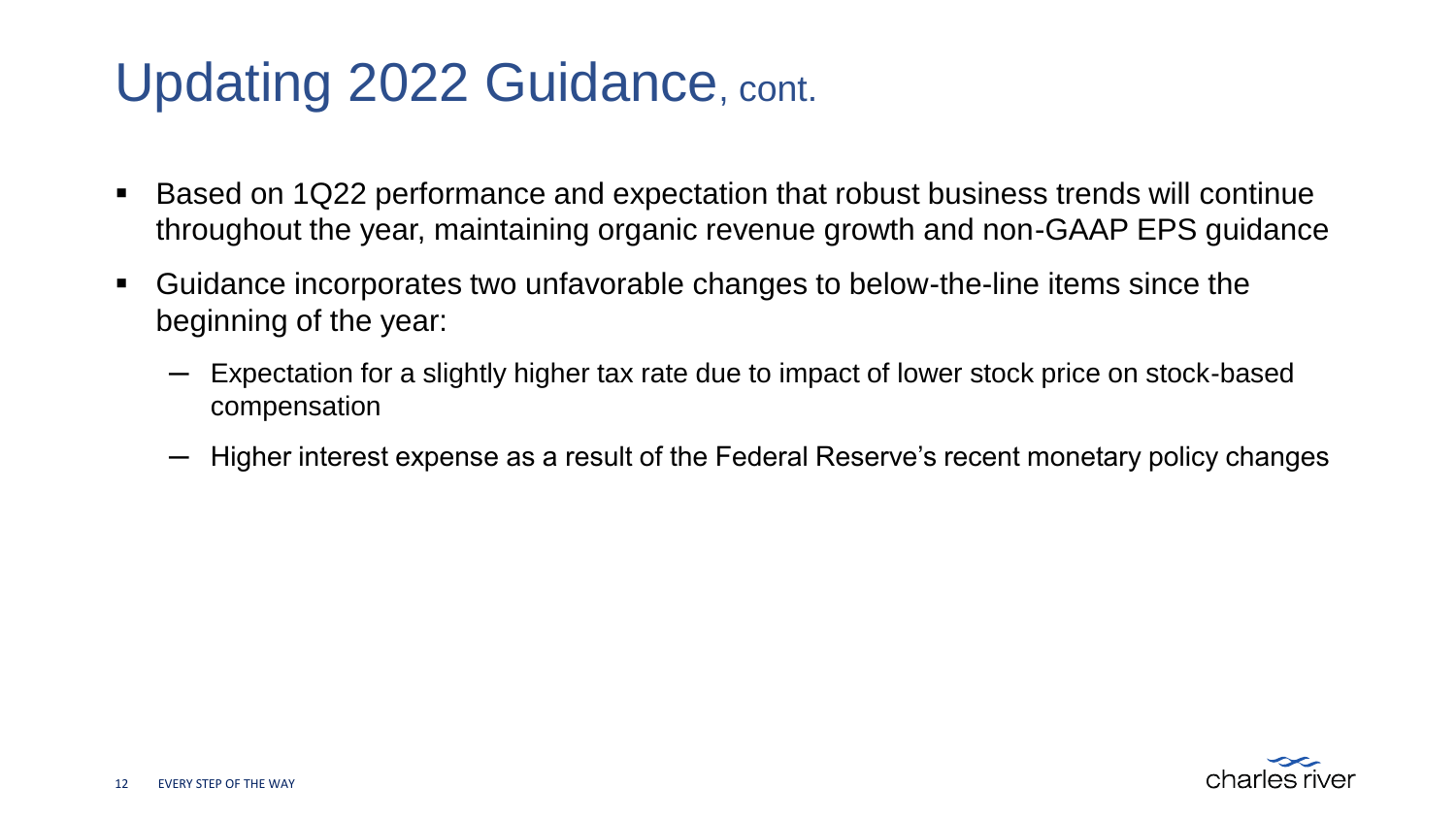#### DSA Results – Revenue

| (\$ in millions)               | <b>1Q22</b> | <b>1Q21</b> | ΥΟΥ Δ  |
|--------------------------------|-------------|-------------|--------|
| Revenue, reported              | \$544.3     | \$501.2     | 8.6%   |
| (Increase)/decrease due to FX  |             |             | 1.6%   |
| Contribution from acquisitions |             |             | (0.7)% |
| Revenue growth, organic        |             |             | 9.5%   |

- As expected, DSA organic revenue growth rate improved by nearly 300 bps from the 4Q21 level, driven by Safety Assessment (SA)
- Expect DSA revenue growth rate will improve to low-double-digits in 2Q22 and approach 20% in 2H22, as quarterly gating for the year continues to track to our initial plan

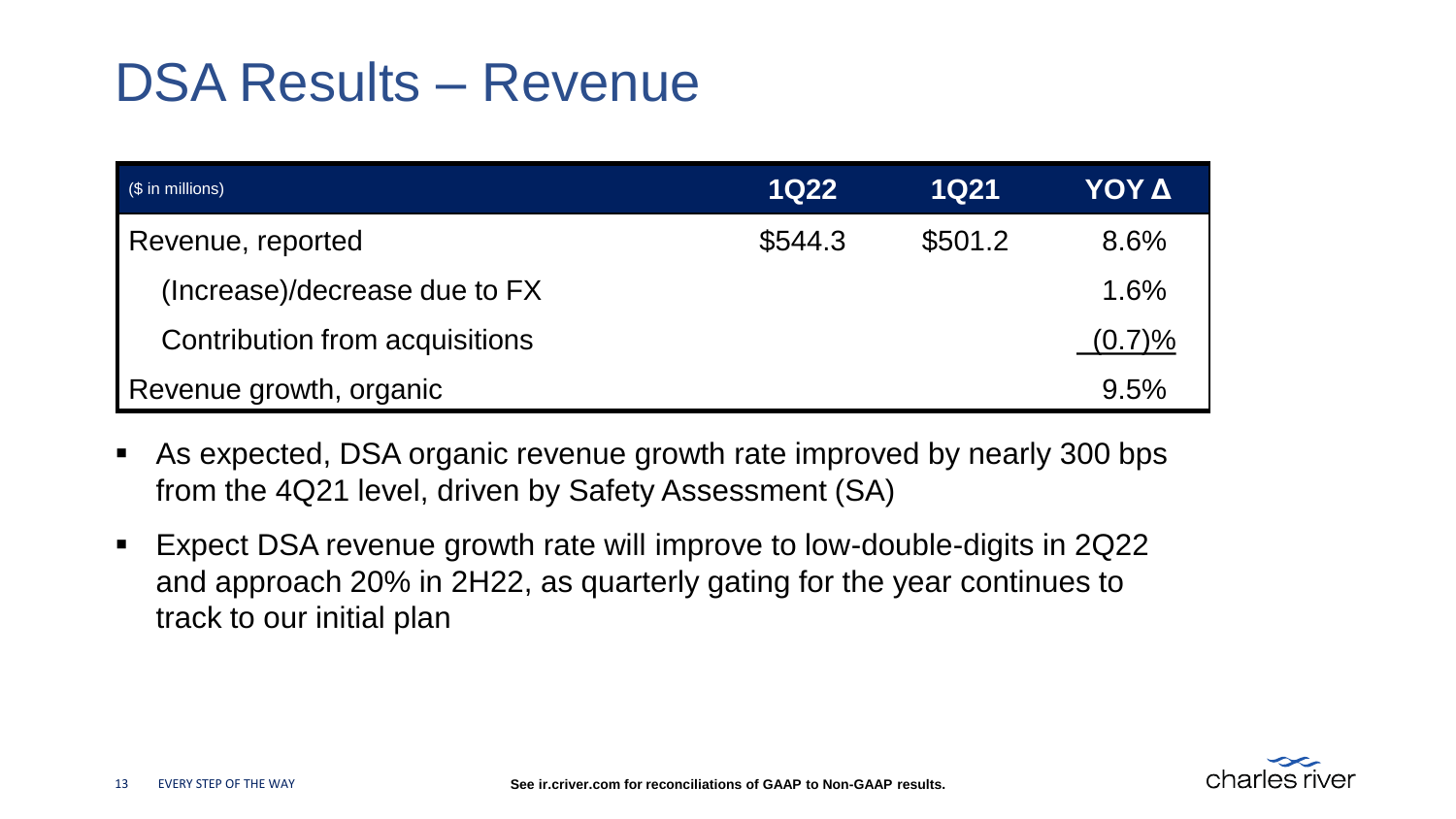### DSA Results – Safety Assessment (SA)

- SA business continued to benefit from strong business trends, as higher pricing and increased demand drove growth
- Pleased with sequential improvement in SA growth rate and expect continued growth acceleration during the year
- Supported by robust booking and proposal activity
	- $-$  DSA backlog \$2.8B at end of 1Q22 (>75% YOY increase and >15% increase since YE21)
	- ─ SA proposal \$ volume increased 35% YOY
- Exceptionally high proportion of SA revenue booked into backlog already for this year
	- We do have sufficient capacity to start certain studies during the year
- **Trends reinforce DSA organic revenue growth expectation for this year and affords us** visibility into the strongest, future demand that we have ever seen

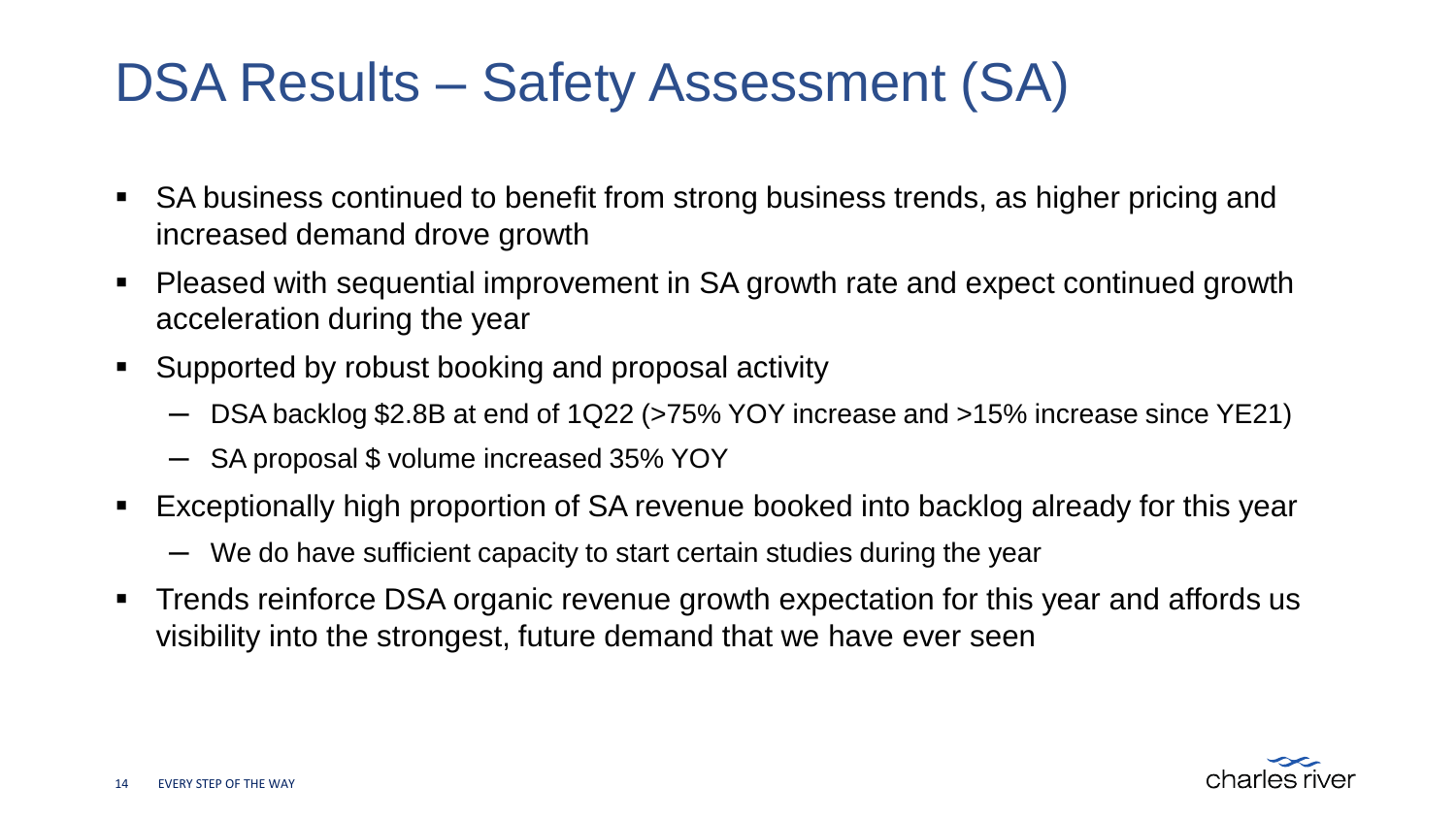### DSA Results - Safety Assessment (SA), cont.

- Capacity is well utilized—both in terms of infrastructure and people—and we are continuing to add necessary staff and space to accommodate robust demand trends
- Hired a significant number of safety assessment staff in 2H21 and hiring continued in 1Q22
- With this staff now in place, we expect recent hires will help us meet our accelerating DSA growth outlook over the course of the year
- Benefit from higher pricing continue to work through the backlog
- Very confident in the anticipated DSA growth acceleration and our ability to achieve midteens DSA organic revenue growth outlook for the year
	- ─ Expect DSA organic growth rate will approach 20% in 2H22

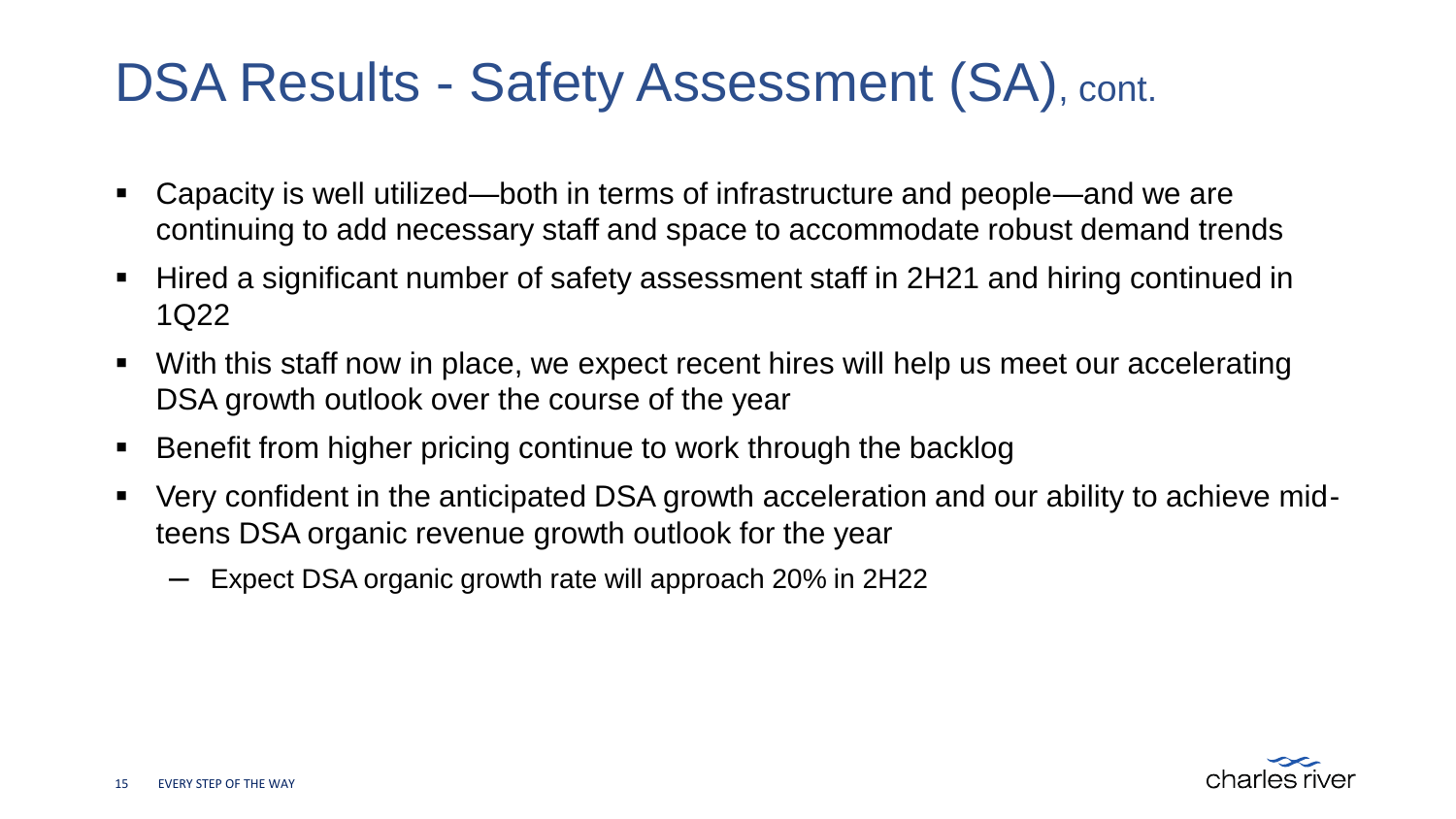### SA Client Reserving Space in Advance

- Clients are accepting longer lead times required to start some of their studies
	- Necessitating that they book project further in advance to ensure they do not delay their drug development
- Many clients exploring new, creative relationships to secure space with us
- A large biopharma client recently entered into multi-year, take-or-pay agreement with us to reserve safety assessment capacity
	- ─ We anticipate that other clients will follow suit
- Believe these developments indicate sustained strength of demand and our market position as a leading contract research organization

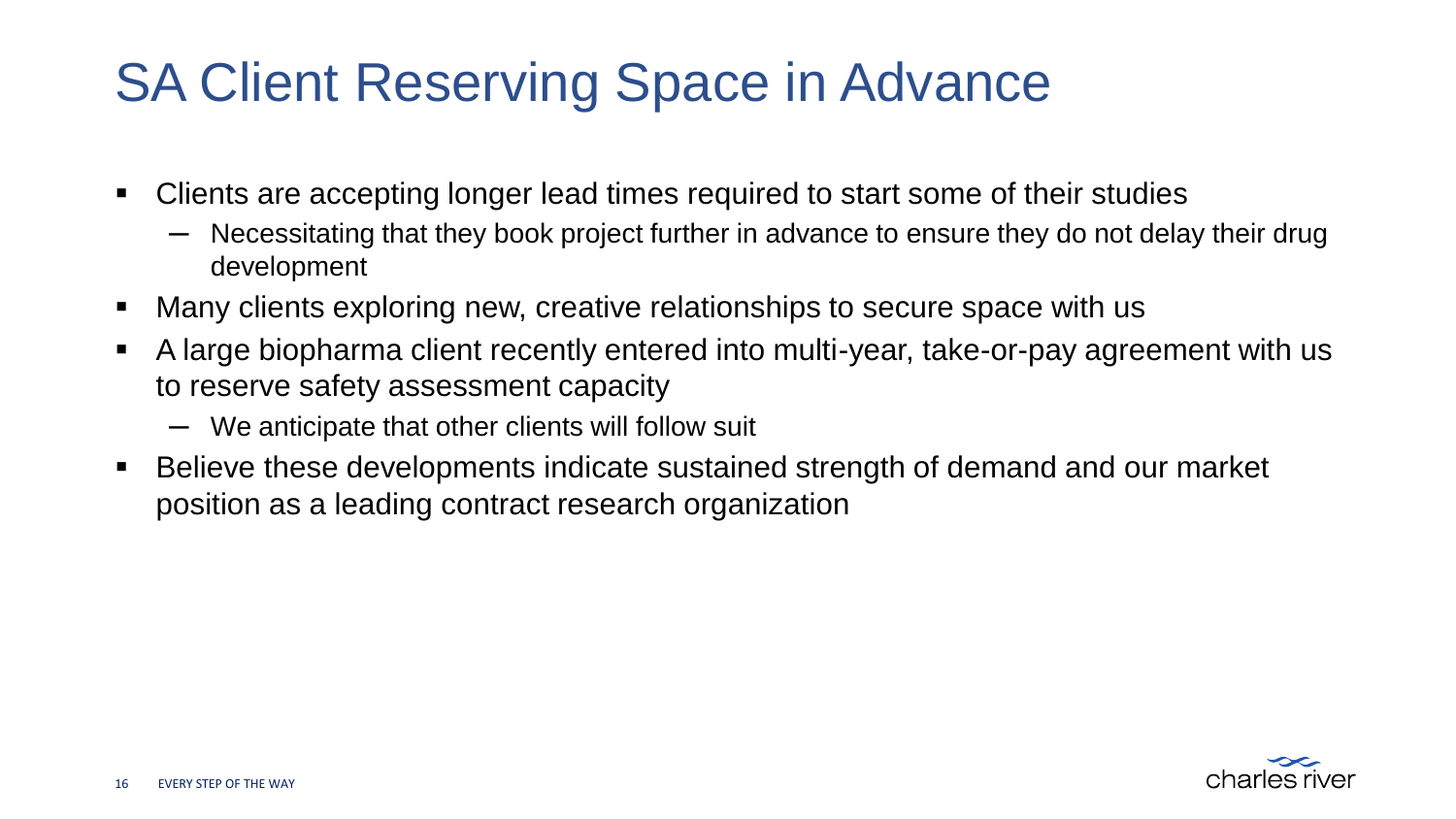### DSA Results – Discovery Services

- Revenue growth rate increased in 1Q22, but at a rate below its recent low-double-digit trend
	- $-$  Largely the result of a difficult comparison to strong 1Q21, which included milestone payments and some COVID-related work
- Integrated discovery portfolio continues to resonate with clients
- Imperative that we enable them to have access to cutting-edge scientific capabilities and expertise in major therapeutic areas, as well as biologics, so that CRL can be the scientific partner clients work with to advance research programs to IND filing and beyond
- Our technology partnership strategy has been a successful means to do this, since it has enabled us to continue to add new capabilities across many of our businesses with limited risk
- Believe our clients' willingness to outsource more of their discovery programs will be predicated on our ability to continue to add innovative capabilities to meet their critical research needs

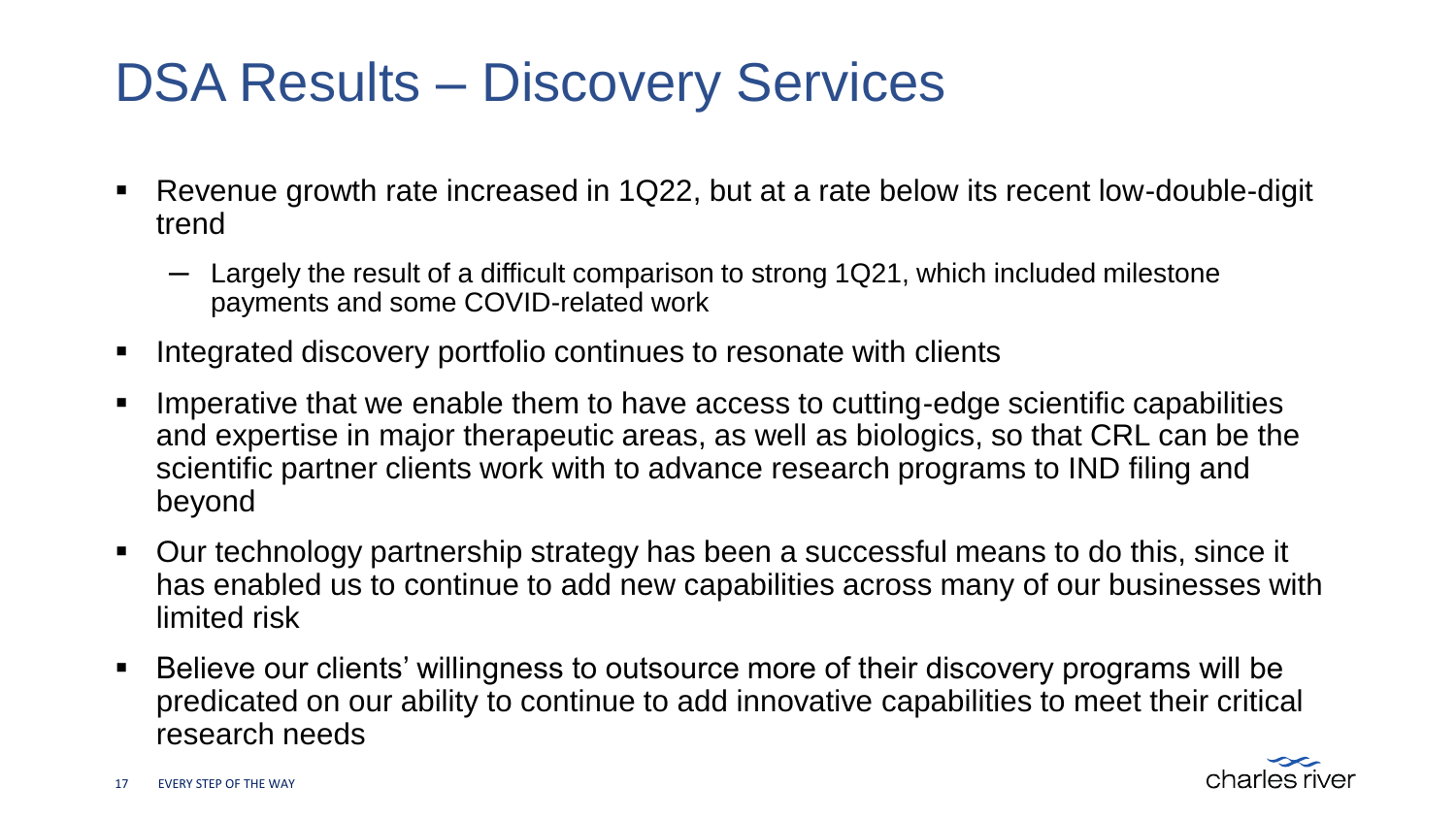## DSA Results – Operating Margin

|                         | <b>1Q22</b> | 1Q21     | ΥΟΥ Δ      |
|-------------------------|-------------|----------|------------|
| <b>DSA GAAP OM%</b>     | 19.3%       | $18.1\%$ | $120$ bps  |
| <b>DSA Non-GAAP OM%</b> | 22.9%       | 23.8%    | $(90)$ bps |

- Non-GAAP operating margin YOY decline was primarily due to higher staffing costs
- View this largely as a timing issue, given the significant number of new hires and wage environment over the past 6-12 months
- For FY 2022, continue to expect DSA segment will be primary driver of modest operating margin improvement for CRL, as leverage from accelerated DSA growth rate offsets higher compensation costs

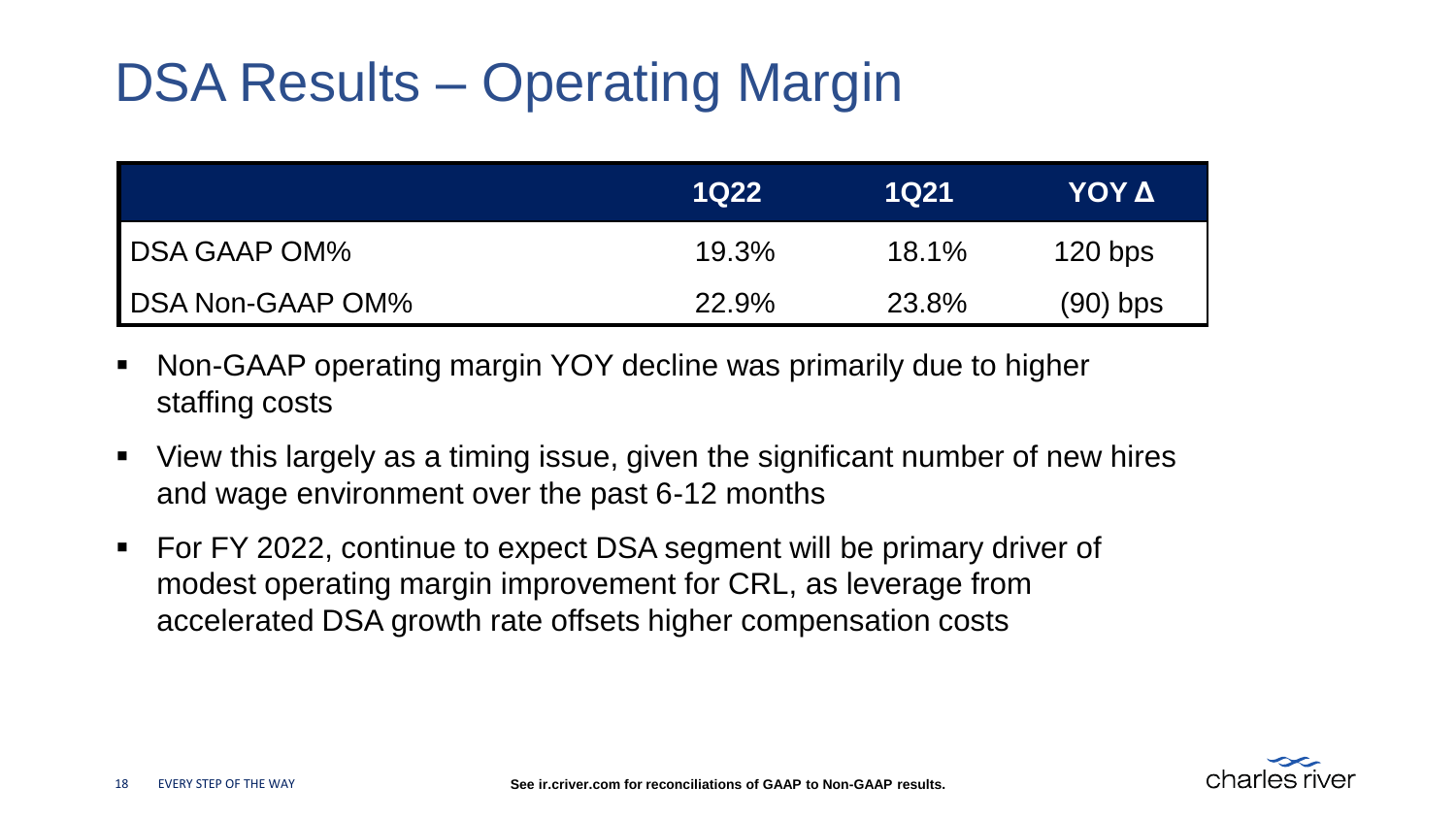#### RMS Results – Revenue

| $$\left($ $\$\right)$ in millions) | <b>1Q22</b> | <b>1Q21</b> | ΥΟΥ Δ  |
|------------------------------------|-------------|-------------|--------|
| Revenue, reported                  | \$176.5     | \$176.9     | (0.2)% |
| (Increase)/decrease due to FX      |             |             | 1.2%   |
| Impact of divestitures             |             |             | 7.7%   |
| Revenue growth, organic            |             |             | 8.7%   |

▪ Organic growth rate was in line with high-single-digit outlook for the year

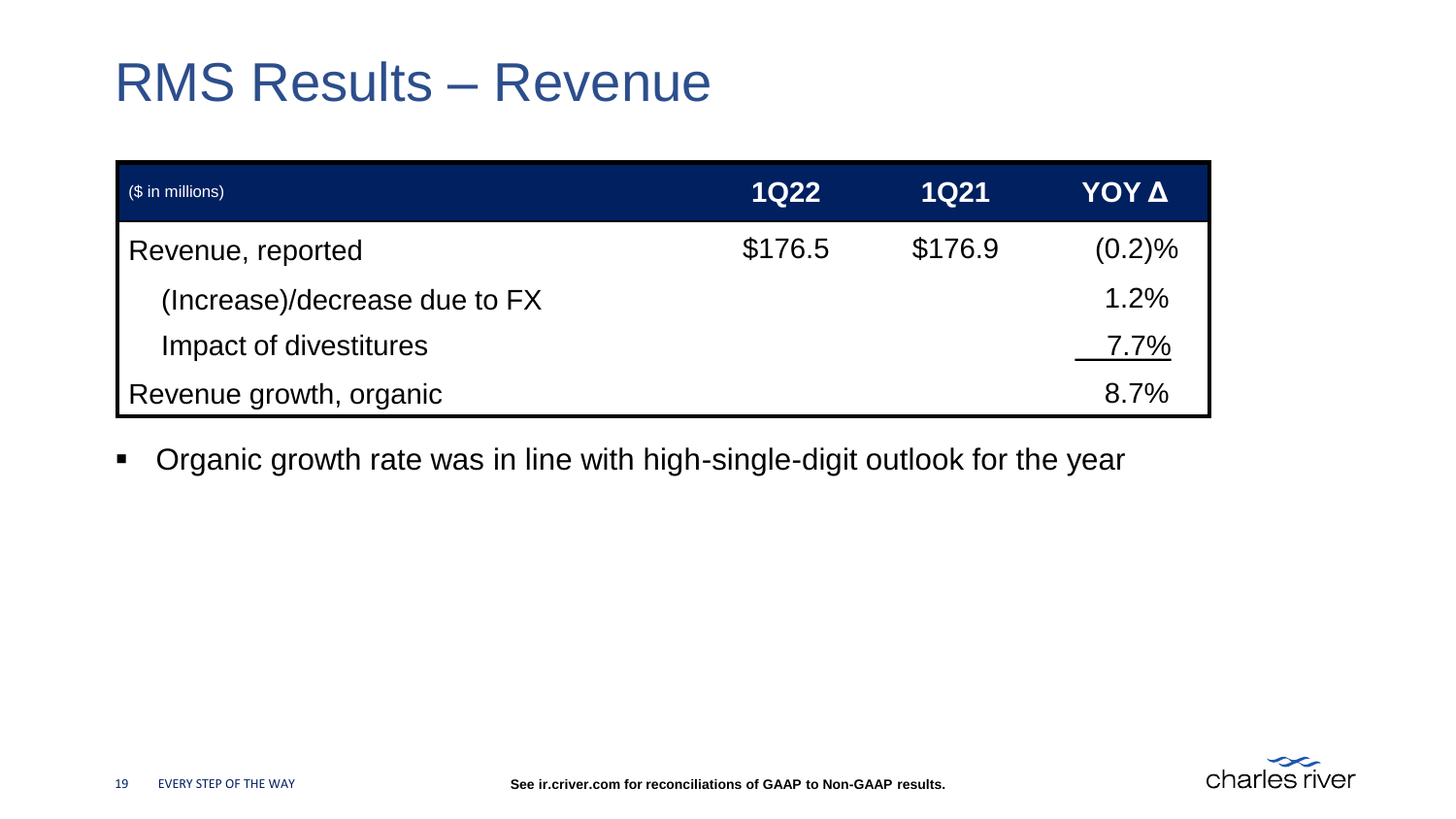#### RMS Results – Research Models

- Organic revenue growth driven by broad-based demand and meaningful price increases in the research models business
	- $-$  Particularly in North America which performed very well
- China also continued to perform well, but growth rate was impacted by comparison to the exceptionally strong start to last year
- Experienced a very small RMS revenue impact related to China's COVID-related restrictions this year and are closely monitoring the situation
	- ─ At this time, do not expect it will become a meaningful headwind

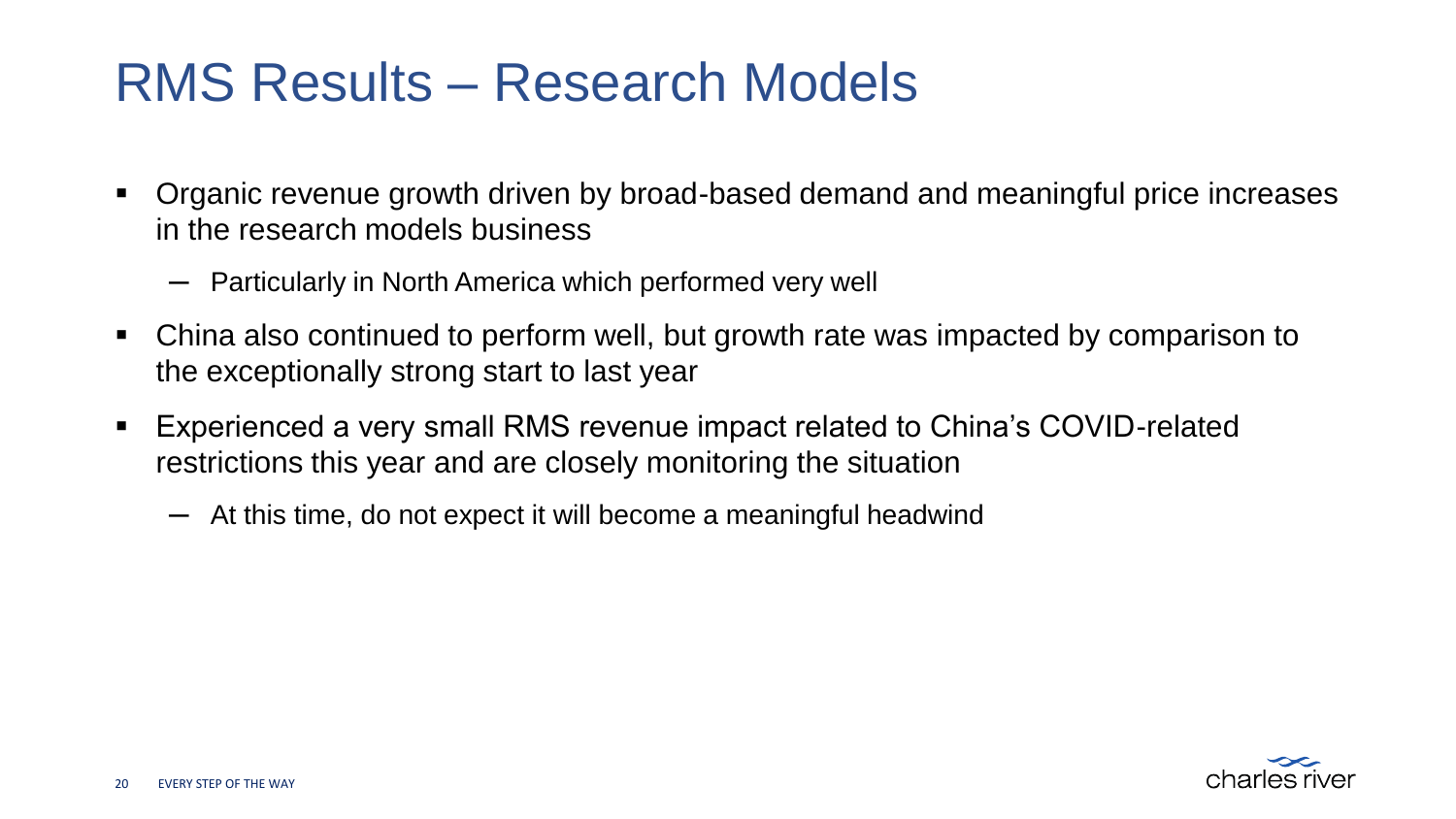#### RMS Results – RM Services & CRADL™/Explora

- RM Service was a significant contributor to segment growth, led by Insourcing Solutions (IS)
- $CRADL^{\text{TM}}$  initiative (part of IS business) has further accelerated the growth potential for the RMS segment, as both small and large biopharma clients increasingly seek to rent turnkey research capacity in key biohubs
- To build on CRADL™ strategy and capitalize on significant growth opportunity, CRL acquired Explora BioLabs last month
- San Diego-based Explora has similar focus as CRADL™, currently operating >15 preclinical vivarium facilities with greater presence on the West Coast
- Demand for turnkey laboratory capacity makes this an attractive transaction on its own

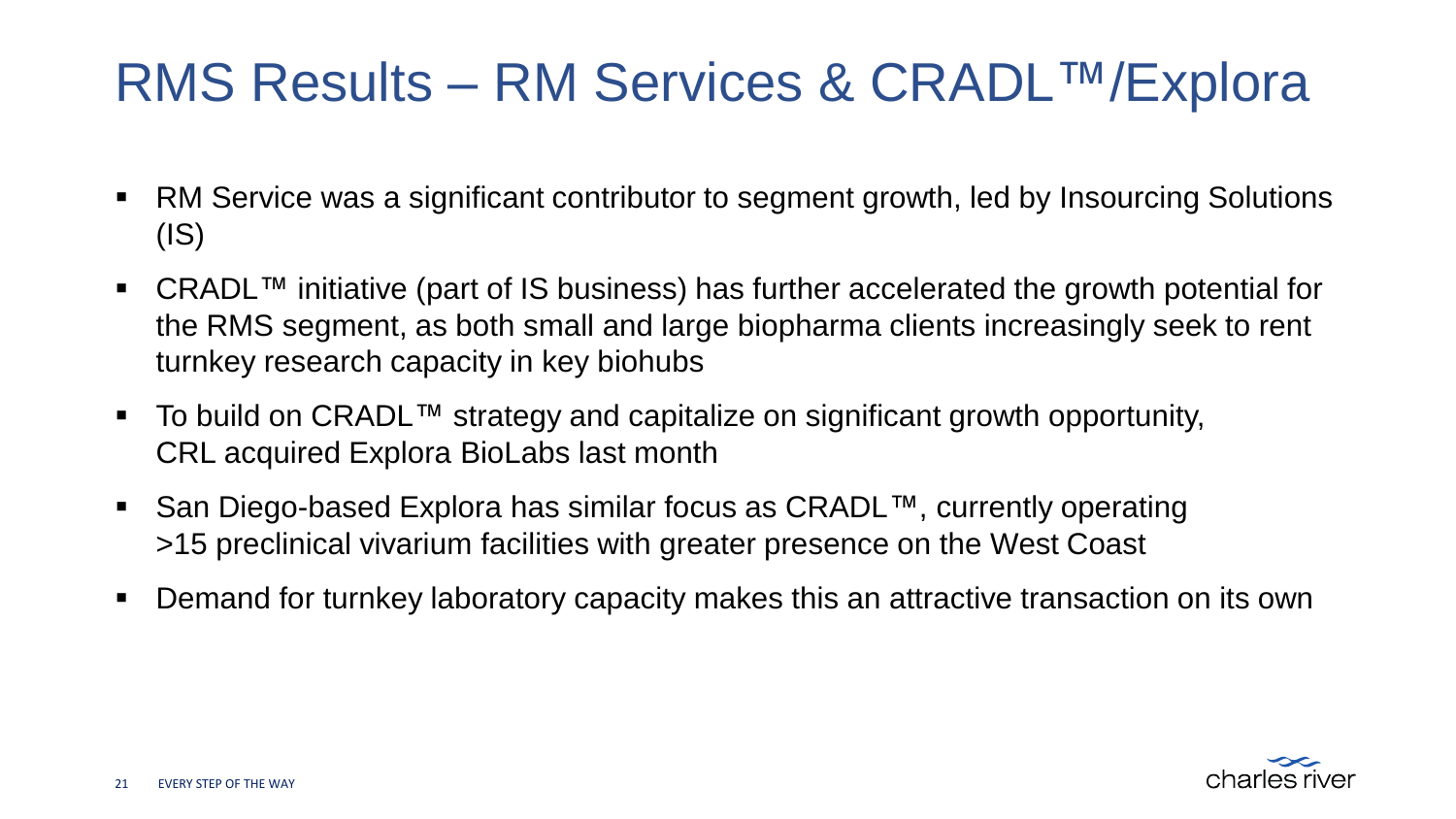#### RMS Results – CRADL™/Explora, cont.

- Greater value proposition is that clients utilizing CRADL™ or Explora will be able to easily access additional services across our comprehensive discovery and non-clinical development portfolio
	- $-$  Providing CRL a new and unique pathway to connect with clients at earlier stages
- With expansions currently underway in the US and internationally, combined CRADL™ and Explora operation expected to include at least 25 vivarium facilities by end of 2022
	- $-$  Providing > 300K sq. ft. of turnkey rental capacity in key biohubs
- Explora will effectively double revenue and footprint of our CRADL™ operation
- Will drive strong, double-digit revenue growth that will solidify RMS segment's position as a sustained growth engine for CRL

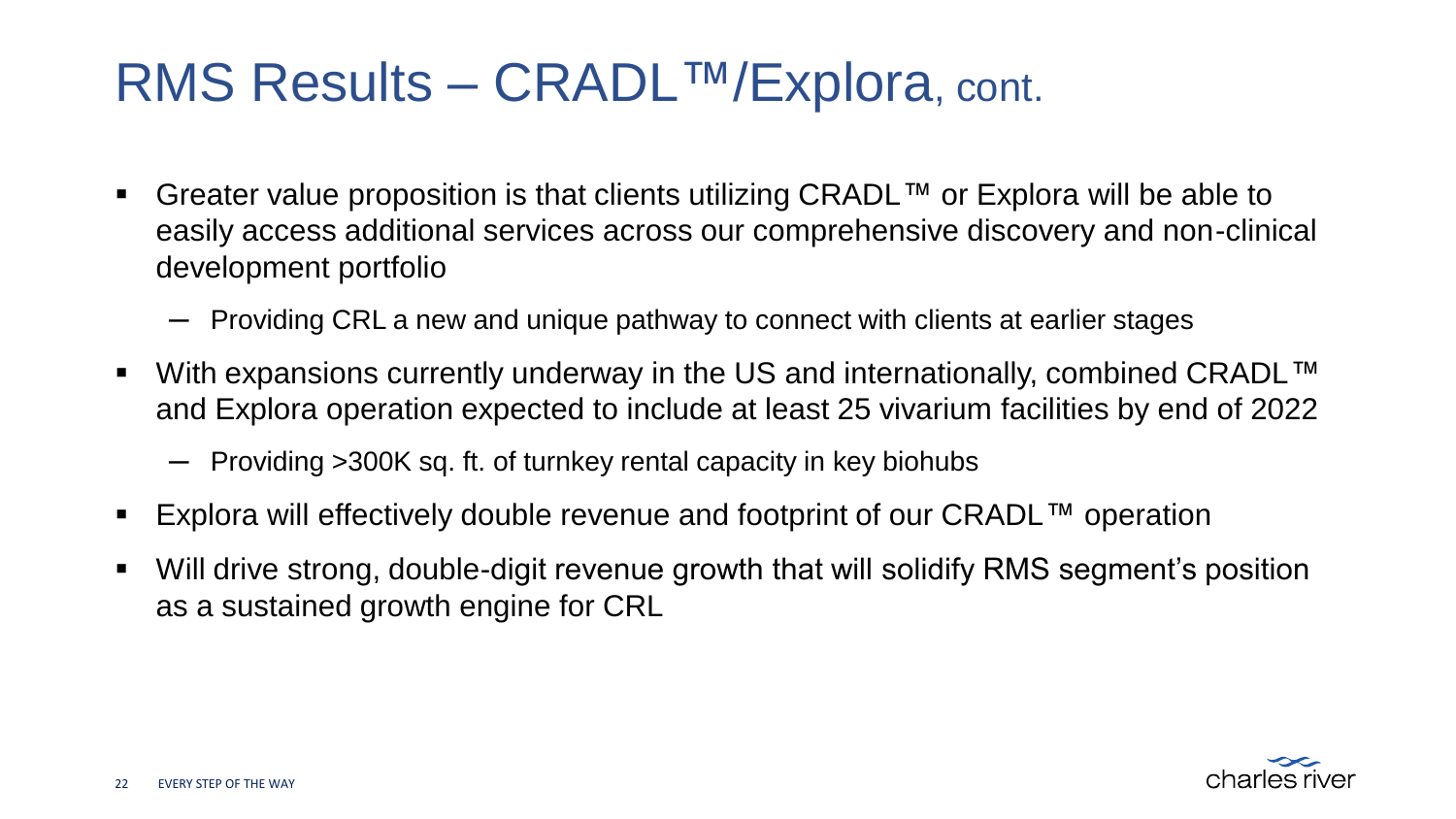### RMS Results – Operating Margin

|                  | 1Q22  | 1Q21  | ΥΟΥ Δ     |
|------------------|-------|-------|-----------|
| I RMS GAAP OM%   | 27.1% | 25.4% | $170$ bps |
| RMS Non-GAAP OM% | 29.9% | 28.7% | $120$ bps |

- Margin increase due primarily to leverage from robust sales of research models
- RMS operating margin expansion will be limited for remainder of 2022 due to Explora BioLabs acquisition
	- Explora has healthy margins for a service business, but below RMS segment
	- Creates a headwind to the segment margin this year
- Expect Explora to leverage investments in new sites this year and be better positioned to enhance its operating efficiency thereafter

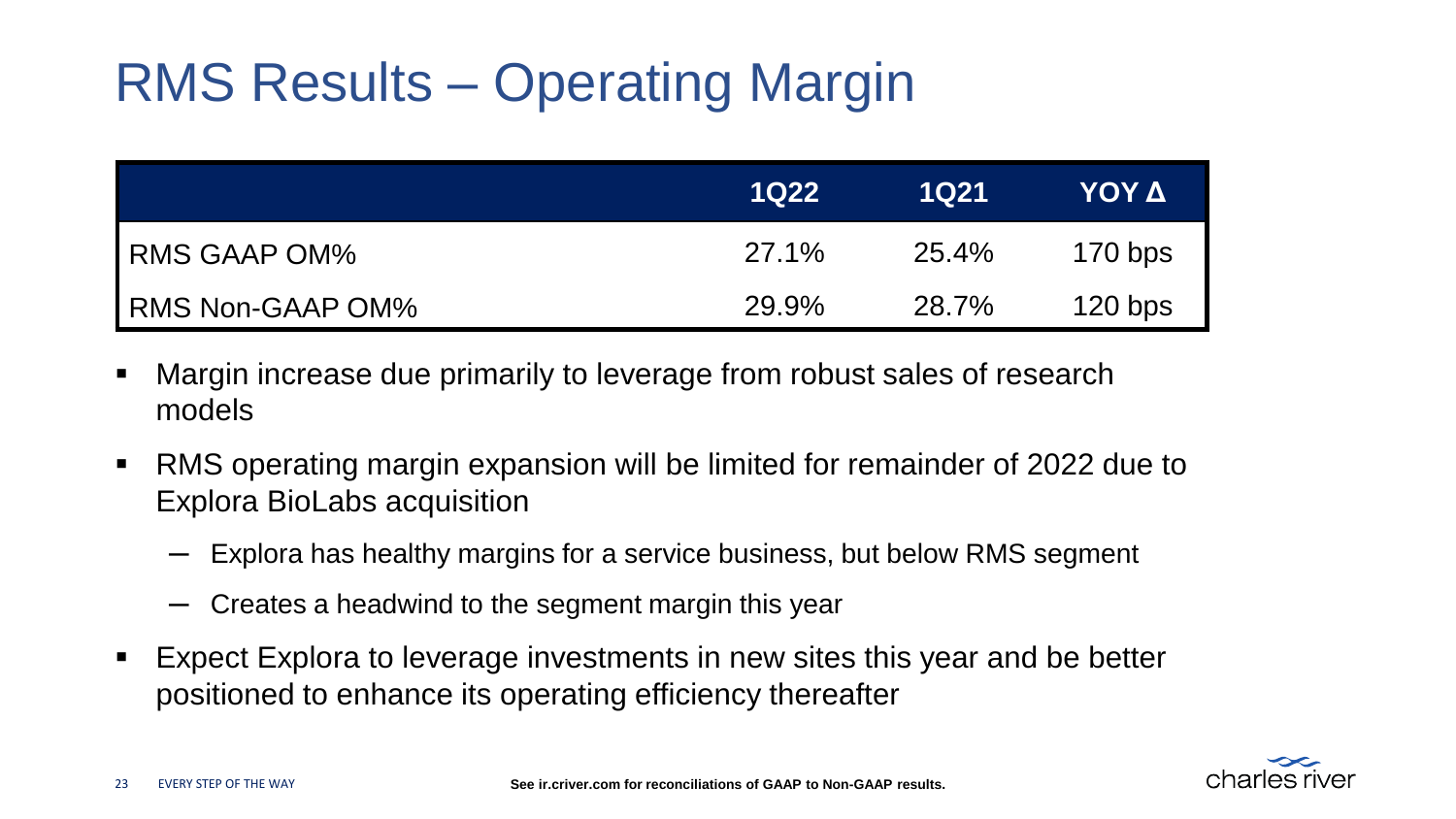### Manufacturing Results – Revenue

| $$\left($ $\$\right)$ in millions) | <b>1Q22</b> | <b>1Q21</b> | ΥΟΥ Δ      |
|------------------------------------|-------------|-------------|------------|
| Revenue, reported                  | \$193.1     | \$146.5     | 31.8%      |
| (Increase)/decrease due to FX      |             |             | 2.7%       |
| Contribution from acquisitions     |             |             | $(24.4)\%$ |
| Revenue growth, organic            |             |             | 10.1%      |

- Biologics Testing Solutions (Biologics Testing) was primary driver of revenue growth
	- ─ Continued, robust double-digit growth
- Microbial Solutions' growth rate was below the 10% level in 1Q22, resulting in the Manufacturing segment growth rate being below mid-teens target
	- Timing related and will not affect outlook for the year
	- ─ Continue to expect FY 2022 Microbial revenue growth in the 10% range

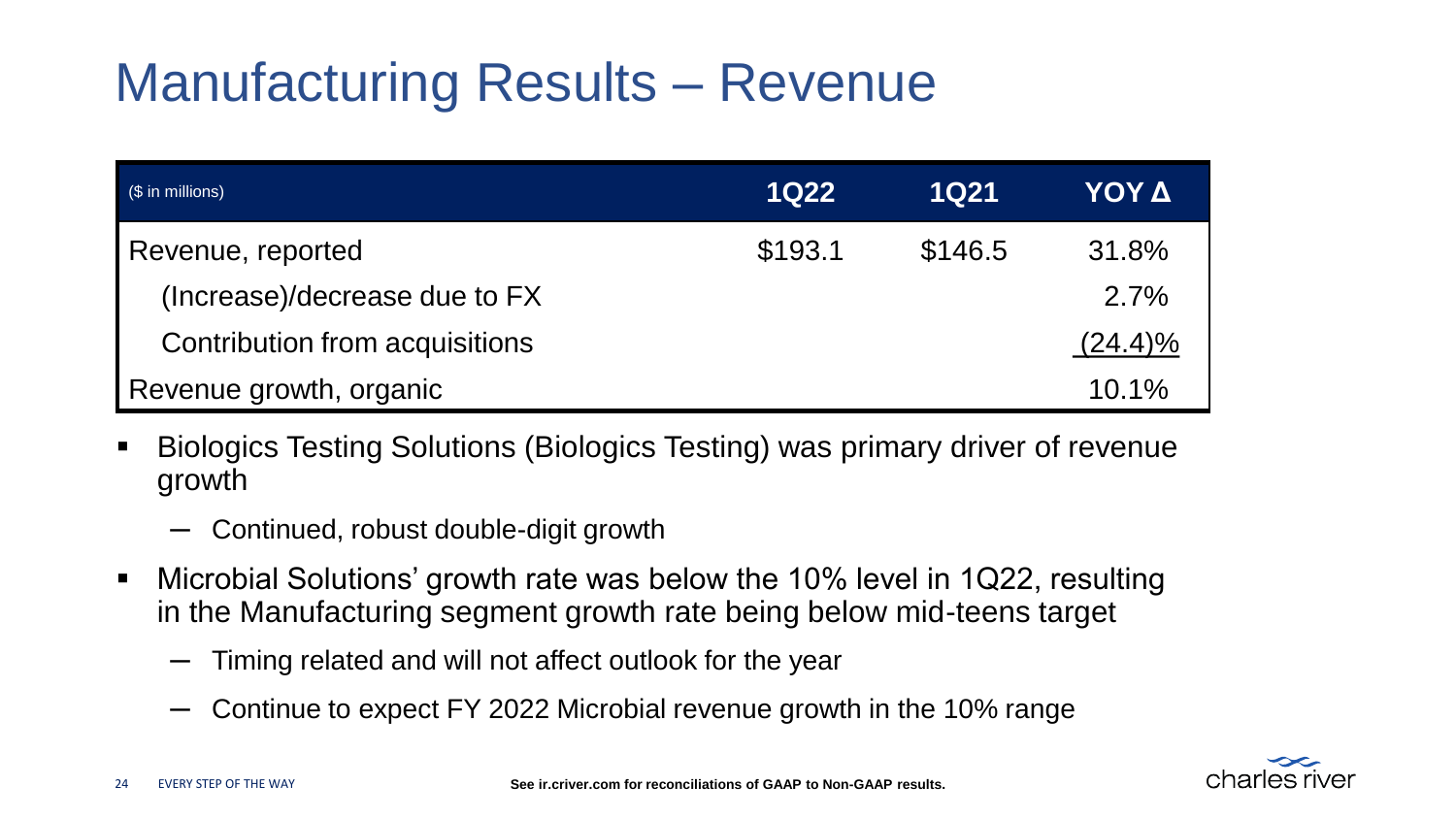### Mfg. Results – Biologics Testing Solutions

- Demand for Biologics Testing Solutions services associated with cell and gene therapies and other complex biologics continues to be robust
	- ─ Confident these will continue to be significant growth drivers
	- ─ Even as COVID-related vaccine testing settles into steady-state run rate
- Significant opportunity for Biologics Testing, which provides services that support safe manufacture of biologics, including process development and quality control
- Believe client interest in consolidated Biologics Solutions offering, which provides both biologics testing and CDMO services, will only increase, as synergies to produce complex biologics and conduct required analytical testing with one scientific partner are more broadly adopted by clients
- Utilizing CRL's Biologics Solutions offering will be a strategic advantage for clients who are looking to reduce bottlenecks and increase efficiency of drug development and commercialization efforts

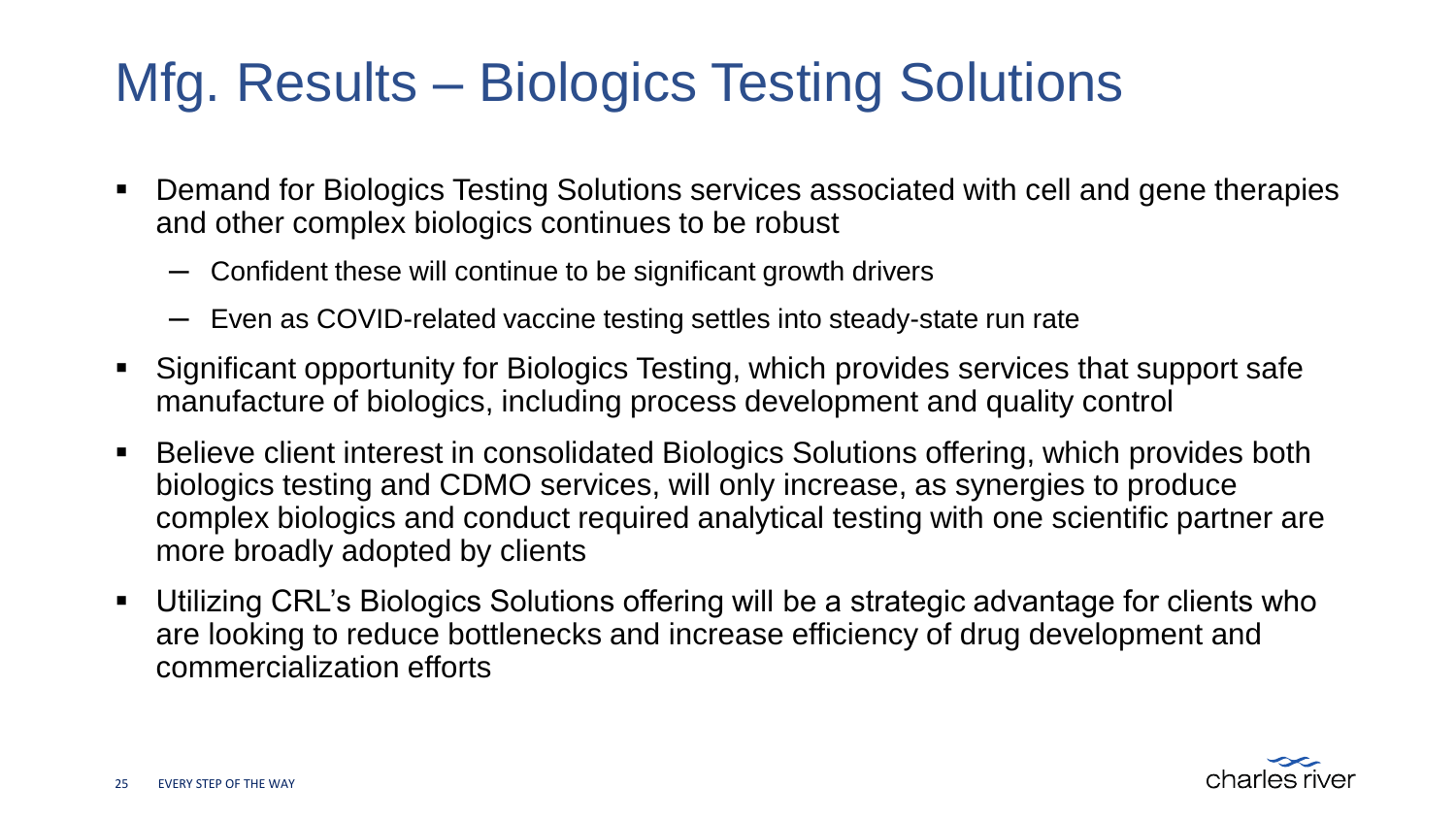## Mfg. Results – Cell and Gene Therapy CDMO

- CDMO had a good 1Q22 and continued to make excellent progress on integration efforts
- Gene-modified cell therapy production business has gained traction and generated strong growth in 1Q22
	- ─ Continues to be one of the leaders in this emerging space
- Benefited from commercial readiness milestones, which are relatively common in CDMO sector, and demonstrate clients are continuing to advance programs into later stages of development
	- ─ Trust CRL to take critical next steps with them
- Continue to position gene therapy product offering–plasmid DNA and viral vectors–to be opportunistic in a marketplace greatly in need of more supply

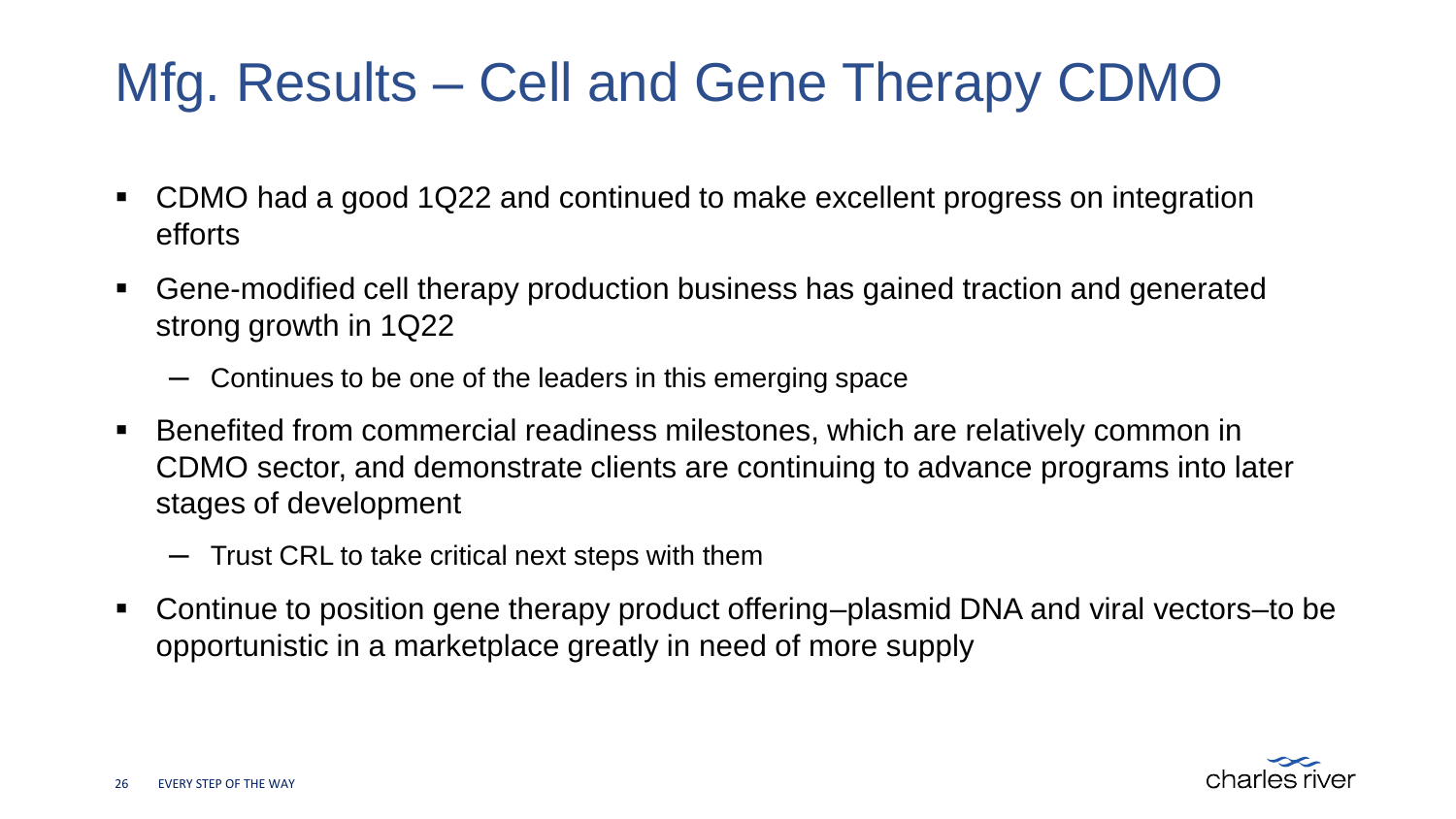# Manufacturing – Operating Margin

|                            | <b>1022</b> | 1Q21  | ΥΟΥ Δ       |
|----------------------------|-------------|-------|-------------|
| Manufacturing GAAP OM%     | 24.0%       | 33.8% | $(980)$ bps |
| Manufacturing Non-GAAP OM% | 33.1%       | 35.5% | $(240)$ bps |

- Inclusion of Cognate and Vigene businesses were the primary driver of operating margin decline in 1Q22
	- ─ CDMO margins are below the overall Manufacturing segment
	- $-$  Expected to improve through enhanced efficiency and leveraging significant growth potential for this business

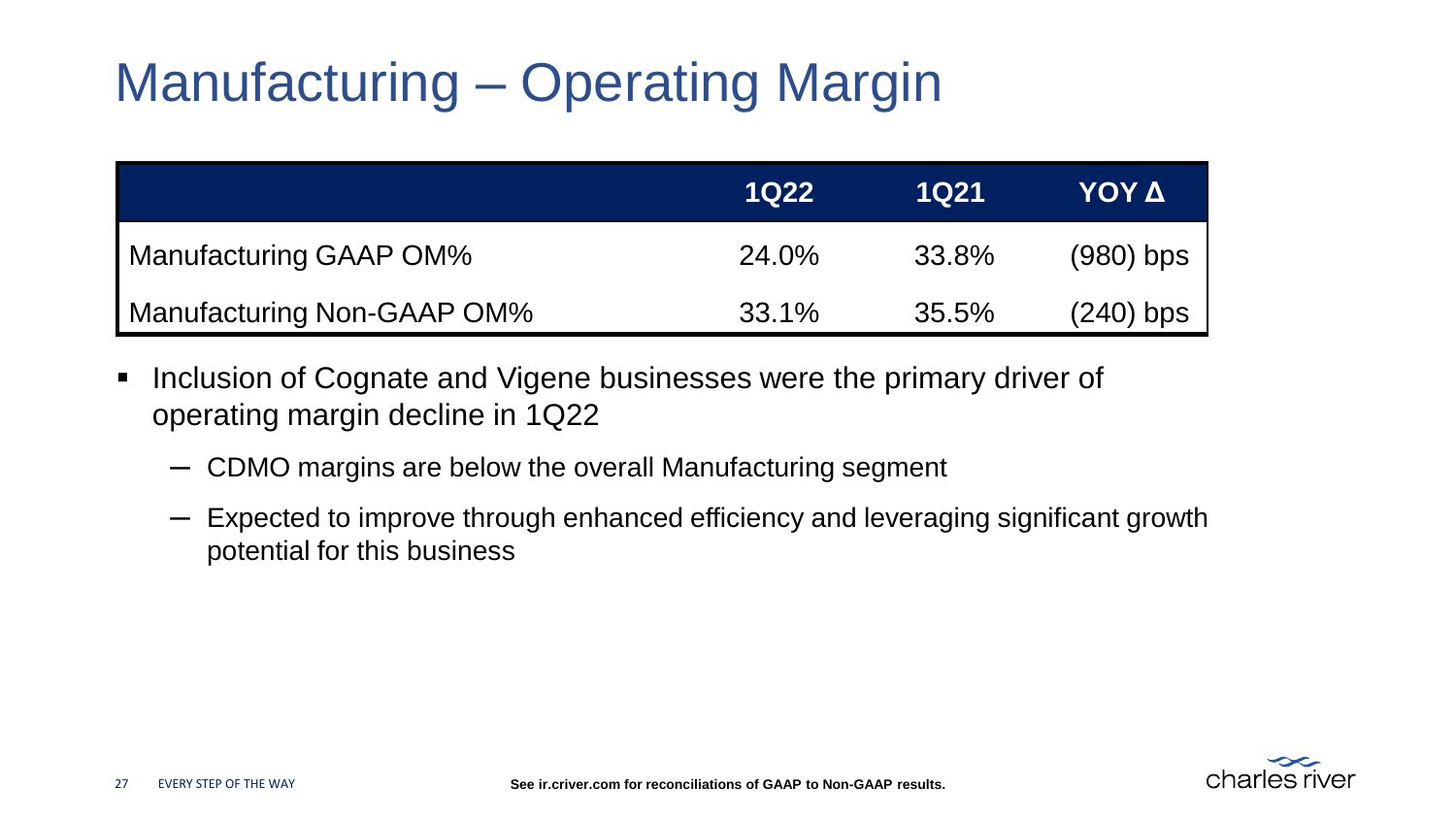#### **Conclusion**

- We are operating in a robust business environment that gives us excellent growth potential
- Believe we have the best visibility that we have ever had with an average of 12 to 18 months of backlog in our largest business, Safety Assessment
- Have the capacity and the people in place to deliver on accelerating demand throughout the year
- Benefiting from escalating pricing
- Opportune that the market dynamics remain robust at a time when we believe that we have built the premier, non-clinical contract research and manufacturing organization

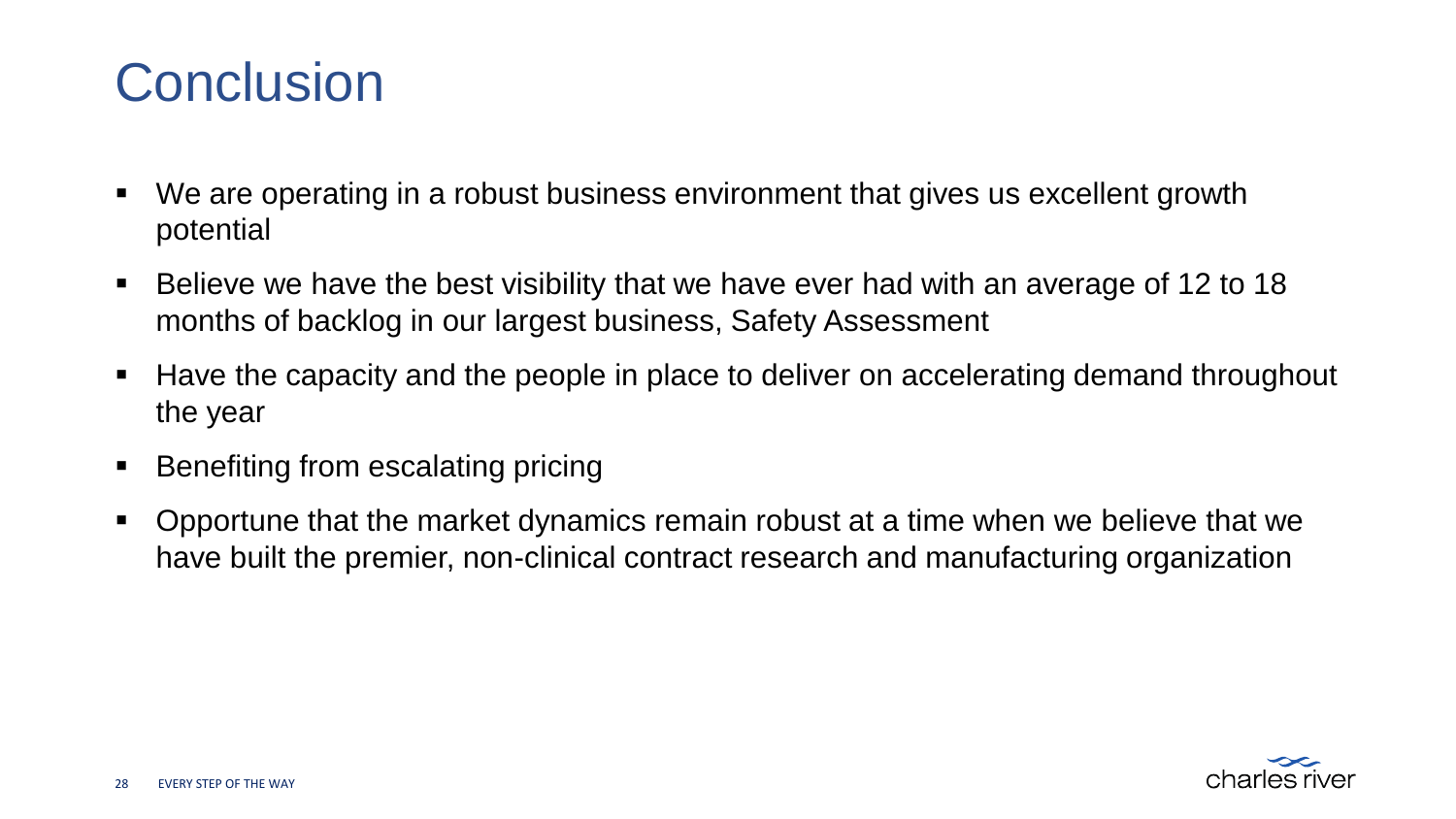### CFO Transition Plan Update

- Flavia Pease joined CRL on April  $25<sup>th</sup>$  as Executive VP and will become the next CFO
- Replacing current EVP & CFO David Smith, who announced plans to retire last January
- Thanks to David for his dedicated service to CRL and a remarkable career
	- Instrumental in CRL's growth and success since he joined through the Argenta & BioFocus acquisition in 2014
	- ─ Subsequently promoted to CFO in 2015
- During his tenure as CFO, CRL revenue has increased at a 17% CAGR and free cash flow at a 14% CAGR
- David played a critical role in these accomplishments by providing strategic financial counsel and direction to our global organization
- David will remain with CRL through year end and transition to a role as Senior Financial Advisor shortly after 1Q22 earnings / 10-Q filing

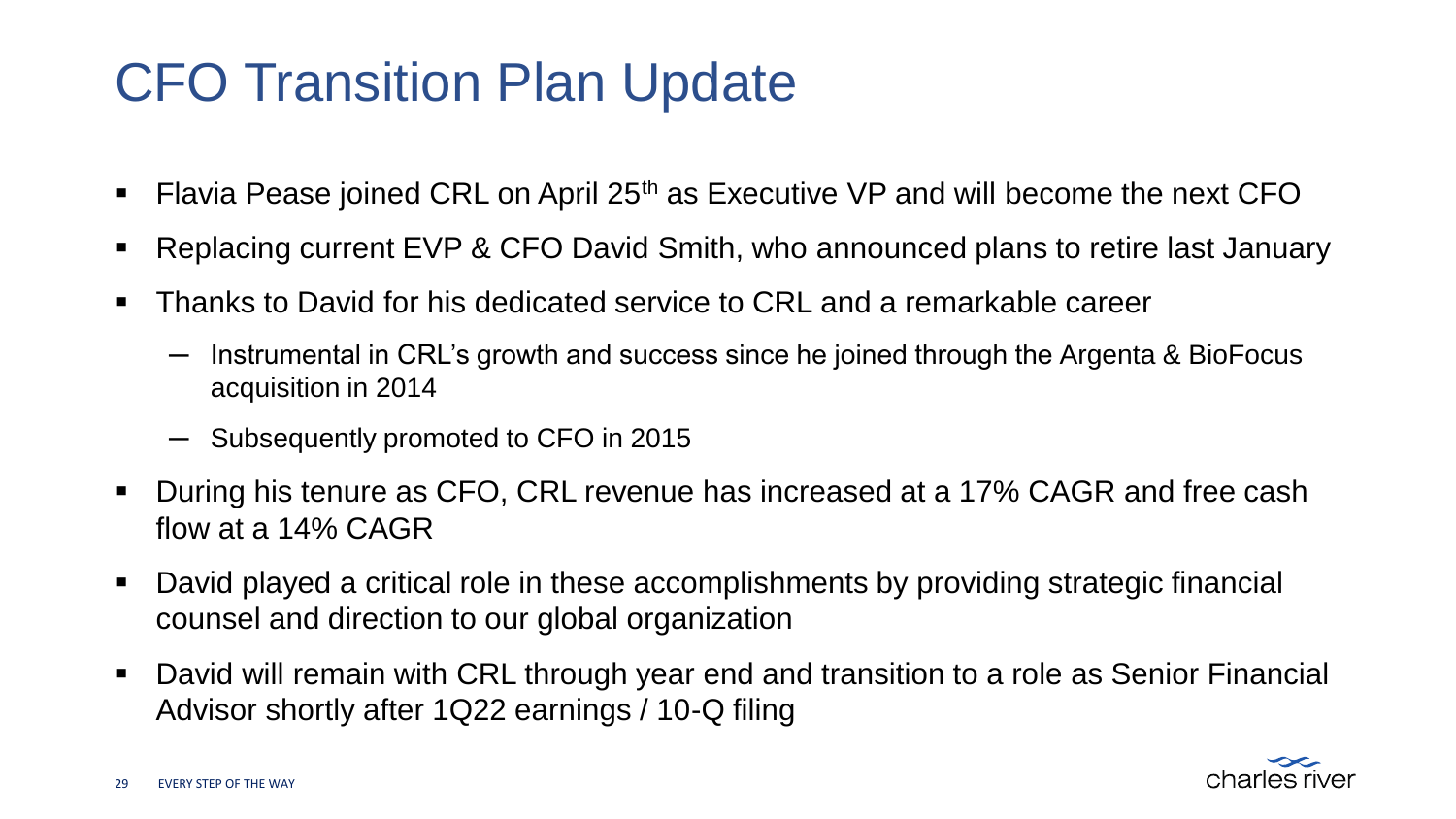#### CFO Transition Plan Update, cont.

- Elavia Pease will assume the role of CFO when David transitions to new role
- Flavia is a highly regarded financial leader with >20 years of financial leadership experience at Johnson & Johnson
- Her deep biopharmaceutical industry knowledge and experience managing the Finance organizations of large, growing businesses will greatly benefit CRL

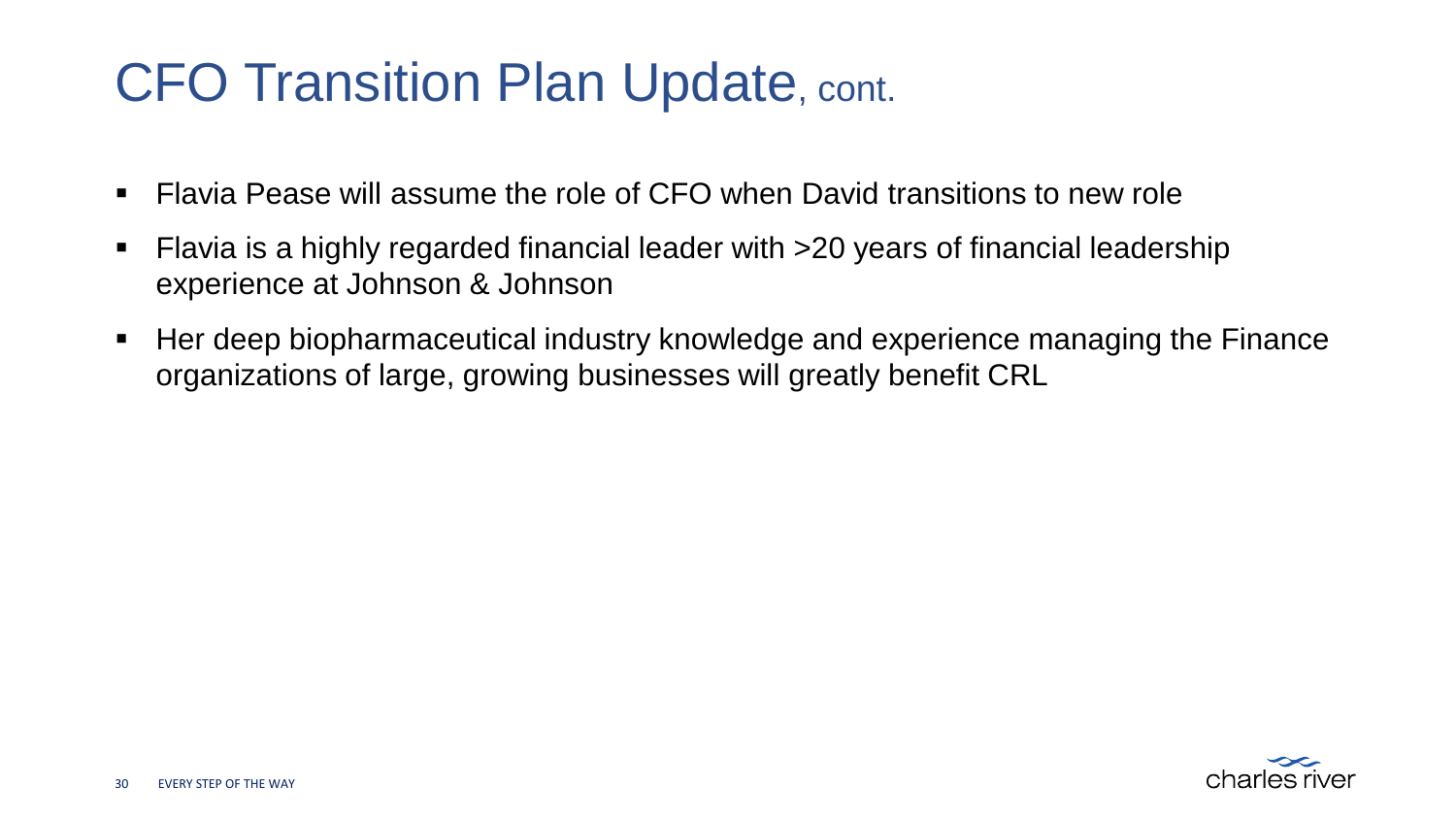### 1Q22 Results

| $(S \in \mathbb{R})$ in millions) | <b>1Q22</b> | <b>1Q21</b> | ΥΟΥ Δ     | <b>Organic A</b> |
|-----------------------------------|-------------|-------------|-----------|------------------|
| Revenue                           | \$913.9     | \$824.6     | 10.8%     | 9.4%             |
| <b>GAAP OM%</b>                   | 16.3%       | 15.0%       | $130$ bps |                  |
| Non-GAAP OM%                      | 21.4%       | 20.7%       | 70 bps    |                  |
| <b>GAAP EPS</b>                   | \$1.81      | \$1.20      | 50.8%     |                  |
| Non-GAAP EPS                      | \$2.75      | \$2.53      | 8.7%      |                  |

- Pleased with 1Q22 performance, which included revenue and non-GAAP EPS growth in line with February outlook
- Organic revenue growth of 9.4% and non-GAAP operating margin expansion of 70 bps were partially offset by a higher-than-expected tax rate, resulting in an EPS increase of 8.7% to \$2.75

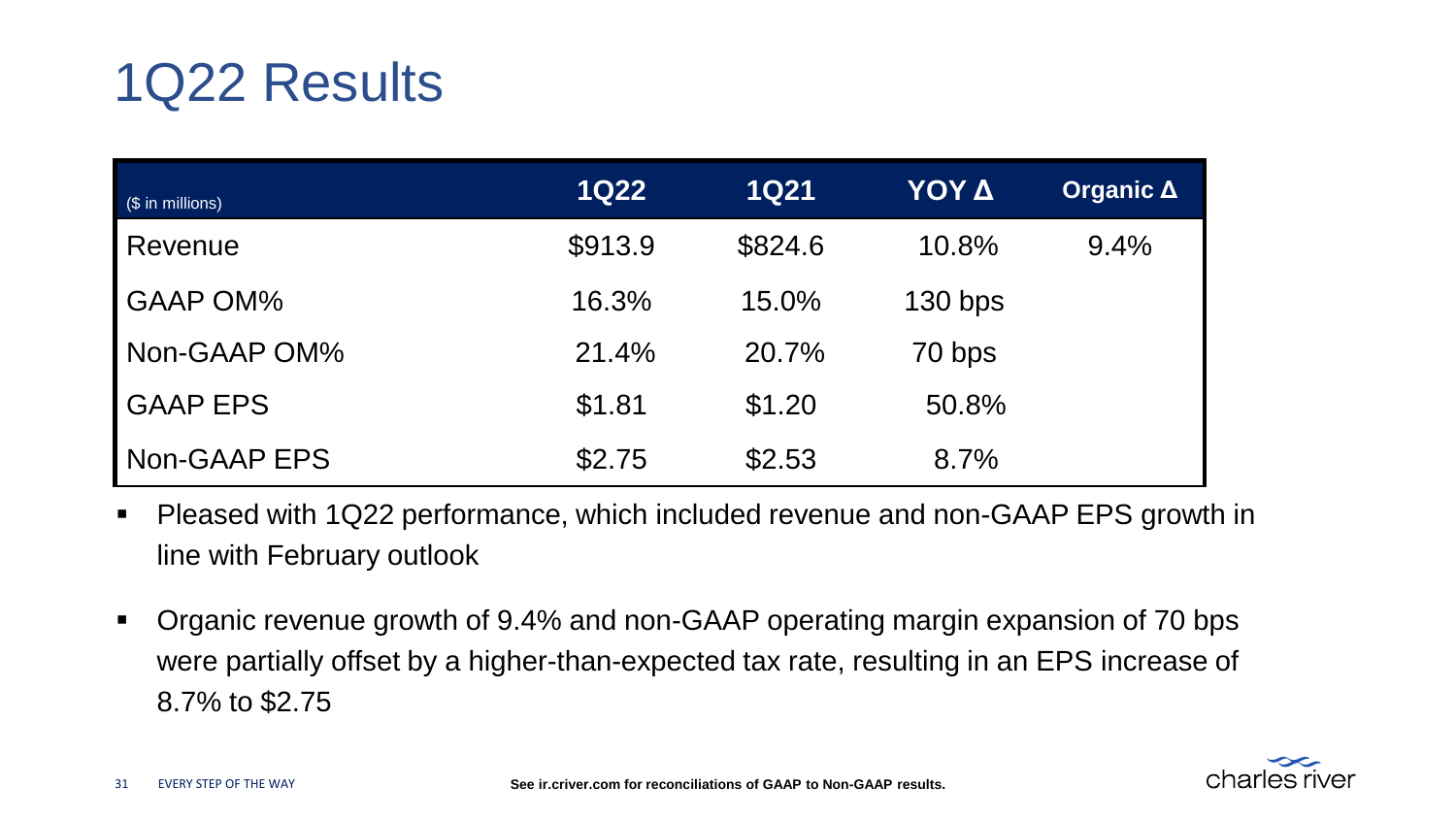### Updated 2022 Guidance

|                          | <b>2022 Guidance</b> |
|--------------------------|----------------------|
| Revenue growth, reported | $13.5\% - 15.5\%$    |
| Revenue growth, organic  | 12.5% - 14.5%        |
| <b>GAAP EPS</b>          | $$8.70 - $8.95$      |
| Non-GAAP EPS             | $$11.50 - $11.75$    |

- Reaffirmed organic revenue growth and non-GAAP EPS guidance for 2022
- Non-GAAP EPS guidance has effectively absorbed higher-than-expected tax rate and interest expense compared to initial outlook
- Reported revenue growth guidance for 2022 increased to reflect addition of Explora BioLabs
	- ─ Also includes a larger, 1.5% FX headwind due to strengthening of U.S. dollar
- Remain well positioned to modestly expand 2022 non-GAAP operating margin

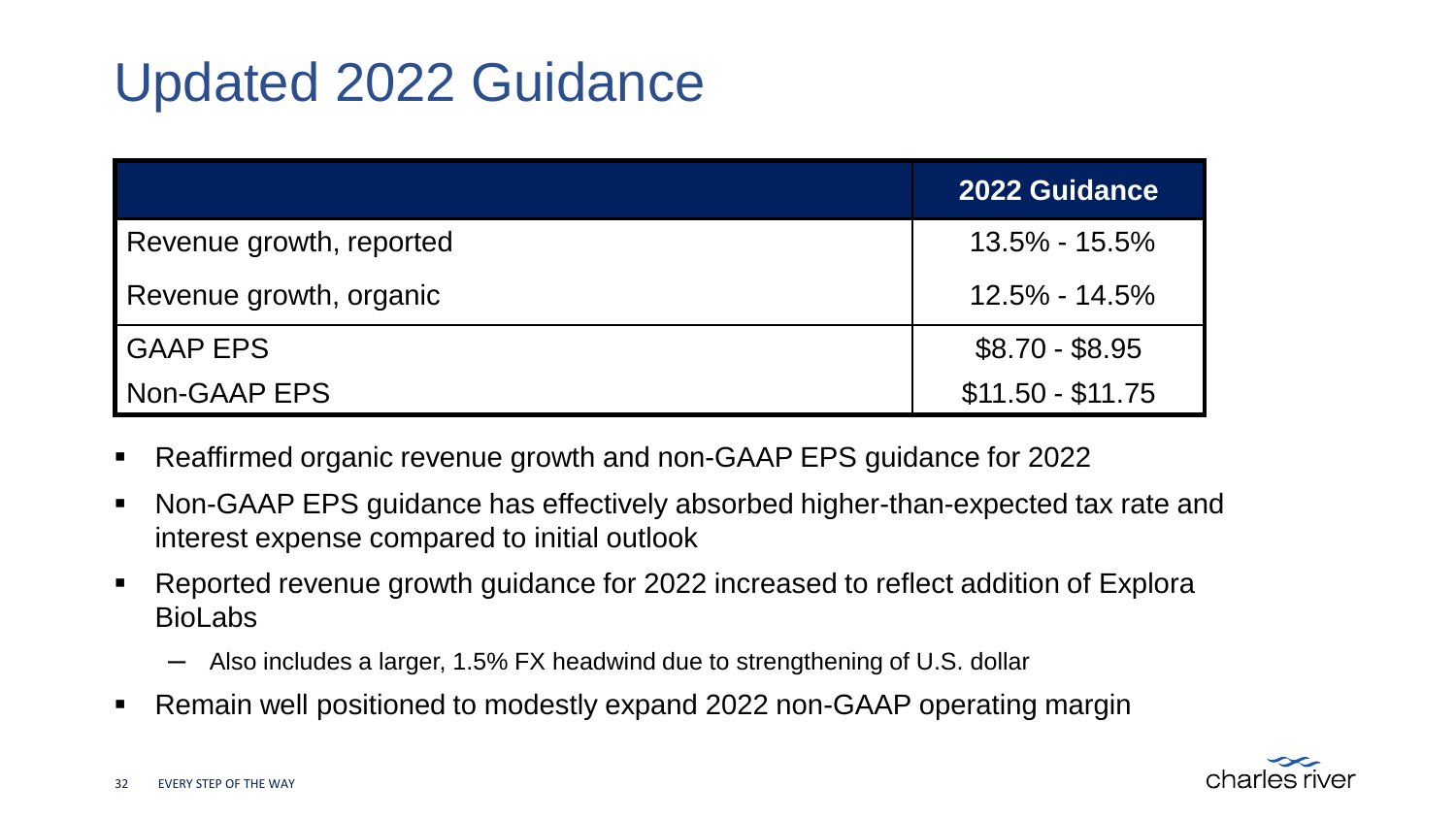

|             | <b>1Q22</b> | 4Q21  | 1Q21    |
|-------------|-------------|-------|---------|
| <b>GAAP</b> | 14.1%       | 14.6% | $3.6\%$ |
| Non-GAAP    | 16.8%       | 23.3% | 14.5%   |

- Expect slightly higher tax rate in 2022 because of lower stock price during 1Q22 resulted in lower excess tax benefit associated with stock-based compensation
	- $-$  1Q22 non-GAAP tax rate of 16.8% increased 230 bps YOY and above prior mid-teens outlook
- Tax rate outlook remains within initial low-20% range for 2022 (GAAP and Non-GAAP)
	- ─ Moved slightly higher within this range due to stock price movement since February

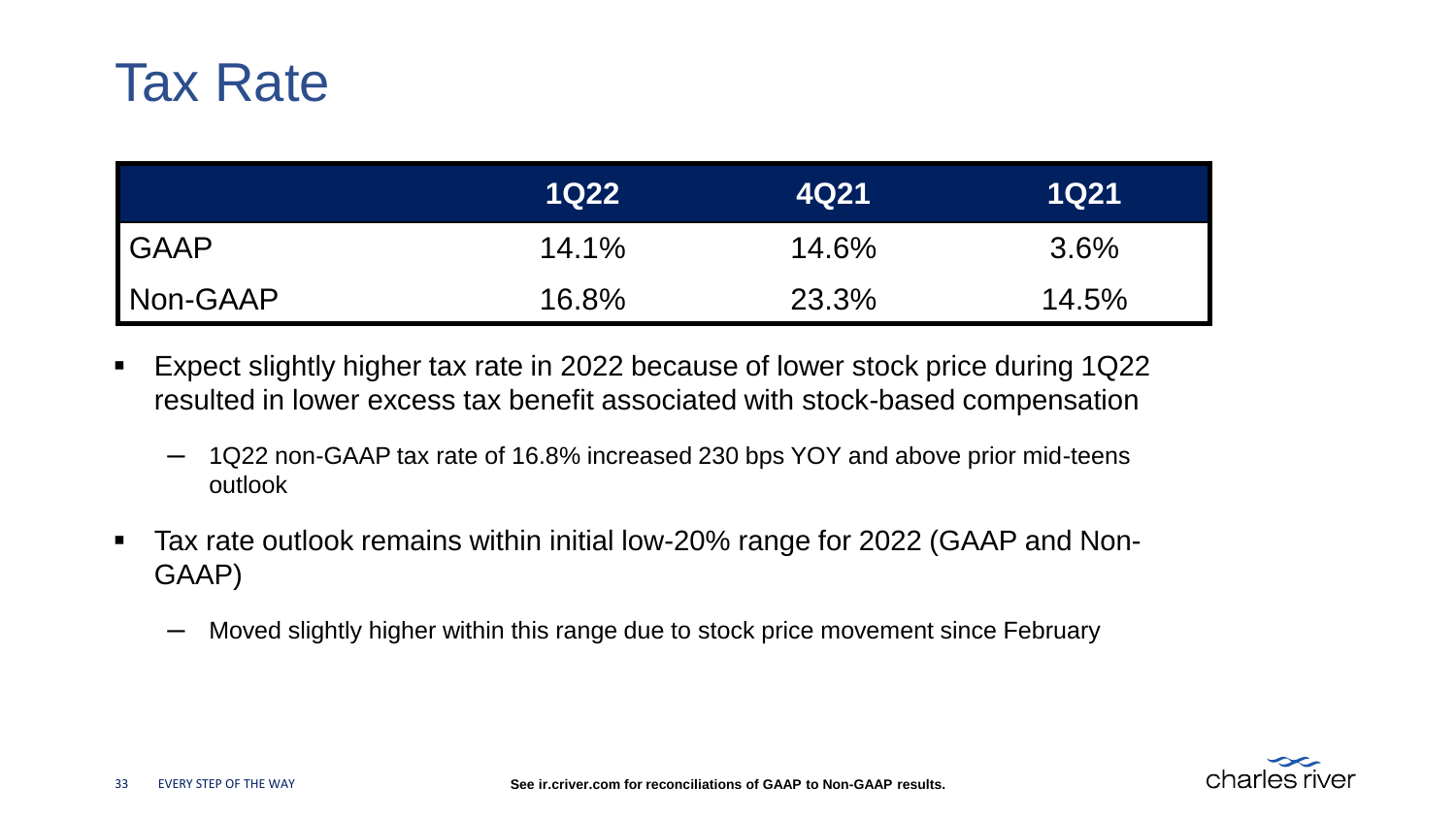#### Net Interest Expense

| $$$ in millions)                                                                                 | <b>1Q22</b> | 4Q21   | <b>1Q21</b> |
|--------------------------------------------------------------------------------------------------|-------------|--------|-------------|
| GAAP interest expense, net                                                                       | \$9.3       | \$11.2 | \$29.7      |
| Non-GAAP interest expense, net                                                                   | \$9.3       | \$11.2 | \$3.7       |
| Adjustments for foreign exchange forward<br>contract and related interest expense <sup>(1)</sup> | \$11.1      | \$9.2  | \$13.4      |
| Adjusted net interest expense                                                                    | \$20.4      | \$20.4 | \$17.1      |

- Expect adjusted net interest expense of  $$98-$102M$  in 2022,  $~$15M$  higher than prior outlook
- Primary drivers of the increase nearly evenly split between:
	- ─ Higher interest rate assumptions associated with the Federal Reserve's outlook provided in March
	- Higher debt balances due to the Explora acquisition in April
		- Transaction expected to be neutral to non-GAAP EPS this year
- GAAP net interest expense expected to be \$87-\$91M in 2022

(1) 1Q22 amounts reported in total adjusted interest expense include \$11.8M gain on forward contract and \$0.1M of additional interest expense.

**See ir.criver.com for reconciliations of GAAP to Non-GAAP results.**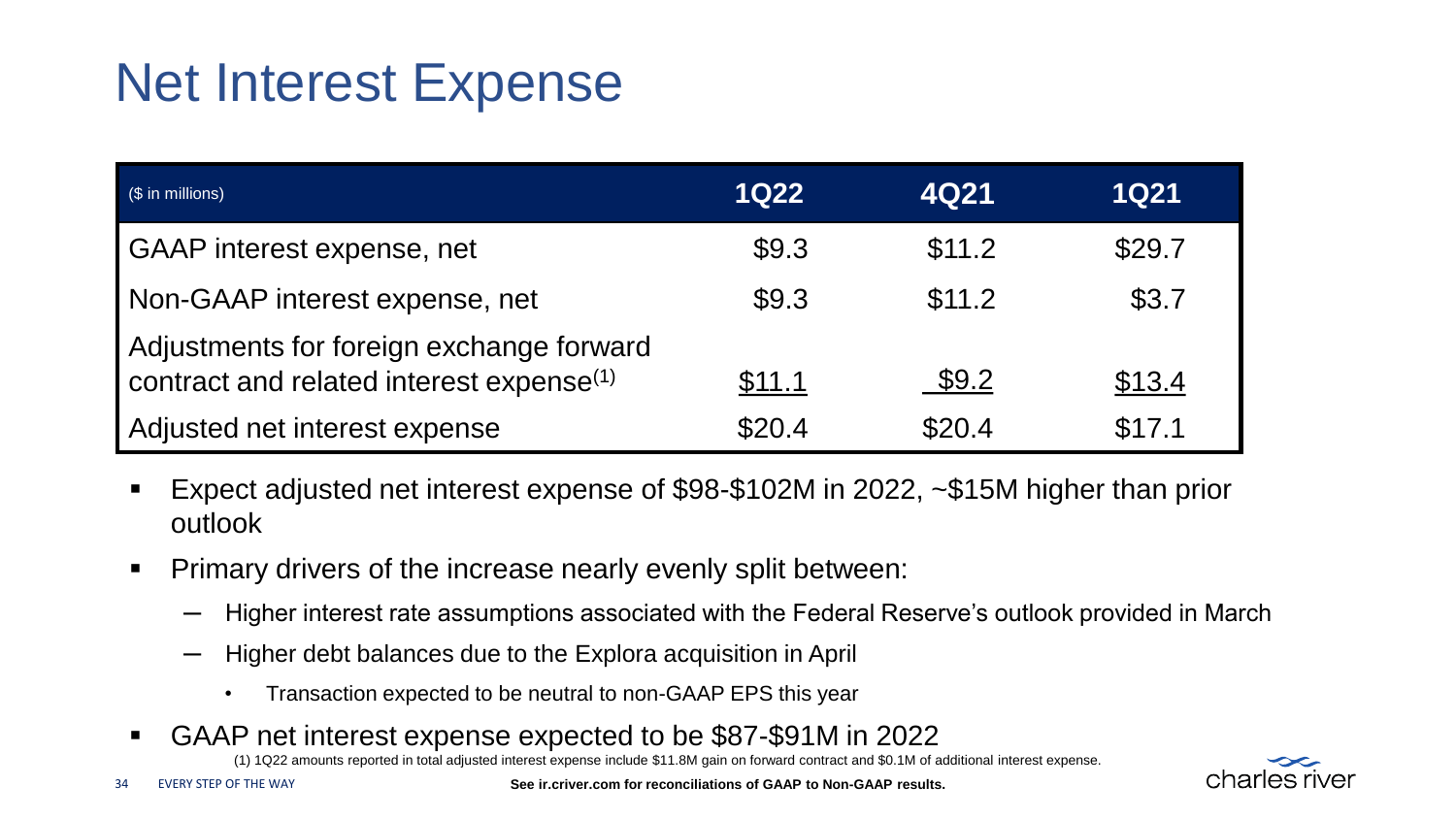#### Capital Priorities

- At the end of 1Q22, total outstanding debt was \$2.7B, equating to a gross leverage ratio of 2.5x and a net leverage ratio of 2.4x
- As planned, the Explora acquisition was financed through our revolving credit facility
	- ─ Leverage remains below 3x pro forma for the transaction
- Will continue to evaluate our M&A opportunities for the remainder of 2022, and absent any additional acquisitions, our capital priorities will be focused on debt repayment

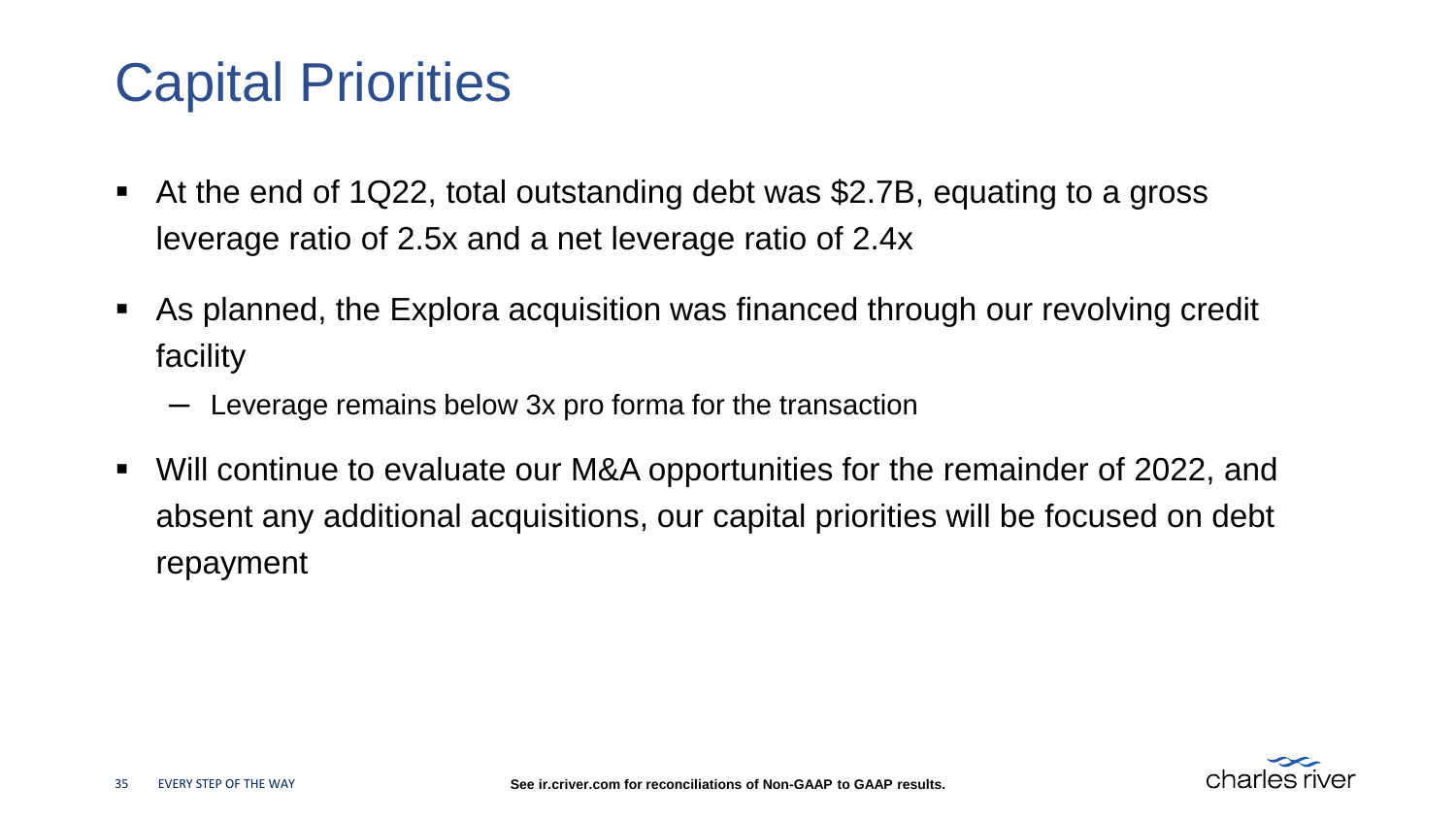## 2022 Segment Revenue Outlook

|                         | 2022 Reported<br><b>Revenue Growth</b> | 2022 Organic<br>Revenue Growth <sup>(1)</sup> |
|-------------------------|----------------------------------------|-----------------------------------------------|
| <b>RMS</b>              | High-single digits                     | High-single digits                            |
| <b>DSA</b>              | Mid-teens                              | Mid-teens                                     |
| Manufacturing           | Mid- to high-teens                     | Mid-teens                                     |
| <b>Consolidated CRL</b> | 13.5%-15.5%                            | 12.5%-14.5%                                   |

- 2022 segment organic revenue growth outlook remains unchanged
	- $-$  DSA: Driven by strong contributions from both Discovery and SA businesses
	- $-$  Manufacturing: Microbial Solutions growth rate improves from 1Q22 level and Cognate/Vigene included in organic growth rate
- RMS reported revenue growth outlook increased to high-single-digit range to include the Explora revenue contribution
- DSA and Manufacturing reported revenue growth outlooks reflect greater FX headwind
- EVERY STEP OF THE WAY 36

**See ir.criver.com for reconciliations of Non-GAAP to GAAP results.**

charles river

(1) Organic revenue growth is defined as reported revenue growth adjusted for acquisitions, divestitures, the 53<sup>rd</sup> week in 2022, and foreign currency translation.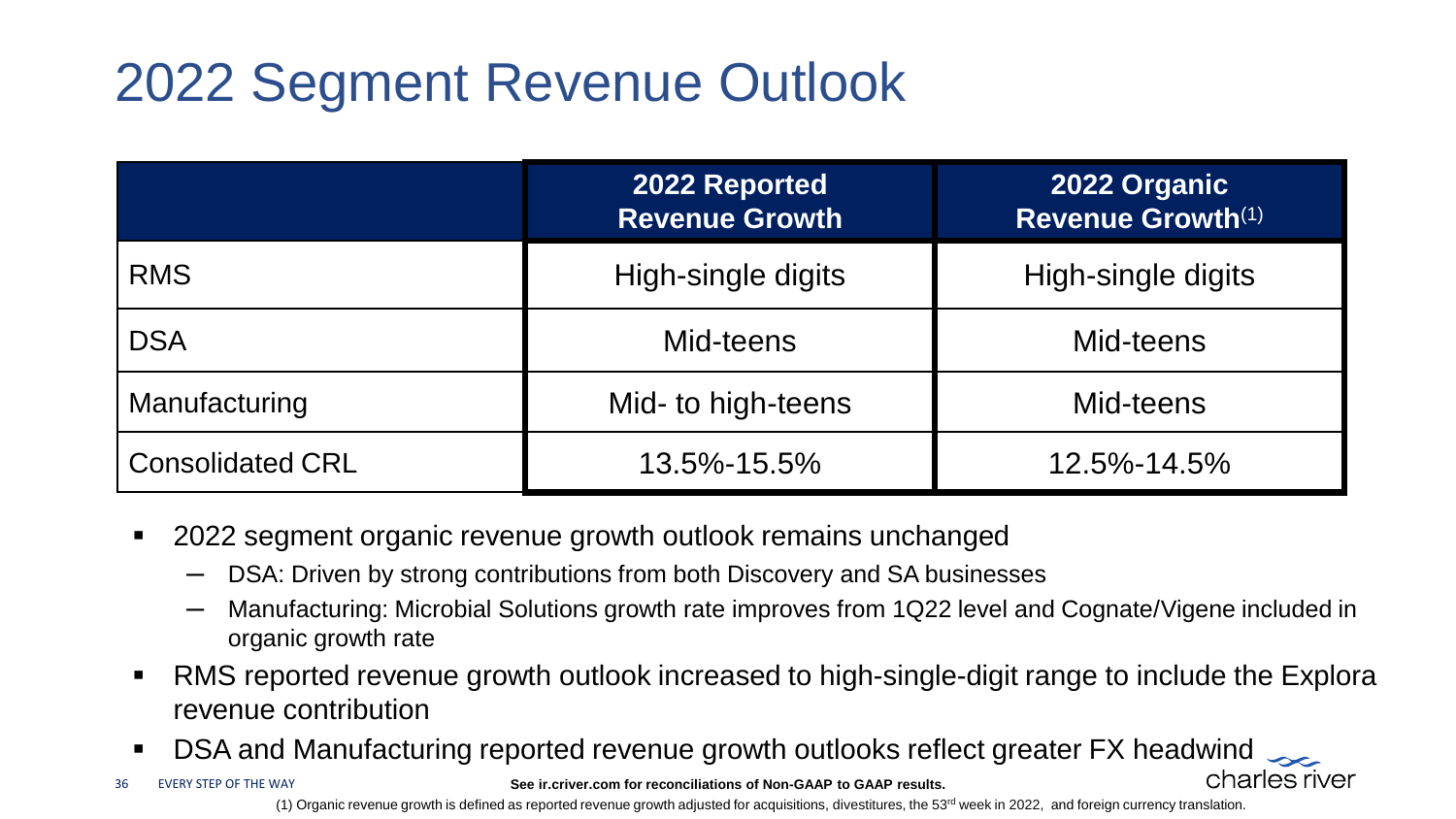## Unallocated Corporate Expenses

| (\$ in millions) | <b>1Q22</b> | 4Q21   | <b>1Q21</b> |
|------------------|-------------|--------|-------------|
| <b>GAAP</b>      | \$50.5      | \$54.0 | \$61.6      |
| Non-GAAP         | \$45.3      | \$52.4 | \$51.2      |

- Lower non-GAAP unallocated corporate costs totaling 5.0% of total revenue contributed to 1Q22 operating margin improvement
- Compared to 6.2% of revenue last year, the decrease was driven by several factors, including:
	- ─ Favorable fringe-related costs
	- Quarterly fluctuations in the gating of corporate costs
- Despite the 1Q22 favorability, we continue to expect unallocated corporate expenses to be in the mid-5% range as a percent of revenue for 2022

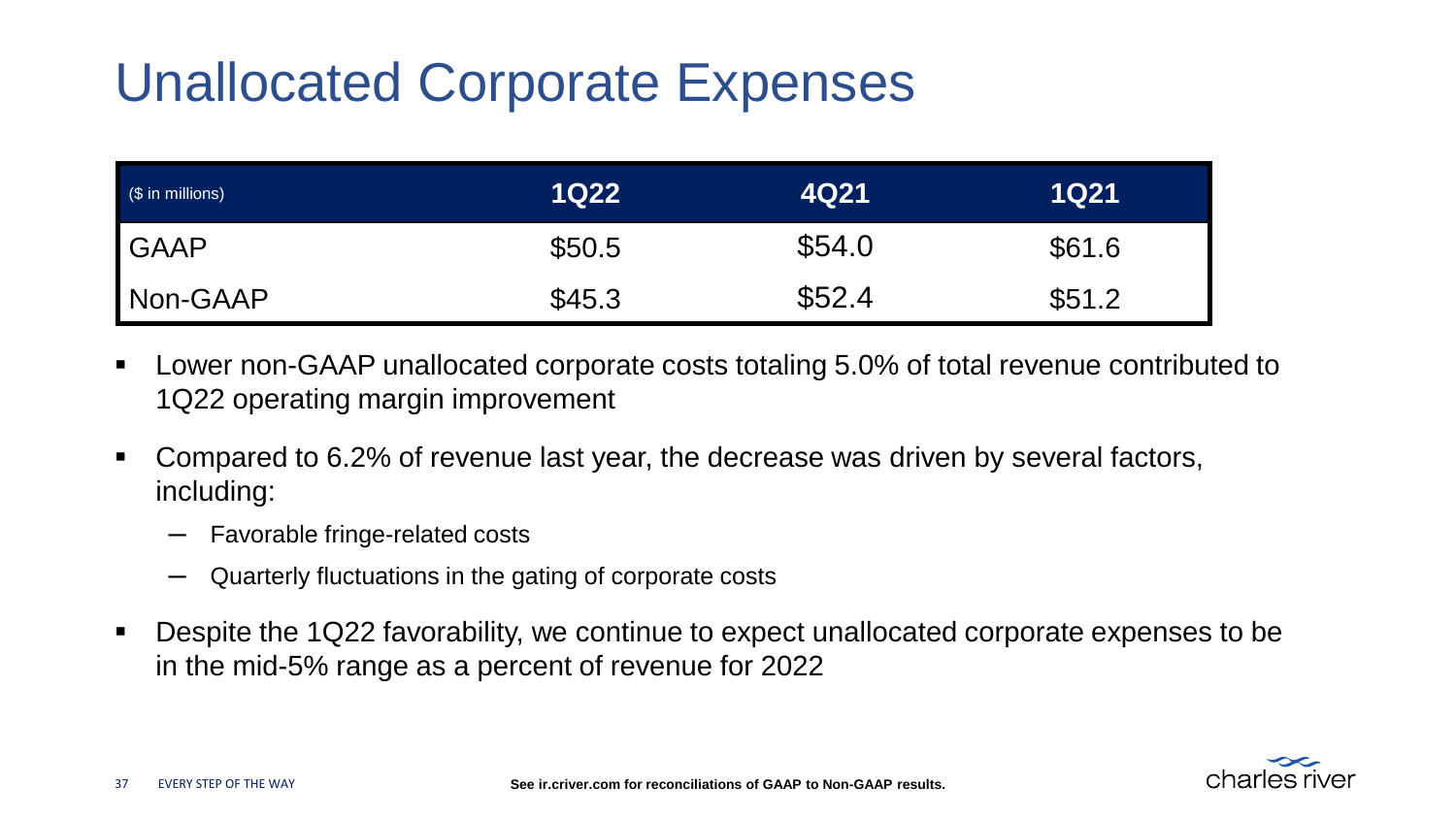### Cash Flow

| (\$ in millions)     | <b>1Q22</b> | <b>1Q21</b> | 2022 Outlook |
|----------------------|-------------|-------------|--------------|
| Free cash flow (FCF) | \$22.2      | \$142.2     | ~1.5450      |
| Capital expenditures | \$80.5      | \$28.0      | ~1.5360      |
| Depreciation         | \$37.3      | \$32.7      | \$160-\$165  |
| Amortization         | \$38.0      | \$28.8      | \$150-\$155  |

- YOY decrease of \$120M in 1Q22 FCF vs. the prior year primarily due to:
	- ─ Planned increase in capex projects to support future growth
	- ─ Higher performance-based bonus payments related to strong 2021 results
- FCF and capex guidance for 2022 remain unchanged
	- ─ Capex is expected to total ~9% of total revenue in 2022

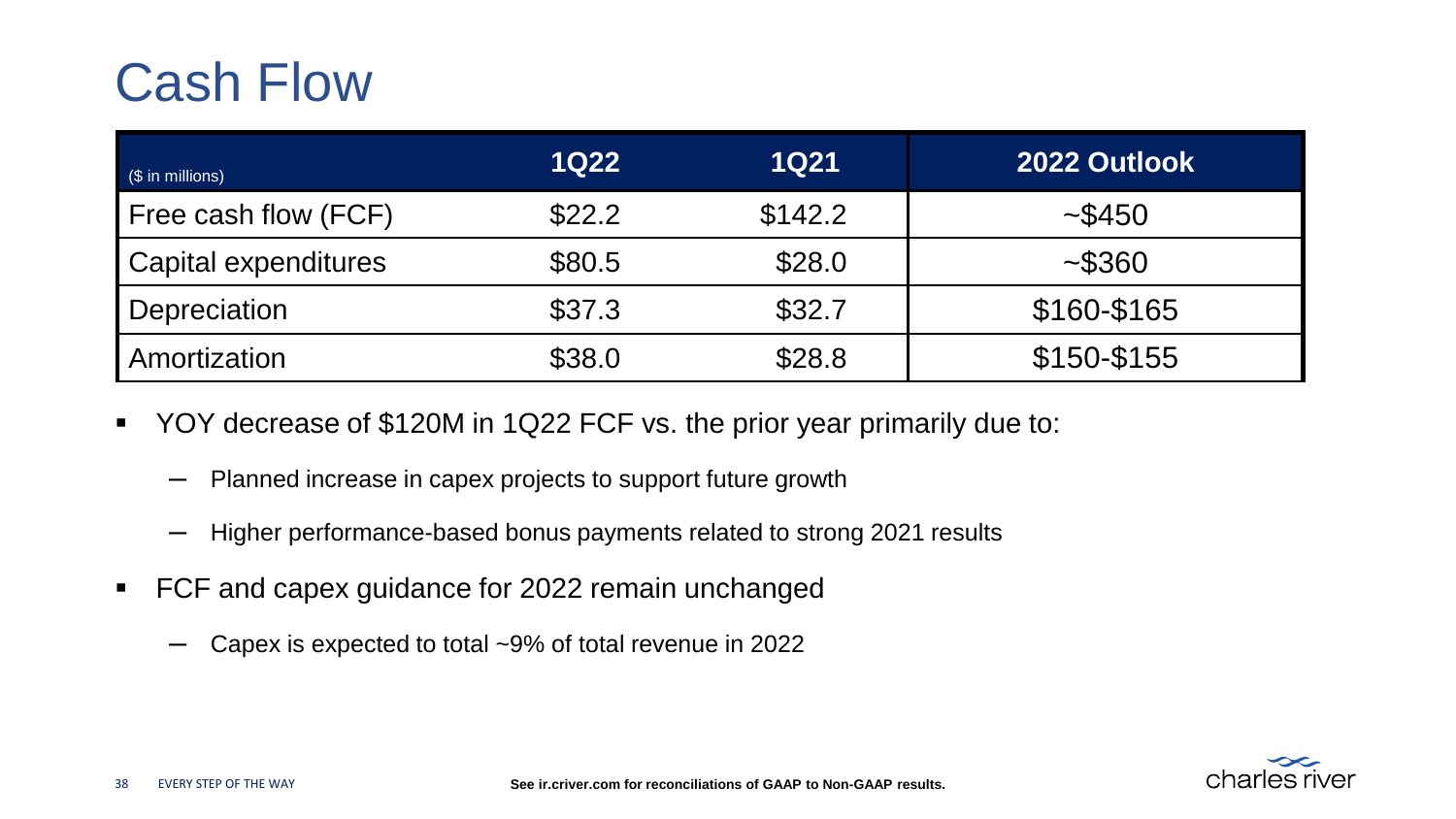## 2022 Updated Guidance Summary

|                       | <b>GAAP</b>                        | <b>Non-GAAP</b>                          |
|-----------------------|------------------------------------|------------------------------------------|
| Revenue growth        | 13.5%-15.5% reported               | 12.5%-14.5% organic <sup>(1)</sup>       |
| Operating margin      | Improvement<br>from 16.7% in 2021  | Modest improvement<br>from 21.0% in 2021 |
| Unallocated corporate | Mid-5% range<br>as a % of revenue  | Mid-5% range<br>as a % of revenue        |
| Net interest expense  | \$87M-\$91M                        | \$98M-\$102M                             |
| Tax rate              | Low-20% range                      | Low-20% range                            |
| <b>EPS</b>            | \$8.70-\$8.95                      | \$11.50-\$11.75                          |
| Cash flow             | Operating cash flow<br>$~-$ \$810M | Free cash flow<br>$~-$ \$450M            |
| Capital expenditures  | $~-$ \$360M                        | $-$ \$360M                               |

(1) Organic revenue growth is defined as reported revenue growth adjusted for acquisitions, divestitures, the 53<sup>rd</sup> week in 2022, and foreign currency translation.

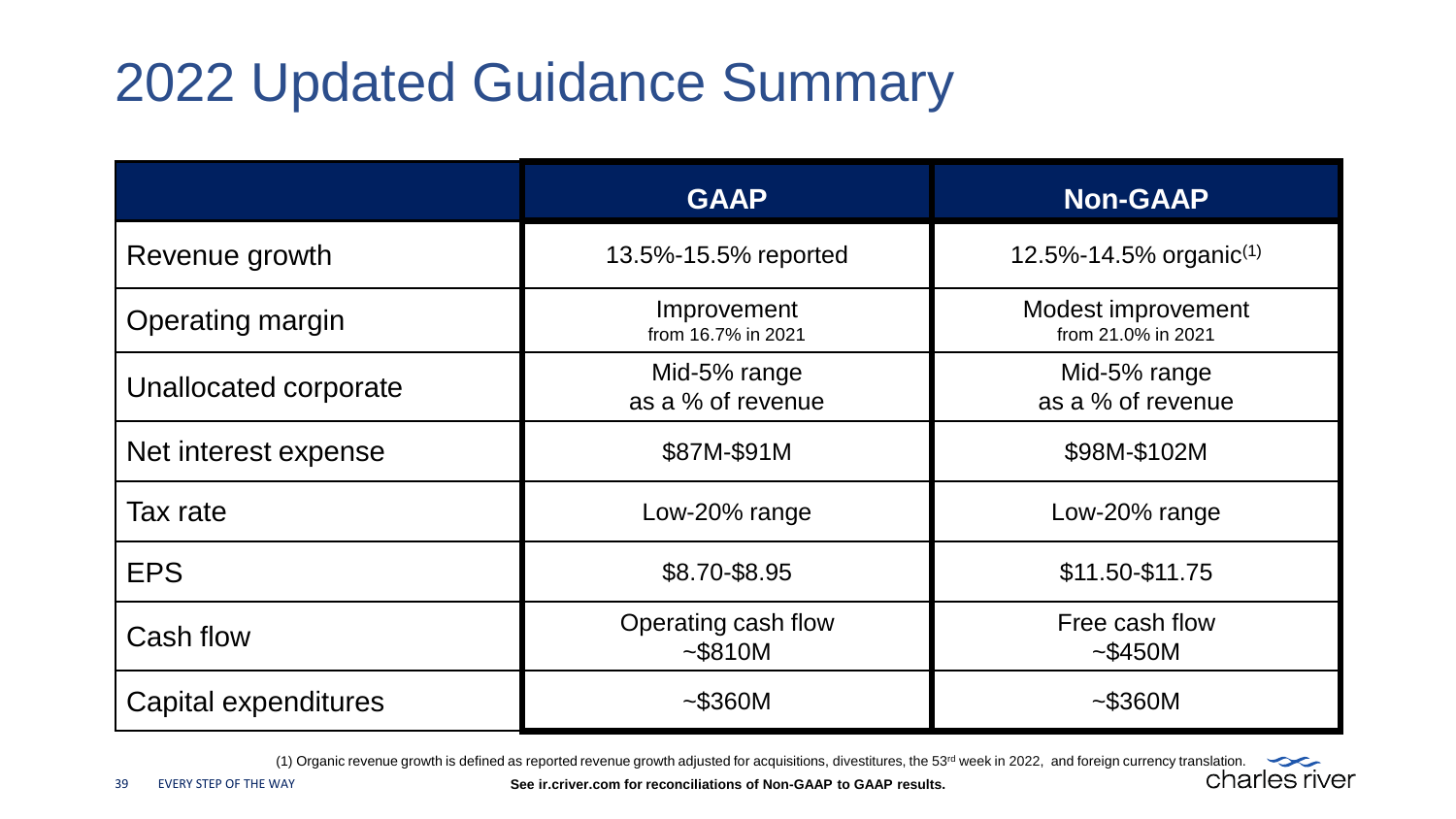### 2Q22 Outlook

|                             | 2Q22 Outlook                              |  |  |
|-----------------------------|-------------------------------------------|--|--|
| Reported revenue growth YOY | Low-double-digit growth vs. 2Q21          |  |  |
| Organic revenue growth YOY  | Low-double-digit growth vs. 2Q21          |  |  |
| Non-GAAP EPS growth YOY     | Mid- to high-single-digit growth vs. 2Q21 |  |  |

- 2Q22 outlook reflects a continuation of strong business trends and for the revenue growth rate to continue to accelerate
- DSA and RMS organic growth rates expected to improve from 1Q22 level
- Manufacturing organic growth rate will be slightly lower than 1Q22 level
	- ─ Primarily due to strong comparison to segment organic revenue growth of 27% in 2Q21

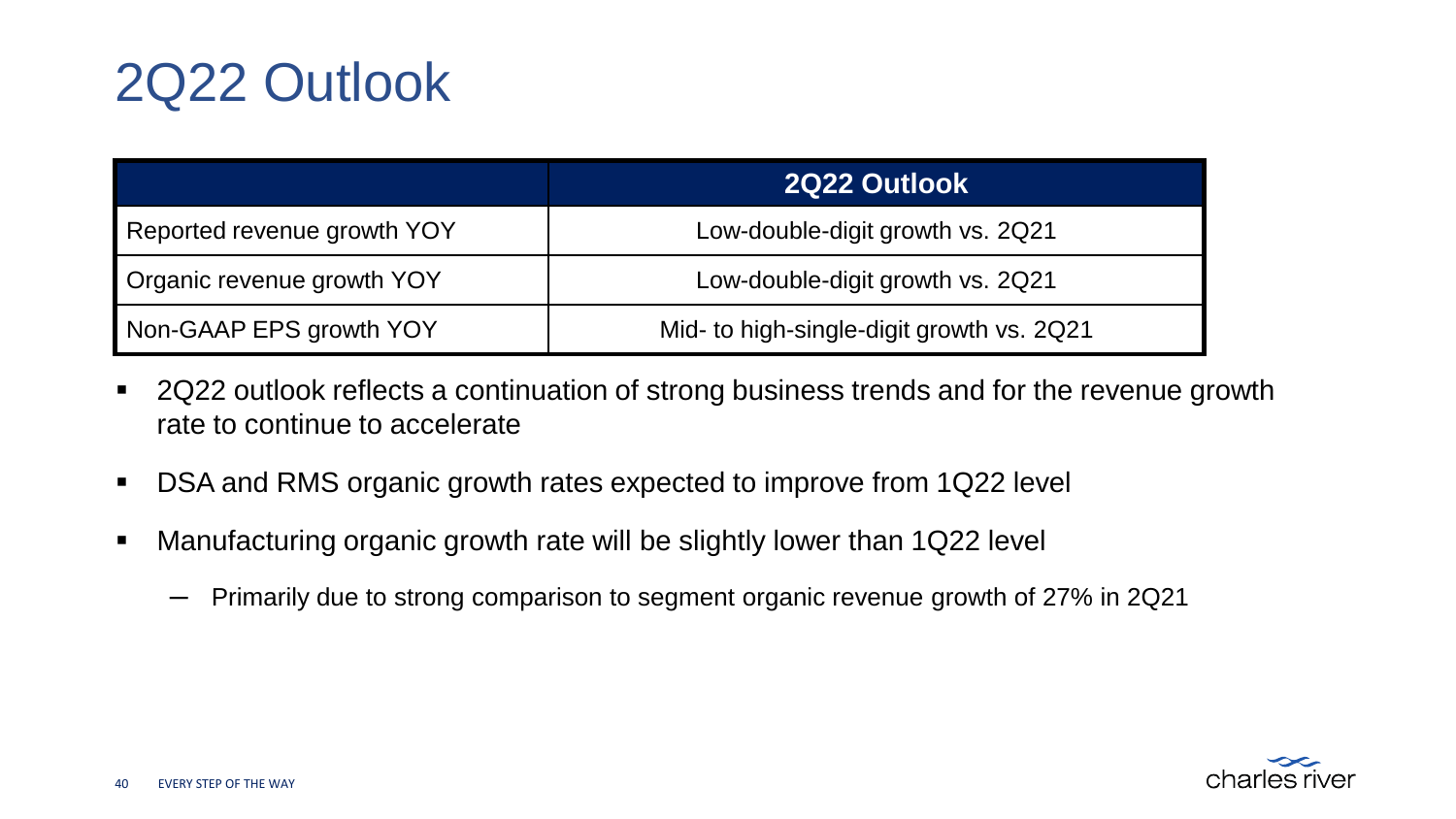## Concluding Remarks

- Pleased with 1Q22 financial performance and confident about our growth prospects for remainder of the year
- Given the strong DSA business development activity, order book firmly supports FY 2022 financial guidance
	- $-$  Including DSA organic growth approaching 20% in 2H22
- David Smith officially retiring after year end, but will move into a new Senior Financial Advisor role shortly to ensure a smooth transition to Flavia Pease
	- ─ Welcome Flavia to the CRL team
	- ─ It truly has been a privilege to serve as Charles River's CFO and thank all of my colleagues for their support and collaboration
	- Believe that I am leaving the company well positioned for continued success because of:
		- Sustained, robust demand environment
		- Industry-leading portfolio
		- Highly experienced leadership team
	- Would like to thank Charles River's shareholders and analysts for the collaborative relationships we have forged and for the support

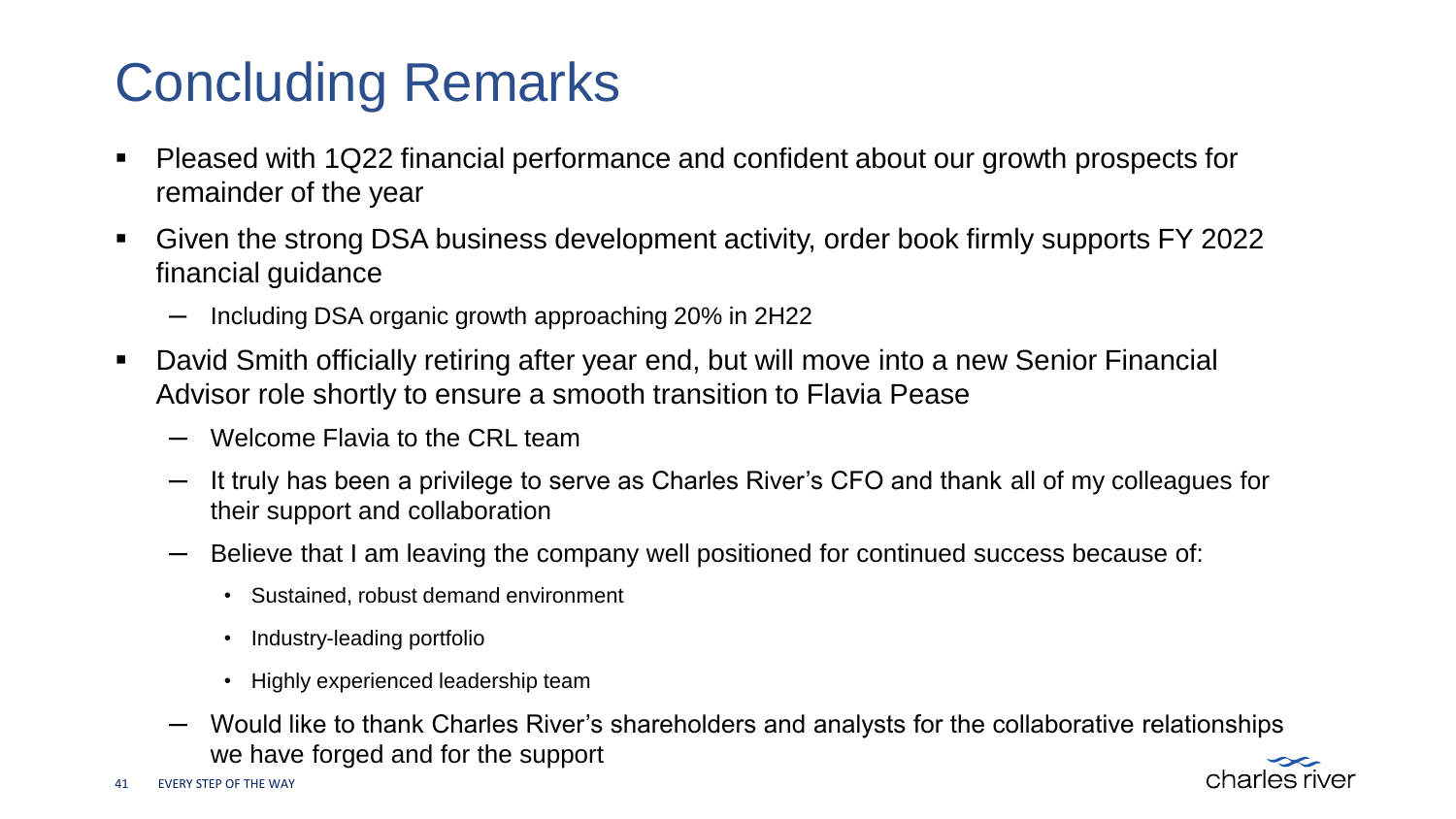#### **1Q22 Regulation G Financial Reconciliations**

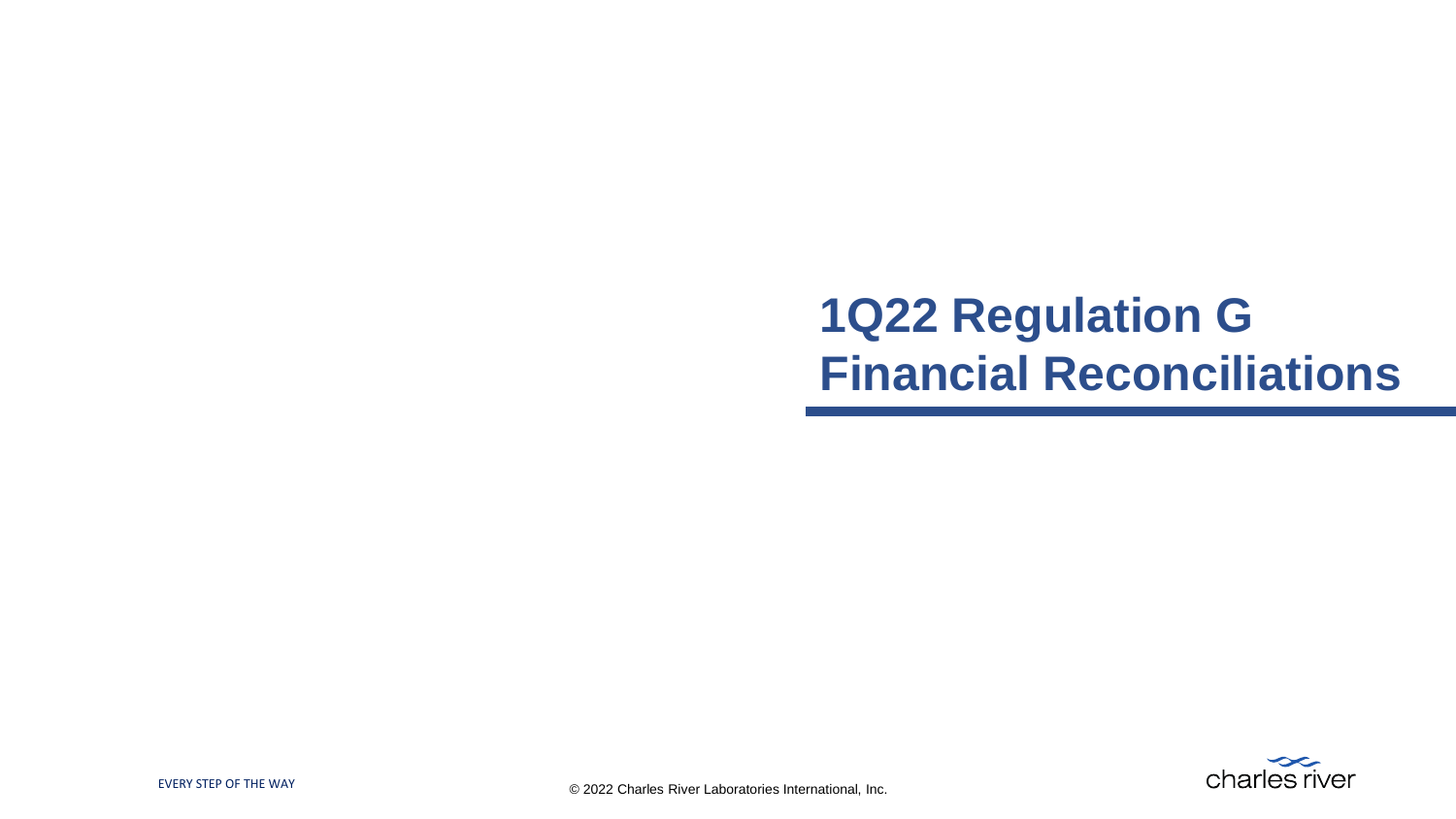#### **CHARLES RIVER LABORATORIES INTERNATIONAL, INC. SELECTED BUSINESS SEGMENT INFORMATION (UNAUDITED)(1) RECONCILIATION OF GAAP TO NON-GAAP (in thousands, except percentages)**

|                                                                      | <b>Three Months Ended</b> |                |    |                |
|----------------------------------------------------------------------|---------------------------|----------------|----|----------------|
|                                                                      |                           | March 26, 2022 |    | March 27, 2021 |
| <b>Research Models and Services</b>                                  |                           |                |    |                |
| Revenue                                                              | \$                        | 176.542        | s  | 176,910        |
| Operating income                                                     |                           | 47,882         |    | 44,935         |
| Operating income as a % of revenue                                   |                           | 27.1%          |    | 25.4 %         |
| Add back:                                                            |                           |                |    |                |
| Amortization related to acquisitions                                 |                           | 3,838          |    | 5,339          |
| Severance                                                            |                           | 674            |    | 7              |
| Acquisition related adjustments <sup>(2)</sup>                       |                           | 383            |    | 456            |
| Total non-GAAP adjustments to operating income                       | \$                        | 4,895          | Ś  | 5,802          |
| Operating income, excluding non-GAAP adjustments                     | Ś                         | 52,777         | Ś  | 50,737         |
| Non-GAAP operating income as a % of revenue                          |                           | 29.9%          |    | 28.7%          |
| Depreciation and amortization                                        | \$                        | 9.469          | Ś  | 9.679          |
| Capital expenditures                                                 | Ś                         | 8.646          | Ś  | 2.983          |
| <b>Discovery and Safety Assessment</b>                               |                           |                |    |                |
| Revenue                                                              | \$                        | 544,259        | Ś  | 501,178        |
| Operating income                                                     |                           | 104,986        |    | 90.949         |
| Operating income as a % of revenue                                   |                           | 19.3%          |    | 18.1%          |
| Add back:                                                            |                           |                |    |                |
| Amortization related to acquisitions                                 |                           | 22.365         |    | 22,648         |
| Severance                                                            |                           | 74             |    | 412            |
| Acquisition related adjustments <sup>(2)</sup>                       |                           | (2,923)        |    | 5,270          |
| Site consolidation costs, impairments and other items                |                           | 69             |    | 147            |
| Total non-GAAP adjustments to operating income                       | \$                        | 19,585         | S  | 28,477         |
| Operating income, excluding non-GAAP adjustments                     | ś                         | 124,571        | Ś  | 119.426        |
| Non-GAAP operating income as a % of revenue                          |                           | 22.9%          |    | 23.8%          |
| Depreciation and amortization                                        | Ś                         | 46.789         | s  | 44,608         |
| Capital expenditures                                                 | Ś                         | 48.930         | Ś  | 17,040         |
| <b>Manufacturing Solutions</b>                                       |                           |                |    |                |
| Revenue                                                              | Ś                         | 193.128        | s  | 146,478        |
| Operating income                                                     |                           | 46,368         |    | 49,437         |
| Operating income as a % of revenue                                   |                           | 24.0%          |    | 33.8%          |
| Add back:                                                            |                           |                |    |                |
| Amortization related to acquisitions                                 |                           | 11,898         |    | 2.214          |
| Severance                                                            |                           | 107            |    | 294            |
| Acquisition related adjustments <sup>(2)</sup>                       |                           | 4,142          |    | 42             |
| Site consolidation costs, impairments and other items <sup>(3)</sup> |                           | 1,421          |    | 40             |
| Total non-GAAP adjustments to operating income                       | \$                        | 17.568         | s  | 2,590          |
| Operating income, excluding non-GAAP adjustments                     | Ś                         | 63,936         | Ś  | 52,027         |
| Non-GAAP operating income as a % of revenue                          |                           | 33.1%          |    | 35.5%          |
| Depreciation and amortization                                        | \$                        | 18,482         | \$ | 6,569          |
| Capital expenditures                                                 | Ś                         | 22,828         | Ś  | 7.110          |

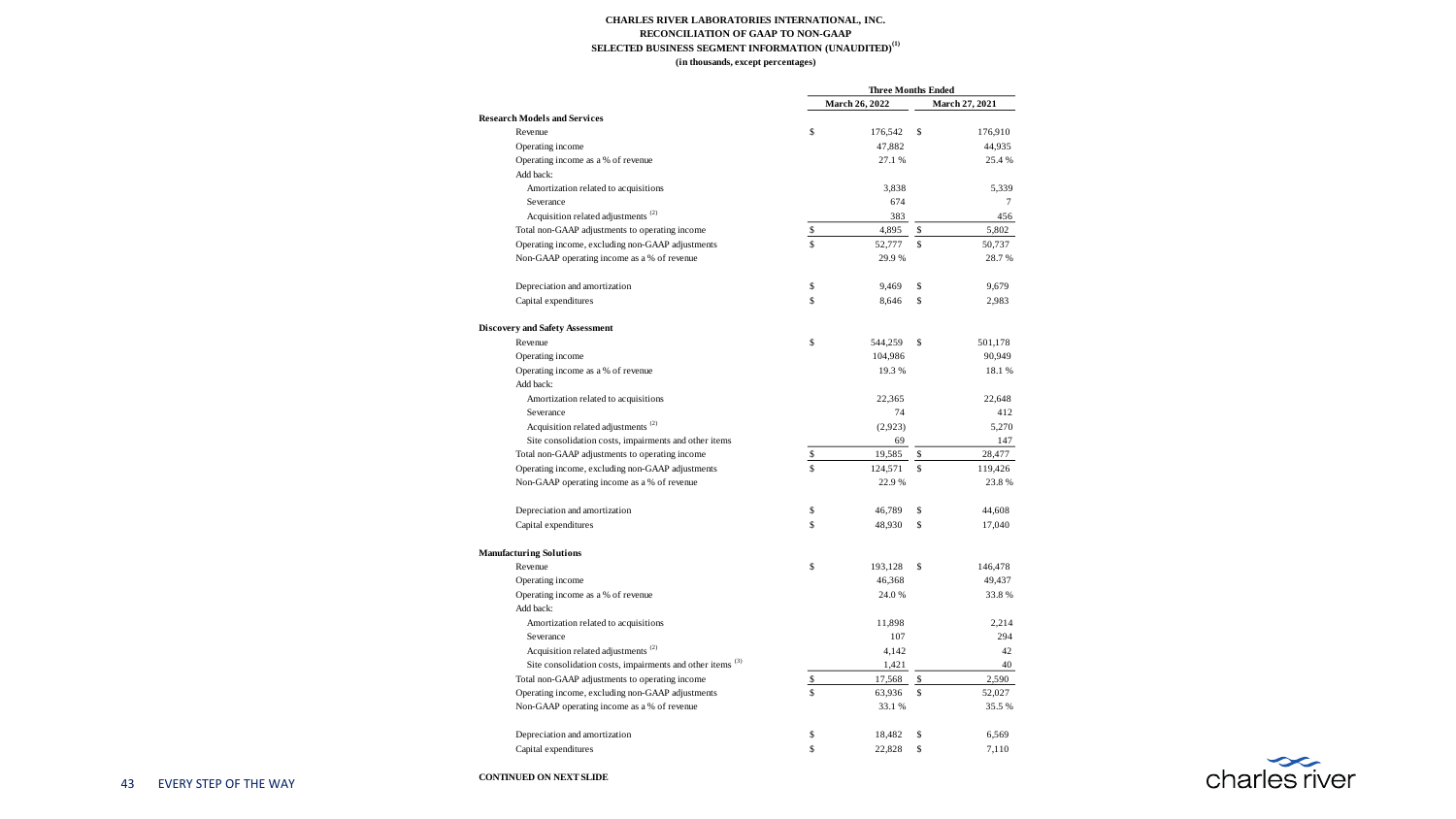#### **CHARLES RIVER LABORATORIES INTERNATIONAL, INC. RECONCILIATION OF GAAP TO NON-GAAP SELECTED BUSINESS SEGMENT INFORMATION (UNAUDITED)(1)**

#### **(in thousands, except percentages)**

|                                                                      | <b>Three Months Ended</b> |                       |              |                |
|----------------------------------------------------------------------|---------------------------|-----------------------|--------------|----------------|
|                                                                      |                           | <b>March 26, 2022</b> |              | March 27, 2021 |
| <b>CONTINUED FROM PREVIOUS SLIDE</b>                                 |                           |                       |              |                |
| <b>Unallocated Corporate Overhead</b>                                | S                         | (50, 458)             | \$           | (61, 618)      |
| Add back:                                                            |                           |                       |              |                |
| Severance                                                            |                           | 1,087                 |              | (151)          |
| Acquisition related adjustments <sup>(2)</sup>                       |                           | 4,116                 |              | 10,560         |
| Total non-GAAP adjustments to operating expense                      | \$                        | 5,203                 | \$           | 10,409         |
| Unallocated corporate overhead, excluding non-GAAP adjustments       | $\mathbf{\hat{s}}$        | (45,255)              | \$           | (51,209)       |
| <b>Total</b>                                                         |                           |                       |              |                |
| Revenue                                                              | S                         | 913.929               | \$           | 824,566        |
| Operating income                                                     |                           | 148,778               |              | 123,703        |
| Operating income as a % of revenue                                   |                           | 16.3%                 |              | 15.0%          |
| Add back:                                                            |                           |                       |              |                |
| Amortization related to acquisitions                                 |                           | 38,101                |              | 30,201         |
| Severance                                                            |                           | 1.942                 |              | 562            |
| Acquisition related adjustments <sup>(2)</sup>                       |                           | 5,718                 |              | 16,328         |
| Site consolidation costs, impairments and other items <sup>(3)</sup> |                           | 1,490                 |              | 187            |
| Total non-GAAP adjustments to operating income                       | $\overline{\mathcal{L}}$  | 47,251                | $\mathbf{s}$ | 47,278         |
| Operating income, excluding non-GAAP adjustments                     | $\mathbf{s}$              | 196,029               | \$           | 170,981        |
| Non-GAAP operating income as a % of revenue                          |                           | 21.4%                 |              | 20.7 %         |
| Depreciation and amortization                                        | \$                        | 75,299                | \$           | 61,508         |
| Capital expenditures                                                 | S                         | 80.464                | \$           | 28,030         |

<sup>(1)</sup> Charles River management believes that supplementary non-GAAP financial measures provide useful information to allow investors to gain a meaningful understanding of our core operating results and future prospects, without the effect of often-onetime charges and other items which are outside our normal operations, consistent with the manner in which management measures and forecasts the Company's performance. The supplementary non-GAAP financial measures included are not meant to be considered superior to, or a substitute for results of operations prepared in accordance with U.S. GAAP. The Company intends to continue to assess the potential value of reporting non-GAAP results consistent with applicable rules, regulations and guidance.

<sup>(2)</sup> These adjustments are related to the evaluation and integration of acquisitions, which primarily include transaction, third-party integration, and certain compensation costs, and fair value adjustments associated with contingent consideration.

 (3) Other items include certain costs in our Microbial Solutions business related to environmental litigation incurred during the three months ended March 26, 2022, which impacted Manufacturing Solutions. 

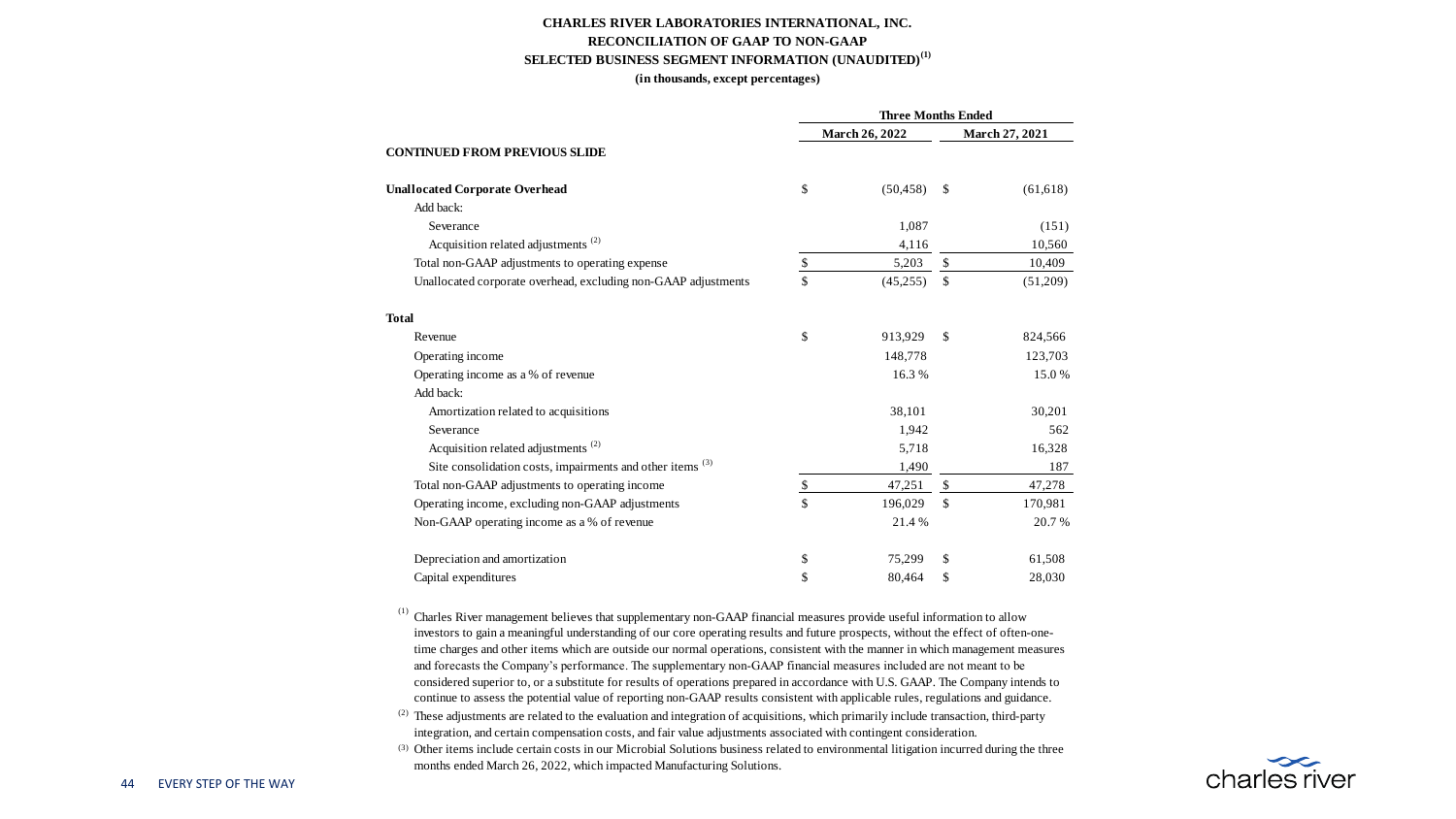#### **CHARLES RIVER LABORATORIES INTERNATIONAL, INC. RECONCILIATION OF GAAP EARNINGS TO NON-GAAP EARNINGS (UNAUDITED)(1)**

#### **(in thousands, except per share data)**

|                                                                                                                                        | <b>Three Months Ended</b> |                       |           |                       |
|----------------------------------------------------------------------------------------------------------------------------------------|---------------------------|-----------------------|-----------|-----------------------|
|                                                                                                                                        |                           | <b>March 26, 2022</b> |           | <b>March 27, 2021</b> |
| Net income attributable to common shareholders                                                                                         | \$                        | 93.022                | \$        | 61,530                |
| Add back:                                                                                                                              |                           |                       |           |                       |
| Non-GAAP adjustments to operating income (Refer to previous schedule)                                                                  |                           | 47,251                |           | 47,278                |
| Write-off of deferred financing costs and fees related to debt financing                                                               |                           |                       |           | 25,979                |
| Venture capital and strategic equity investment losses, net                                                                            |                           | 13,903                |           | 16,719                |
| Other $^{(2)}$                                                                                                                         |                           | 357                   |           | (2,370)               |
| Tax effect of non-GAAP adjustments:                                                                                                    |                           |                       |           |                       |
| Non-cash tax provision related to international financing structure <sup>(3)</sup><br>Tax effect of the remaining non-GAAP adjustments |                           | 1,122                 |           | 1,035                 |
|                                                                                                                                        | (14,520)                  |                       | (21, 013) |                       |
| Net income attributable to common shareholders, excluding non-GAAP adjustments                                                         |                           | 141,135 \$            |           | 129,158               |
| Weighted average shares outstanding - Basic                                                                                            |                           | 50,640                |           | 49,980                |
| Effect of dilutive securities:                                                                                                         |                           |                       |           |                       |
| Stock options, restricted stock units and performance share units                                                                      |                           | 685                   | 1,095     |                       |
| Weighted average shares outstanding - Diluted                                                                                          |                           | 51,325                |           | 51,075                |
| Earnings per share attributable to common shareholders:                                                                                |                           |                       |           |                       |
| Basic                                                                                                                                  | \$                        | 1.84                  | \$.       | 1.23                  |
| Diluted                                                                                                                                | \$                        | 1.81                  | \$.       | 1.20                  |
| Basic, excluding non-GAAP adjustments                                                                                                  | \$                        | 2.79                  | \$        | 2.58                  |
| Diluted, excluding non-GAAP adjustments                                                                                                | \$                        | 2.75                  | \$        | 2.53                  |

 $(1)$  Charles River management believes that supplementary non-GAAP financial measures provide useful information to allow investors to gain a meaningful understanding of our core operating results and future prospects, without the effect of often-one-time charges and other items which are outside our normal operations, consistent with the manner in which management measures and forecasts the Company's performance. The supplementary non-GAAP financial measures included are not meant to be considered superior to, or a substitute for results of operations prepared in accordance with U.S. GAAP. The Company intends to continue to assess the potential value of reporting non-GAAP results consistent with applicable rules, regulations and guidance.

 (2) Includes adjustments in the three months ended March 26, 2022 related to the sale of RMS Japan operations in October 2021 and a gain on an immaterial divestiture which occured in the three months ended March 27, 2021.

 (3) This adjustment relates to the recognition of deferred tax assets expected to be utilized as a result of changes to the Company's international financing structure.

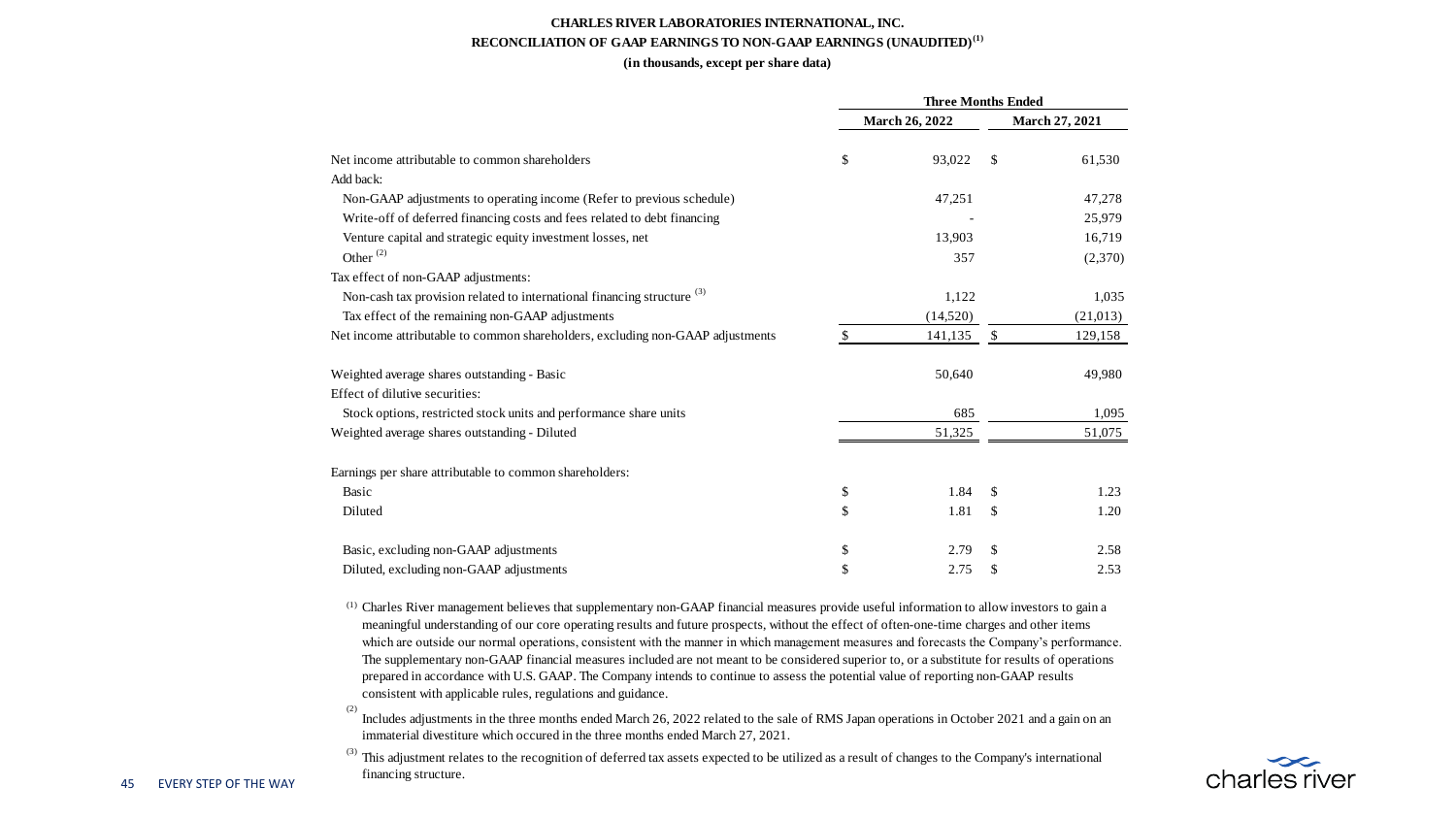#### **TO NON-GAAP REVENUE GROWTH, ORGANIC (UNAUDITED) (1) RECONCILIATION OF GAAP REVENUE GROWTH CHARLES RIVER LABORATORIES INTERNATIONAL, INC.**

| Three Months Ended March 26, 2022                          | <b>Total CRL</b> | <b>RMS</b> Segment | <b>DSA</b> Segment | <b>MS</b> Segment |  |
|------------------------------------------------------------|------------------|--------------------|--------------------|-------------------|--|
|                                                            |                  |                    |                    |                   |  |
| Revenue growth, reported                                   | 10.8 %           | $(0.2)$ %          | 8.6 %              | 31.8%             |  |
| Decrease (increase) due to foreign exchange                | $1.7\%$          | 1.2 %              | 1.6 %              | 2.7 %             |  |
| Contribution from acquisitions <sup><math>(2)</math></sup> | (4.7)%           | $-$ %              | (0.7)%             | (24.4)%           |  |
| Impact of divestitures $(3)$                               | 1.6 %            | 7.7 %              | $-$ %              | $-96$             |  |
| Non-GAAP revenue growth, organic <sup>(4)</sup>            | $9.4\%$          | $8.7\%$            | $9.5\%$            | $10.1\%$          |  |

<sup>(1)</sup> Charles River management believes that supplementary non-GAAP financial measures provide useful information to allow investors to gain a meaningful understanding of our core operating results and future prospects, without the effect of often-one-time charges and other items which are outside our normal operations, consistent with the manner in which management measures and forecasts the Company's performance. The supplementary non-GAAP financial measures included are not meant to be considered superior to, or a substitute for results of operations prepared in accordance with U.S. GAAP. The Company intends to continue to assess the potential value of reporting non-GAAP results consistent with applicable rules, regulations and guidance.

 $(2)$  The contribution from acquisitions reflects only completed acquisitions.

 (3) The Company sold its RMS Japan operations on October 12, 2021. This adjustment represents the revenue from this business for the applicable period in 2021.

(4) Organic revenue growth is defined as reported revenue growth adjusted for acquisitions, divestitures and foreign exchange.

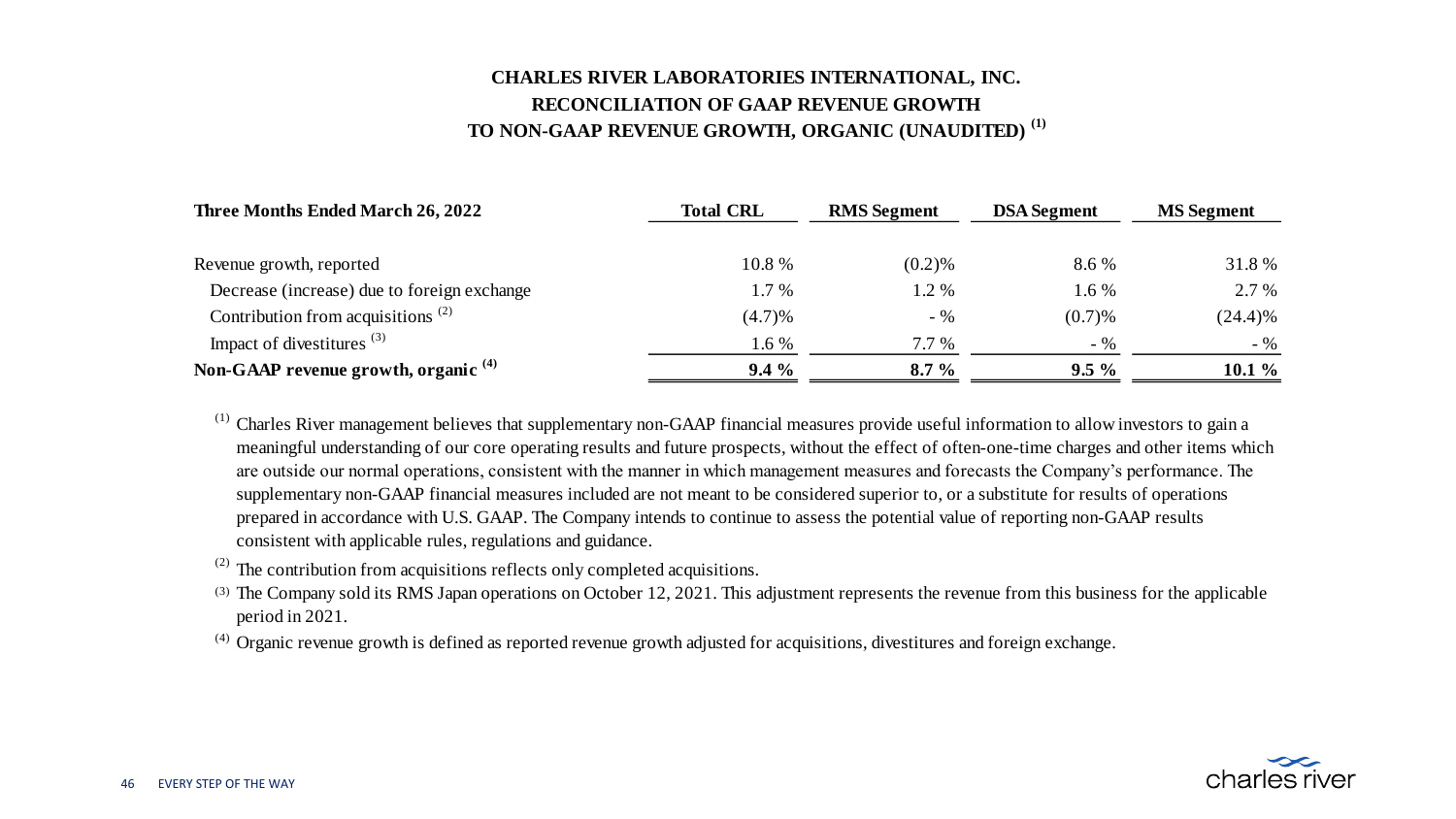#### **CHARLES RIVER LABORATORIES INTERNATIONAL, INC. RECONCILIATION OF GAAP TO NON-GAAP REVENUE AND EARNINGS PER SHARE (EPS)**

| <b>2022 GUIDANCE</b>                                                           | <b>CURRENT</b>       | <b>PRIOR</b>         |
|--------------------------------------------------------------------------------|----------------------|----------------------|
| Revenue growth, reported                                                       | $13.5\% - 15.5\%$    | $13.0\% - 15.0\%$    |
| Less: Contribution from acquisitions/divestitures,<br>net(1)                   | $\sim (1.0\%)$       |                      |
| Less: Impact of $53rd$ week in 2022                                            | $\sim$ (1.5)%        | $\sim$ (1.5%)        |
| Unfavorable/(favorable) impact of foreign exchange                             | $~1.5\%$             | $~1.0\%$             |
| Revenue growth, organic (2)                                                    | $12.5\% - 14.5\%$    | $12.5\% - 14.5\%$    |
| <b>GAAP EPS</b>                                                                | $$8.70 - $8.95$      | $$9.20 - $9.45$      |
| Acquisition-related amortization (3)                                           | $$2.15 - $2.25$      | $$1.90 - $2.10$      |
| Acquisition and integration-related adjustments (4)                            | ~50.25               | ~50.10               |
| Venture capital and other strategic investment<br>$losses/(gains)$ , net $(5)$ | \$0.20               |                      |
| Other items $(6)$                                                              | ~50.15               | ~50.10               |
| Non-GAAP EPS                                                                   | $$11.50 - $11.75$    | $$11.50 - $11.75$    |
| Cash flow from operating activities                                            | $\sim$ \$810 million | $\sim$ \$810 million |
| Capital expenditures                                                           | $\sim$ \$360 million | $\sim$ \$360 million |
| Free cash flow                                                                 | $\sim$ \$450 million | $\sim$ \$450 million |

#### **Guidance for the Twelve Months Ended December 31, 2022E**

#### Footnotes to Guidance Table:

(1) The contribution from acquisitions/divestitures (net) reflects only those transactions that have been completed.

(2) Organic revenue growth is defined as reported revenue growth adjusted for acquisitions, divestitures, the  $53<sup>rd</sup>$  week in 2022, and foreign currency translation.

(3) Acquisition-related amortization includes an estimate of \$0.05-\$0.15 for the impact of the Explora BioLabs acquisition because the preliminary purchase price allocation has not been completed.

(4) These adjustments are related to the evaluation and integration of acquisitions and divestitures, and primarily include transaction, advisory, and certain third-party integration costs, as well as adjustments related to contingent consideration and certain costs associated with acquisition-related efficiency initiatives.

(5) Venture capital and other strategic investment performance only includes recognized gains or losses. The Company does not forecast the future performance of these investments.

(6) These items primarily relate to charges associated with U.S. and international tax legislation that necessitated changes to the Company's international financing structure; environmental litigation costs related to the Microbial Solutions business; and severance and other costs related to the Company's efficiency initiatives.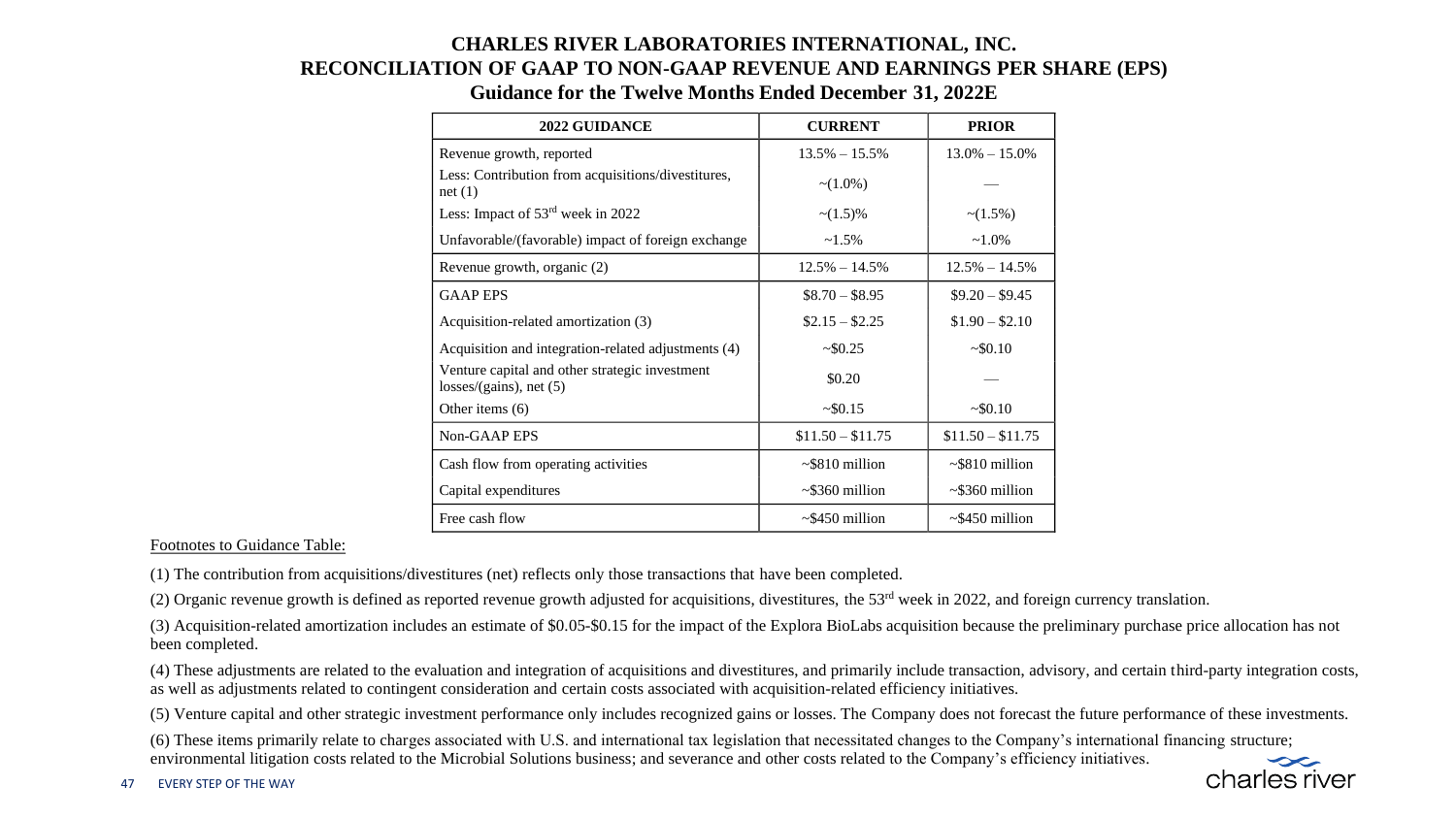#### **CHARLES RIVER LABORATORIES INTERNATIONAL, INC. RECONCILIATION OF GAAP TAX RATE TO NON-GAAP TAX RATE (UNAUDITED) (1)**

#### **(in thousands)**

|                                                                                    | <b>March 26, 2022</b> |    | December 25, 2021 | March 27, 2021 |
|------------------------------------------------------------------------------------|-----------------------|----|-------------------|----------------|
| Income before income taxes & noncontrolling interests                              | \$<br>110,846 \$      |    | 163,642           | \$<br>66,302   |
| Add back:                                                                          |                       |    |                   |                |
| Amortization related to acquisitions                                               | 38.101                |    | 29.398            | 30.201         |
| Severance                                                                          | 1.942                 |    | 1.358             | 562            |
| Acquisition related adjustments <sup>(2)</sup>                                     | 5.718                 |    | (15,563)          | 16,328         |
| Site consolidation costs, impairments and other items <sup>(3)</sup>               | 1,490                 |    | 1,100             | 187            |
| Write-off of deferred financing costs and fees related to debt financing           |                       |    |                   | 25,979         |
| Venture capital and strategic equity investment losses, net                        | 13,903                |    | 13,142            | 16,719         |
| Gain due to sale of RMS Japan operations                                           |                       |    | (22,656)          |                |
| Other <sup>(4)</sup>                                                               | 357                   |    |                   | (2,370)        |
| Income before income taxes & noncontrolling interests, excluding specified charges |                       |    |                   |                |
| (Non-GAAP)                                                                         | 172,357               | -S | 170,421           | \$<br>153,908  |
| Provision for income taxes (GAAP)                                                  | \$<br>15,620 \$       |    | 23,815 \$         | 2.367          |
| Non-cash tax benefit related to international financing structure <sup>(5)</sup>   | (1,122)               |    | (1,028)           | (1,035)        |
| Tax effect of the remaining non-GAAP adjustments                                   | 14,520                |    | 16,936            | 21,013         |
| Provision for income taxes (Non-GAAP)                                              | 29,018 \$             |    | 39,723 \$         | 22,345         |
| Total rate (GAAP)                                                                  | 14.1%                 |    | 14.6%             | 3.6 %          |
| Total rate, excluding specified charges (Non-GAAP)                                 | 16.8%                 |    | 23.3 %            | 14.5 %         |

(1)

Charles River management believes that supplementary non-GAAP financial measures provide useful information to allow investors to gain a meaningful understanding of our core operating results and future prospects, without the effect of often-one-time charges and other items which are outside our normal operations, consistent with the manner in which management measures and forecasts the Company's performance. The supplementary non-GAAP financial measures included are not meant to be considered superior to, or a substitute for results of operations prepared in accordance with U.S. GAAP. The Company intends to continue to assess the potential value of reporting non-GAAP results consistent with applicable rules, regulations and guidance.

- (2) These adjustments are related to the evaluation and integration of acquisitions, which primarily include transaction, third-party integration, and certain compensation costs, and fair value adjustments associated with contingent consideration.
- (3) Other items include certain costs in our Microbial Solutions business related to environmental litigation incurred during the three months ended March 26, 2022 and December 25, 2021, which impacted Manufacturing Solutions.
- (4) Includes adjustments in the three months ended March 26, 2022 related to the sale of RMS Japan operations in October 2021 and a gain on an immaterial divestiture which occured in the three months ended March 27, 2021.

<sup>(5)</sup> This adjustment relates to the recognition of deferred tax assets expected to be utilized as a result of changes to the Company's international financing structure.

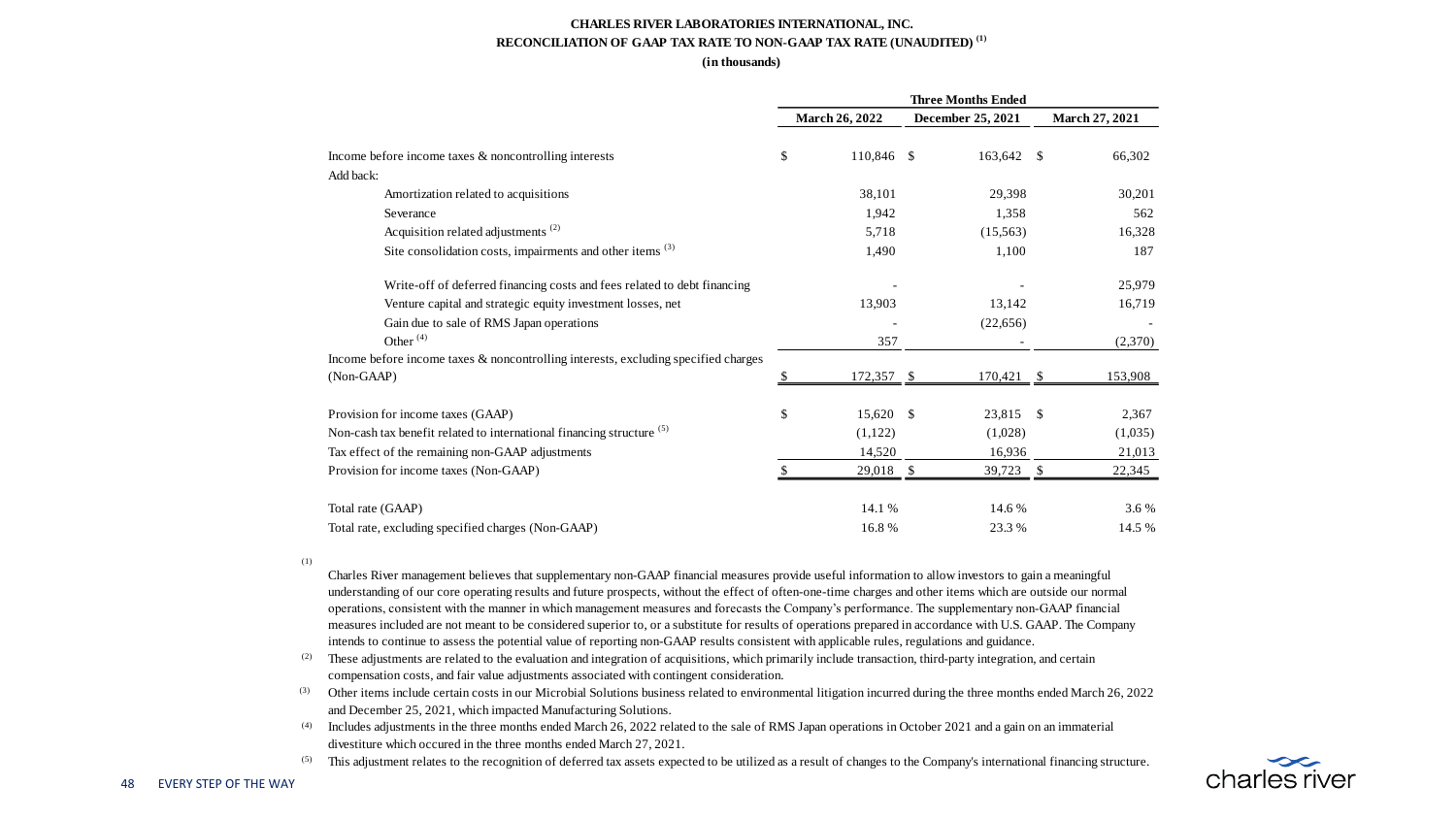#### **CHARLES RIVER LABORATORIES INTERNATIONAL, INC. RECONCILIATION OF GAAP TO NON-GAAP NET INTEREST EXPENSE(1)**

#### **(in thousands)**

|                                                                                              | <b>Three Months Ended</b> |        |  |                   |  |                       | <b>Fiscal Year Ended</b>  |  |  |
|----------------------------------------------------------------------------------------------|---------------------------|--------|--|-------------------|--|-----------------------|---------------------------|--|--|
|                                                                                              | <b>March 26, 2022</b>     |        |  | December 25, 2021 |  | <b>March 27, 2021</b> | <b>December 31, 2022E</b> |  |  |
|                                                                                              |                           |        |  |                   |  |                       |                           |  |  |
| GAAP Interest expense, net                                                                   |                           | 9.307S |  | 11.237            |  | 29.684                | \$87,000-\$91,000         |  |  |
| Exclude:                                                                                     |                           |        |  |                   |  |                       |                           |  |  |
| Write-off of deferred financing costs and fees related to debt financing                     |                           |        |  |                   |  | (25,979)              |                           |  |  |
| Non-GAAP Interest expense, net                                                               |                           | 9,307  |  | 11.237            |  | 3,705                 | 87,000-91,000             |  |  |
| Adjustments for foreign exchange forward contract and related interest expense, net $^{(2)}$ |                           | 11,101 |  | 9,150             |  | 13,356                | 11,000                    |  |  |
| Adjusted Interest expense, net                                                               |                           | 20,408 |  | 20,387            |  | 17,061                | \$98,000-\$102,000        |  |  |

(1)

Charles River management believes that supplementary non-GAAP financial measures provide useful information to allow investors to gain a meaningful understanding of our core operating results and future prospects, without the effect of often one-time charges and other items which are outside our normal operations, consistent with the manner in which management measures and forecasts the Company's performance. The supplementary non-GAAP financial measures included are not meant to be considered superior to, or a substitute for results of operations prepared in accordance with U.S. GAAP. The Company intends to continue to assess the potential value of reporting non-GAAP results consistent with applicable rules, regulations and guidance.

(2)

Amounts reported in total adjusted interest expense include an \$11.8 million gain on a forward contract and \$0.1 million of additional interest expense for the three months ended March 26, 2022; a \$9.8 million gain on a forward contract and \$0.1 million of additional interest expense for the three months ended December 25, 2021; and a \$14.0 million gain on a forward contract and \$0.1 million of additional interest expense for the three months ended March 27, 2021.

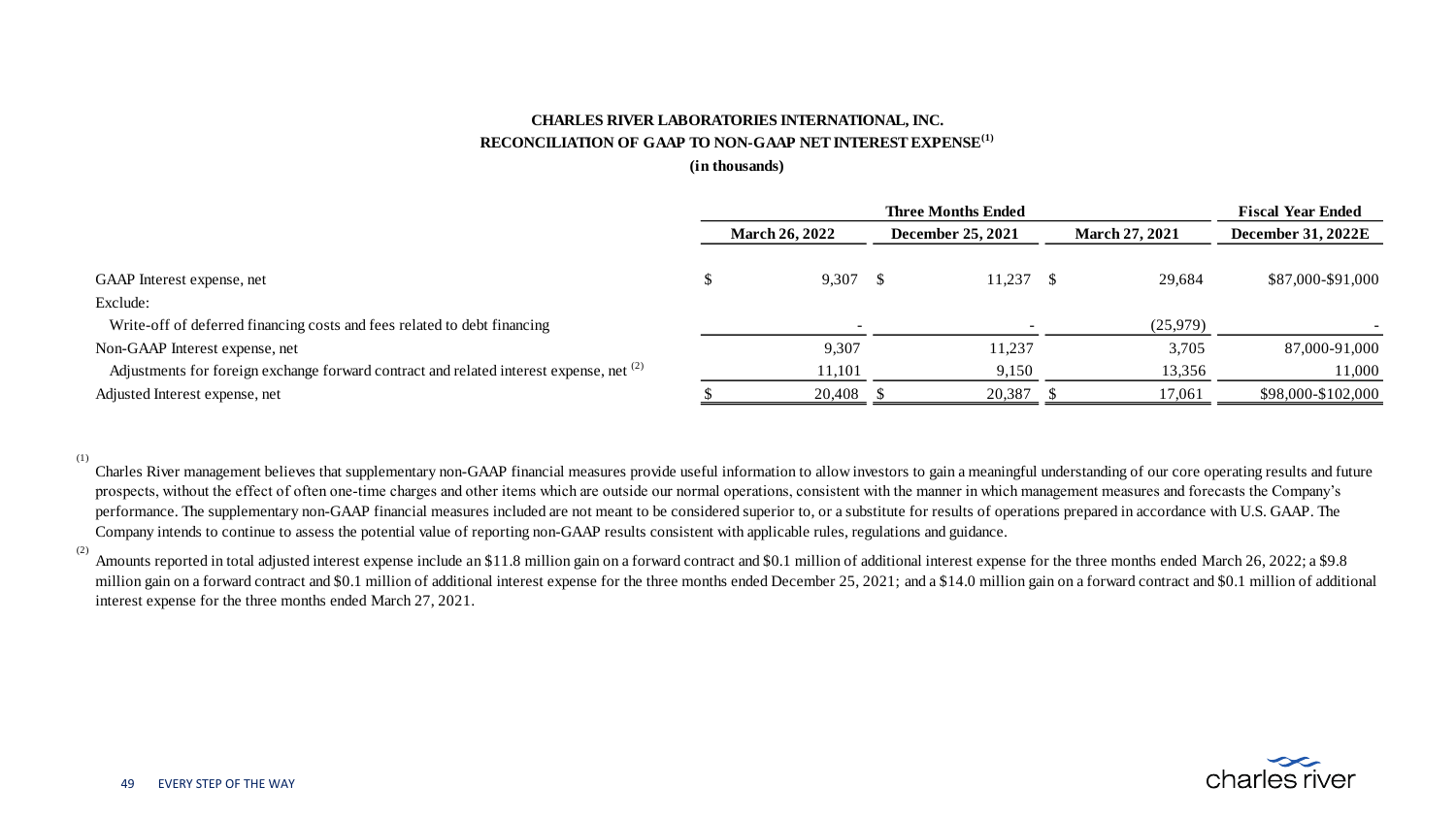#### **CHARLES RIVER LABORATORIES INTERNATIONAL, INC. RECONCILIATION OF GROSS/NET LEVERAGE RATIO, INCLUDING GAAP NET INCOME TO ADJUSTED EBITDA** (1) **(dollars in thousands, except for per share data)**

|                                                           | March 26. | December 25. | December 26. December 28. |            |       | December 29, | December 30. | December 31, | December 26. | December 27 | December 28. | December 29, |
|-----------------------------------------------------------|-----------|--------------|---------------------------|------------|-------|--------------|--------------|--------------|--------------|-------------|--------------|--------------|
|                                                           | 2022      | 2021         | 2020                      | 2019       |       | 2018         | 2017         | 2016         | 2015         | 2014        | 2013         | 2012         |
| $DEBT (2):$                                               |           |              |                           |            |       |              |              |              |              |             |              |              |
| Total Debt & Finance Leases                               | 2,678,807 | 666.359      | 1,979,784                 | 1.888.211  |       | .668.014     | .145.104     | .235.009     | 863,031      | 777,863     | 663,789      | 666.520      |
| Plus: Other adjustments per credit agreement              | 30.159    | 37.244       | 2.328                     |            | 712 S | 3.033        | 298          | 3,621        | 1.370        | 2.828       | 9.787        | 9.680        |
| Less: Unrestricted Cash and Cash Equivalents up to \$150M | (150,000) | (150,000)    |                           |            |       |              |              |              |              |             |              |              |
| Total Indebtedness per credit agreement                   | 2.558.966 | 2.553.603    | 1.982.112                 | 1.888.924  |       | 1.671.047    | 145,402      | .238.630     | 864,401      | 780,691     | 673,576      | 676.200      |
| Less: Cash and cash equivalents (net of \$150M above)     | (91, 869) | (91, 214)    | (228.424)                 | (238, 014) |       | (195, 442)   | (163, 794)   | (117,626)    | (117,947)    | (160, 023)  | (155.927)    | (109, 685)   |
| Net Debt                                                  | 2.467.097 | 2,462,389    | 1.753.688                 | 1.650.910  |       | 1,475,605    | 981,608      | 1.121.004    | 746,454      | 620,668     | 517.649      | 566,515      |

|                                                                           | March 26,<br>2022 | 2021          | December 25, December 26, December 28,<br>2020 | 2019                                   | December 29.<br>2018 | December 30,<br>2017 | December 31,<br>2016 | December 26,<br>2015 | December 27,<br>2014 | December 28,<br>2013 | December 29,<br>2012 |
|---------------------------------------------------------------------------|-------------------|---------------|------------------------------------------------|----------------------------------------|----------------------|----------------------|----------------------|----------------------|----------------------|----------------------|----------------------|
| <b>ADJUSTED EBITDA (2):</b>                                               |                   |               |                                                |                                        |                      |                      |                      |                      |                      |                      |                      |
| Net income attributable to common shareholders                            | 422,474<br>s      | 390,982<br>-8 | 364,304                                        | 252,019 \$<br>- \$                     | 226,373              | 123,355<br>- 8       | 154,765<br>-8        | 149.313<br>-S        | 126,698<br>-S        | 102,828<br>-S        | 97,295<br>- \$       |
| Adjustments:                                                              |                   |               |                                                |                                        |                      |                      |                      |                      |                      |                      |                      |
| Adjust: Non-cash gains/losses of VC partnerships & strategic investments  | 54.901            | 66,004        |                                                |                                        |                      |                      |                      |                      |                      |                      |                      |
| Less: Aggregate non-cash amount of nonrecurring gains                     | (45,593)          | (42, 247)     | (1,361)                                        | (310)                                  | $\hspace{0.05cm}$    |                      | (685)                | (9,878)              | (2,048)              |                      |                      |
| Plus: Interest expense                                                    | 84.597            | 107.224       | 76.825                                         | 79.586                                 | 65.258               | 29.777               | 27,709               | 15.072               | 11.950               | 20,969               | 33.342               |
| Plus: Provision for income taxes                                          | 95,127            | 81,873        | 81.808                                         | 50,023                                 | 54.996               | 171.369              | 66.835               | 43,391               | 46,685               | 32,142               | 24,894               |
| Plus: Depreciation and amortization                                       | 279,331           | 265,540       | 234,924                                        | 198,095                                | 161.779              | 131,159              | 126,658              | 94,881               | 96,445               | 96.636               | 81,275               |
| Plus: Non-cash nonrecurring losses                                        | 8,573             | 8.573         | 16,810                                         | 427                                    | 559                  | 17,716               | 6,792                | 10,427               | 1,615                | 4,202                | 12,283               |
| Plus: Non-cash stock-based compensation                                   | 72.892            | 71.461        | 56.341                                         | 57.271                                 | 47.346               | 44,003               | 43.642               | 40,122               | 31.035               | 24.542               | 21.855               |
| Plus: Permitted acquisition-related costs                                 | 42.999            | 51.256        | 18.750                                         | 34.827                                 | 19.181               | 6.687                | 22.653               | 13.451               | 6.285                | 1.752                | 3.676                |
| Plus: Pro forma EBITDA adjustments for permitted acquisitions             | 1.959             | 4.008         | 8                                              | 12.320                                 | 15.648               | 690                  | 18.573               | 9.199                | 10.787               |                      | 253                  |
| Adjusted EBITDA (per the calculation defined in compliance certificates)  | 1.017.260         | 1,004,675     | 848,408 \$                                     | 684.259 \$                             | 591.140              | 524,756<br>-S        | 466,942              | 365,978              | 329,452              | 283,071<br>-S        | 274,873              |
|                                                                           |                   |               |                                                |                                        |                      |                      |                      |                      |                      |                      |                      |
|                                                                           | March 26,         |               |                                                | December 25, December 26, December 28, | December 29.         | December 30,         | December 31.         | December 26,         | December 27.         | December 28,         | December 29.         |
|                                                                           | 2022              | 2021          | 2020                                           | 2019                                   | 2018                 | 2017                 | 2016                 | 2015                 | 2014                 | 2013                 | 2012                 |
| <b>LEVERAGE RATIO:</b>                                                    |                   |               |                                                |                                        |                      |                      |                      |                      |                      |                      |                      |
| Gross leverage ratio per credit agreement (total debt divided by adjusted |                   |               |                                                |                                        |                      |                      |                      |                      |                      |                      |                      |
| EBITDA)                                                                   | 2.52x             | 2.54x         | 2.34x                                          | 2.76x                                  | 2.83x                | 2.2x                 | 2.7x                 | 2.4x                 | 2.4x                 | 2.4x                 | 2.5x                 |
| Net leverage ratio (net debt divided by adjusted EBITDA)                  | 2.4x              | 2.5x          | 2.1x                                           | 2.4x                                   | 2.5x                 | 1.9x                 | 2.4x                 | 2.0x                 | 1.9x                 | 1.8x                 | 2.1x                 |
|                                                                           | March 26,         |               | December 25, December 26,                      |                                        |                      |                      |                      |                      |                      |                      |                      |
|                                                                           | 2022              | 2021          | 2020                                           |                                        |                      |                      |                      |                      |                      |                      |                      |
| <b>INTEREST COVERAGE RATIO:</b>                                           |                   |               |                                                |                                        |                      |                      |                      |                      |                      |                      |                      |
| Capital Expenditures                                                      | 281.401           | 232,149       | 166,560                                        |                                        |                      |                      |                      |                      |                      |                      |                      |
| Cash Interest Expense                                                     |                   |               |                                                |                                        |                      |                      |                      |                      |                      |                      |                      |
|                                                                           |                   | 107.389       |                                                |                                        |                      |                      |                      |                      |                      |                      |                      |
| Interest Coverage ratio per the credit agreement (Adjusted EBITDA minus   | 84,956            |               | 77,145                                         |                                        |                      |                      |                      |                      |                      |                      |                      |

(1) Charles River management believes that supplementary non-GAAP financial measures provide useful information to allow investors to gain a meaningful understanding of our core operating results and future prospects, with operations, consistent with the manner in which management measures and forecasts the Company's performance. The supplementary non-GAAP financial measures included are not meant to be considered superior to, or a substitut to continue to assess the potential value of reporting non-GAAP results consistent with applicable rules, regulations and guidance.

(2) Pursuant to the definition in its credit agreement dated April 21. 2021, the Company has defined its pro forma leverage ratio as total debt divided by adjusted EBITDA for the trailing-twelve-month period. The Company h aggregate amount of capital expenditures for the trailing-twelve-period; divided by the consolidated interest expense for the period of four consecutive fiscal quarters.

Total Debt represents third-party debt and financial lease obliglations minus up to \$150M of unrestricted cash and cash equivalents. Adjusted EBITDA represents net income, prepared in accordance with accounting principles amortization, and certain items that management believes are not reflective of the operational performance of the business. These adjustments include, but are not limited to, non-cash gains/loss on venture capital portfoli asset impairments; changes in fair value of contingent consideration obligations; employee stock compensation; historical EBITDA of companies acquired during the period; and other items identified by the company.

Total Debt and EBITDA have not been restated for periods prior to Q1-2021.

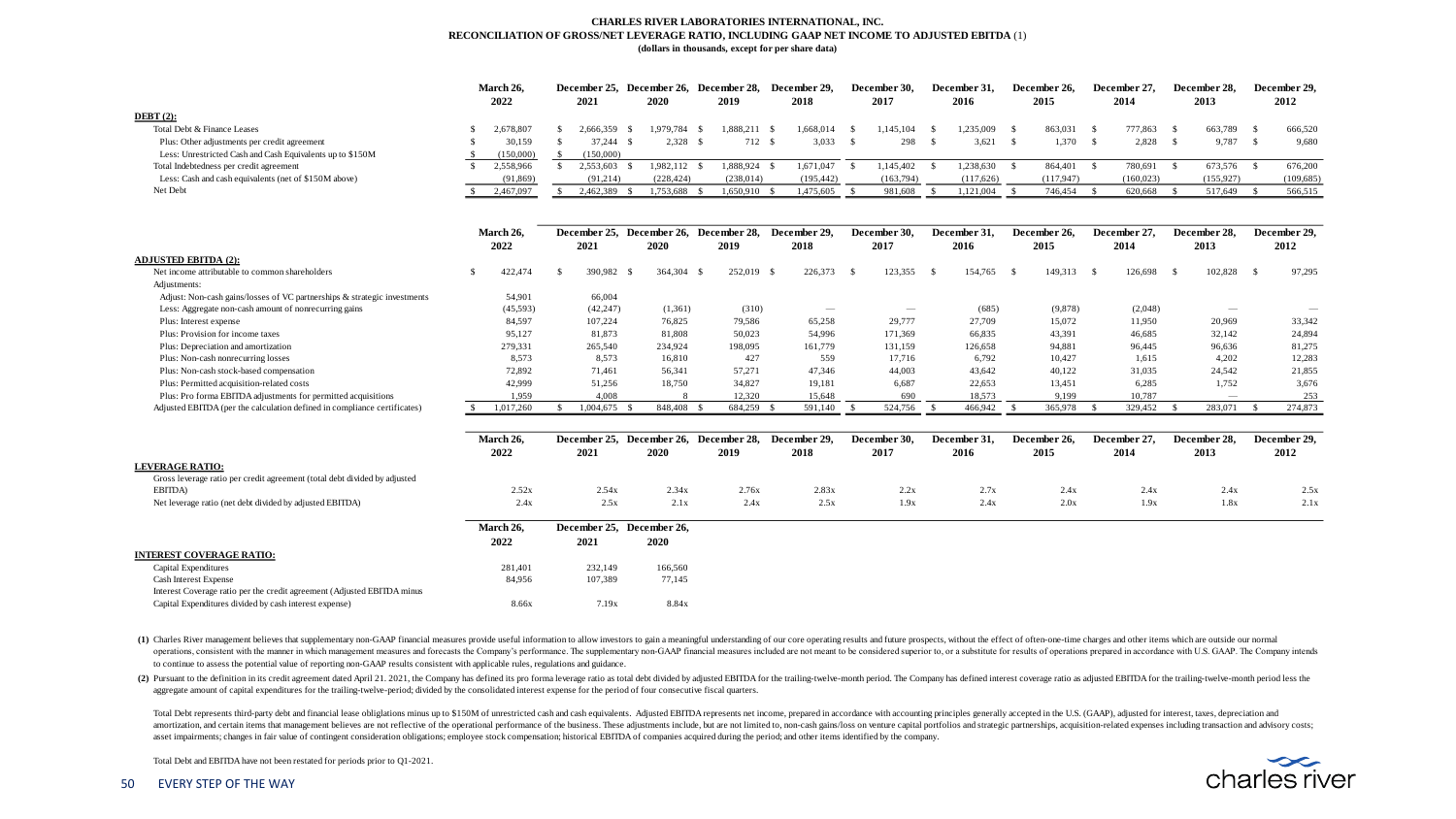#### **CHARLES RIVER LABORATORIES INTERNATIONAL, INC. RECONCILIATION OF GAAP TO NON-GAAP SELECTED BUSINESS SEGMENT INFORMATION (UNAUDITED)(1)**

**(in thousands)**

|                                                                | <b>Three Months Ended</b> |
|----------------------------------------------------------------|---------------------------|
|                                                                | December 25, 2021         |
| <b>Unallocated Corporate Overhead</b>                          | \$<br>(54, 021)           |
| Add back:                                                      |                           |
| Severance                                                      | 224                       |
| Acquisition related adjustments <sup>(2)</sup>                 | 1,343                     |
| Other items $(3)$                                              | 39                        |
| Total non-GAAP adjustments to operating expense                | 1,606                     |
| Unallocated corporate overhead, excluding non-GAAP adjustments | (52, 415)                 |

- (1) Charles River management believes that supplementary non-GAAP financial measures provide useful information to allow investors to gain a meaningful understanding of our core operating results and future prospects, without the effect of often-one-time charges and other items which are outside our normal operations, consistent with the manner in which management measures and forecasts the Company's performance. The supplementary non-GAAP financial measures included are not meant to be considered superior to, or a substitute for results of operations prepared in accordance with U.S. GAAP. The Company intends to continue to assess the potential value of reporting non-GAAP results consistent with applicable rules, regulations and guidance.
- $(2)$  These adjustments are related to the evaluation and integration of acquisitions, which primarily include transaction, thirdparty integration, and certain compensation costs, and fair value adjustments associated with contingent consideration.
- (3) Other items include certain costs in our Microbial Solutions business related to environmental litigation, which impacted Manufacturing Solutions.

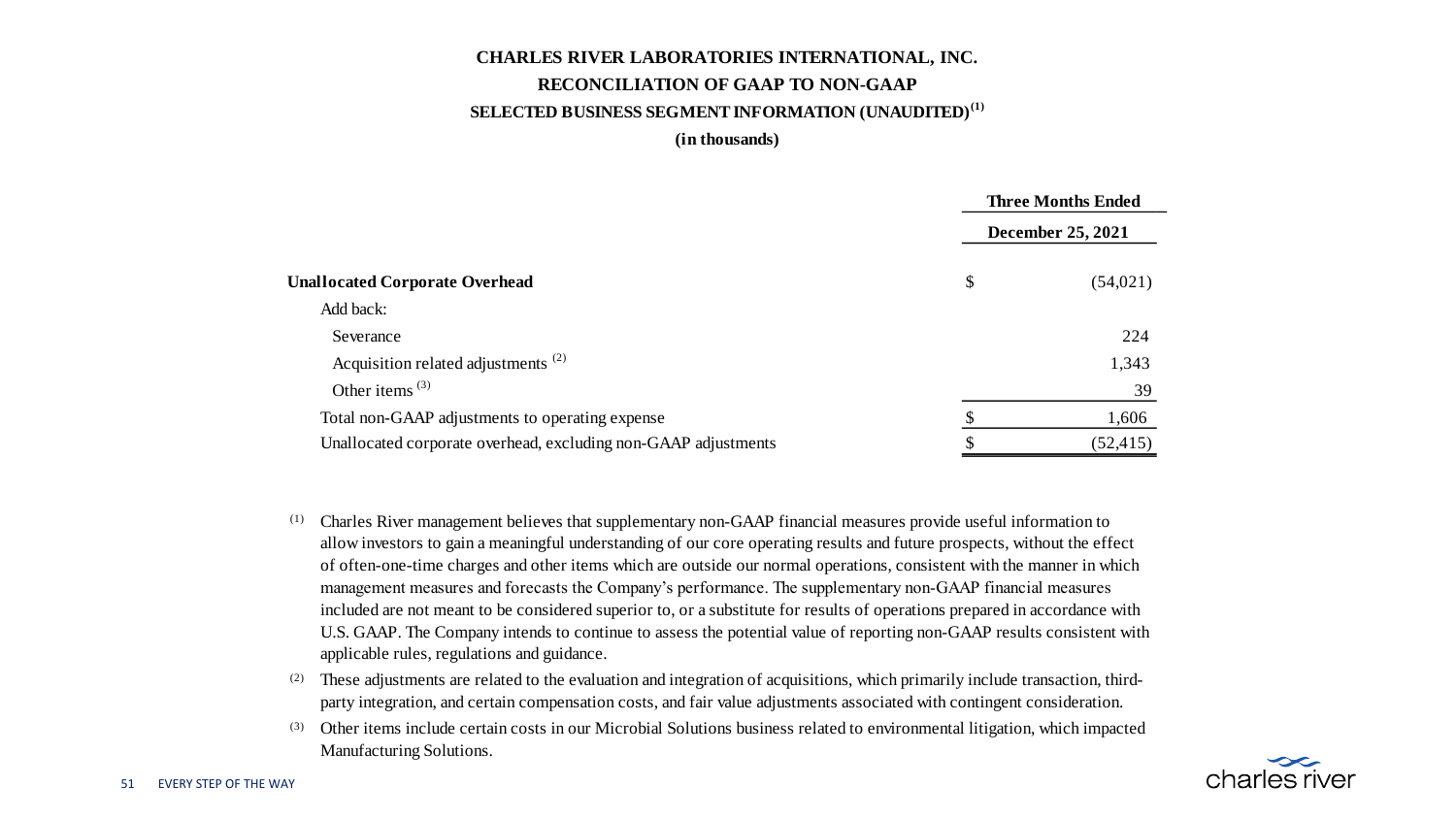#### **CHARLES RIVER LABORATORIES INTERNATIONAL, INC. RECONCILIATION OF FREE CASH FLOW (NON-GAAP) (1)**

#### **(in thousands)**

|                                           |                       | <b>Three Months Ended</b> | <b>Fiscal Year Ended</b> |                       |                           |  |  |
|-------------------------------------------|-----------------------|---------------------------|--------------------------|-----------------------|---------------------------|--|--|
|                                           | <b>March 26, 2022</b> |                           |                          | <b>March 27, 2021</b> | <b>December 31, 2022E</b> |  |  |
|                                           |                       |                           |                          |                       |                           |  |  |
| Net cash provided by operating activities |                       | 102.630                   |                          | 170,229               | ~5810,000                 |  |  |
| Less: Capital expenditures                |                       | (80, 464)                 |                          | (28,030)              | $(-360,000)$              |  |  |
| Free cash flow                            |                       | 22.166                    |                          | 142.199               | ~1.5450,000               |  |  |

 (1) Charles River management believes that supplementary non-GAAP financial measures provide useful information to allow investors to gain a meaningful understanding of our core operating results and future prospects, without the effect of often-one-time charges and other items which are outside our normal operations, consistent with the manner in which management measures and forecasts the Company's performance. The supplementary non-GAAP financial measures included are not meant to be considered superior to, or a substitute for results of operations prepared in accordance with U.S. GAAP. The Company intends to continue to assess the potential value of reporting non-GAAP results consistent with applicable rules, regulations and guidance.